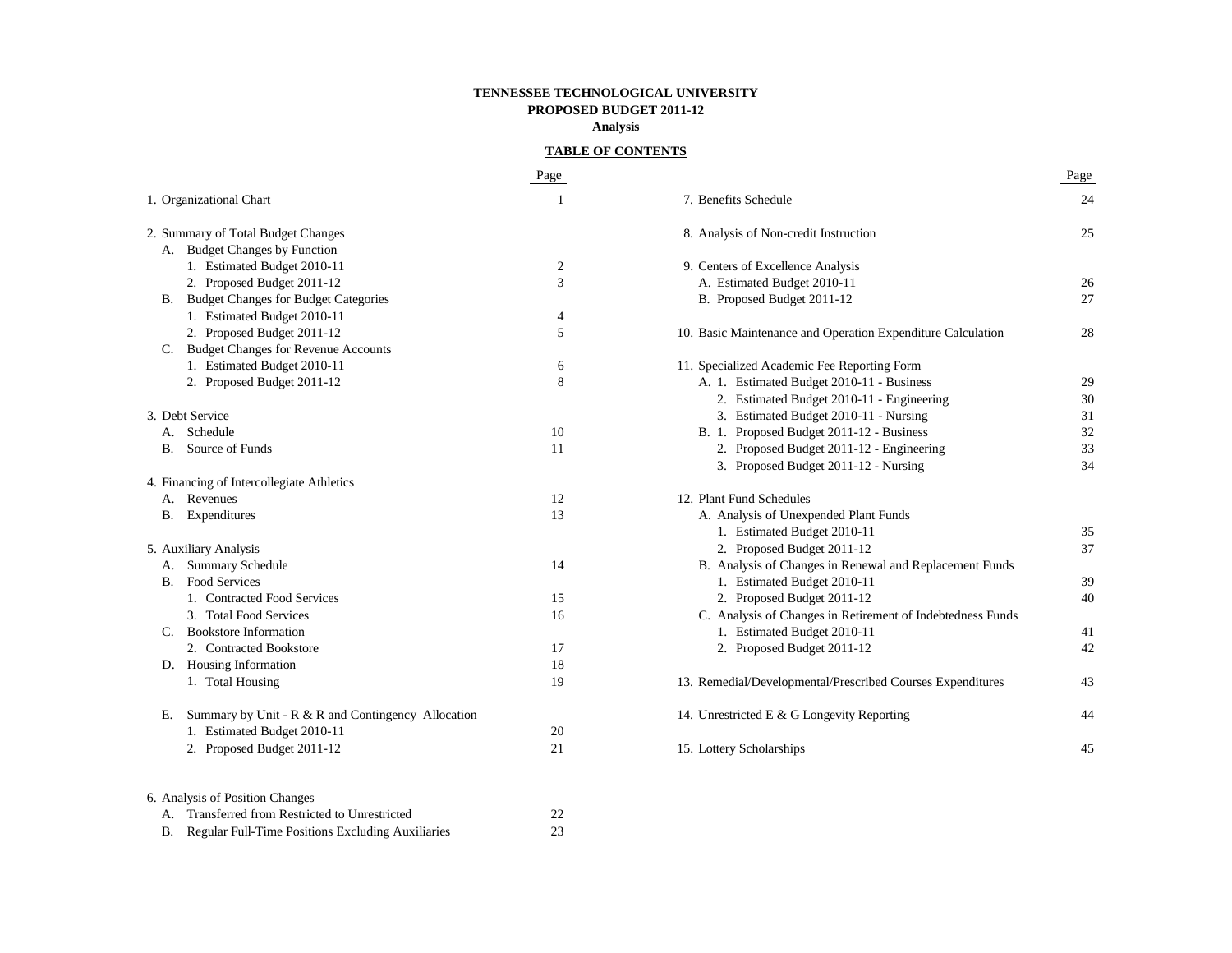#### **TENNESSEE TECHNOLOGICAL UNIVERSITY** ORGANIZATIONAL CHART

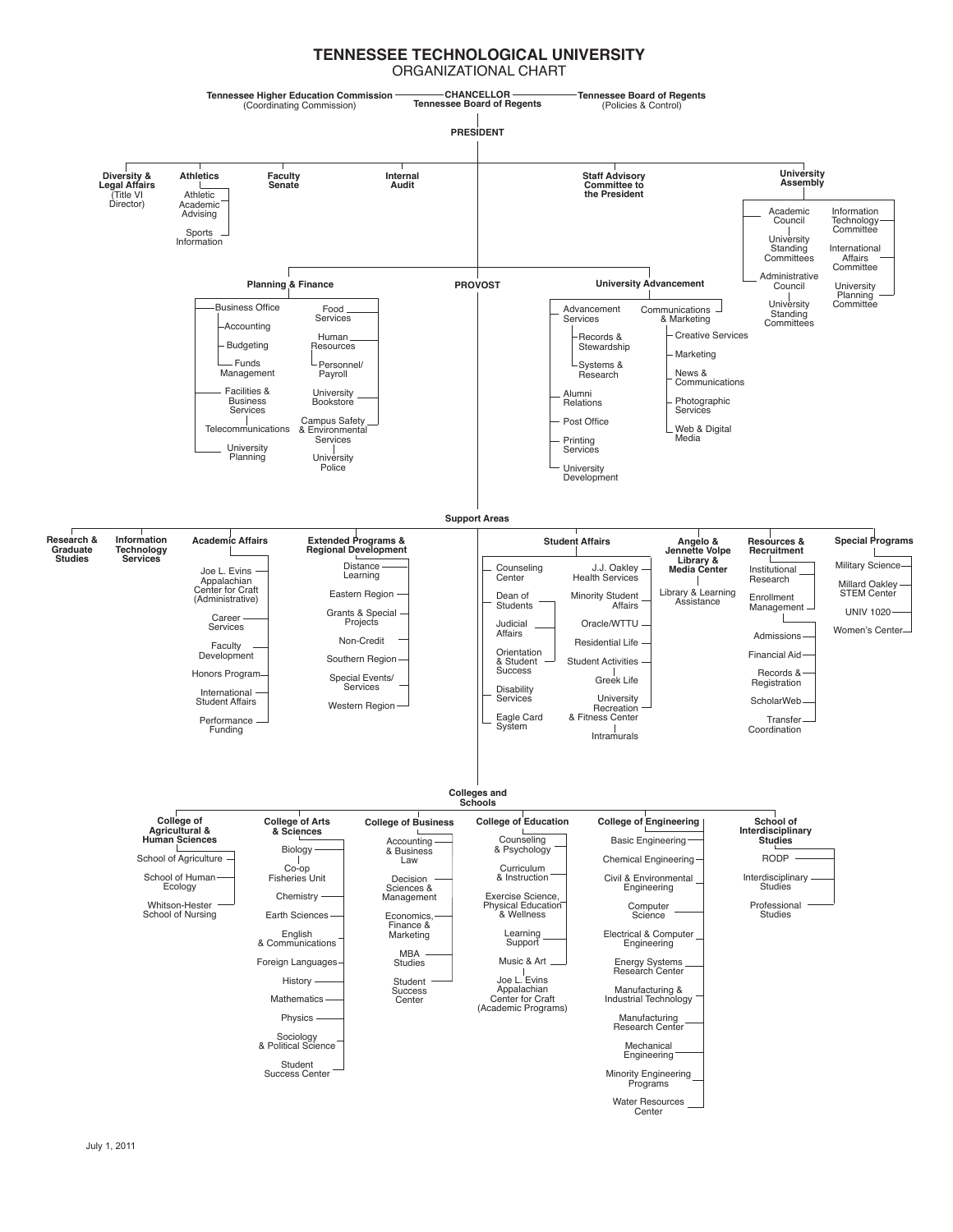# TENNESSEE TECHNOLOGICAL UNIVERSITY SUMMARY OF TOTAL BUDGET CHANGES BY FUNCTION ESTIMATED BUDGET 2010-11

|                              | <b>OCTOBER</b><br><b>BUDGET</b><br>2010-11 | <b>ESTIMATED</b><br><b>BUDGET</b><br>2010-11 | <b>Difference</b>   | <b>Explanation For</b><br><b>Significant Changes</b> |
|------------------------------|--------------------------------------------|----------------------------------------------|---------------------|------------------------------------------------------|
| Instruction                  | \$<br>52,886,800.00                        | \$<br>52,433,100.00                          | \$<br>(453,700.00)  |                                                      |
| Research                     | 1,884,000.00                               | 2,002,900.00                                 | \$<br>118,900.00    |                                                      |
| <b>Public Service</b>        | 1,874,300.00                               | 1,980,800.00                                 | \$<br>106,500.00    |                                                      |
| <b>Academic Support</b>      | 9,856,400.00                               | 9,766,000.00                                 | \$<br>(90, 400.00)  |                                                      |
| <b>Student Services</b>      | 16,490,300.00                              | 17,350,600.00                                | \$<br>860,300.00    |                                                      |
| Institutional Support        | 11,162,800.00                              | 10,765,300.00                                | \$<br>(397, 500.00) |                                                      |
| Operation and Maintenance    | 12,510,100.00                              | 12,018,300.00                                | \$<br>(491,800.00)  |                                                      |
| Scholarships and Fellowships | 6,410,700.00                               | 6,416,100.00                                 | \$<br>5,400.00      |                                                      |
| <b>TOTAL</b>                 | 113,075,400.00                             | \$<br>112,733,100.00                         | (342,300.00)        |                                                      |

No significant changes of 10%.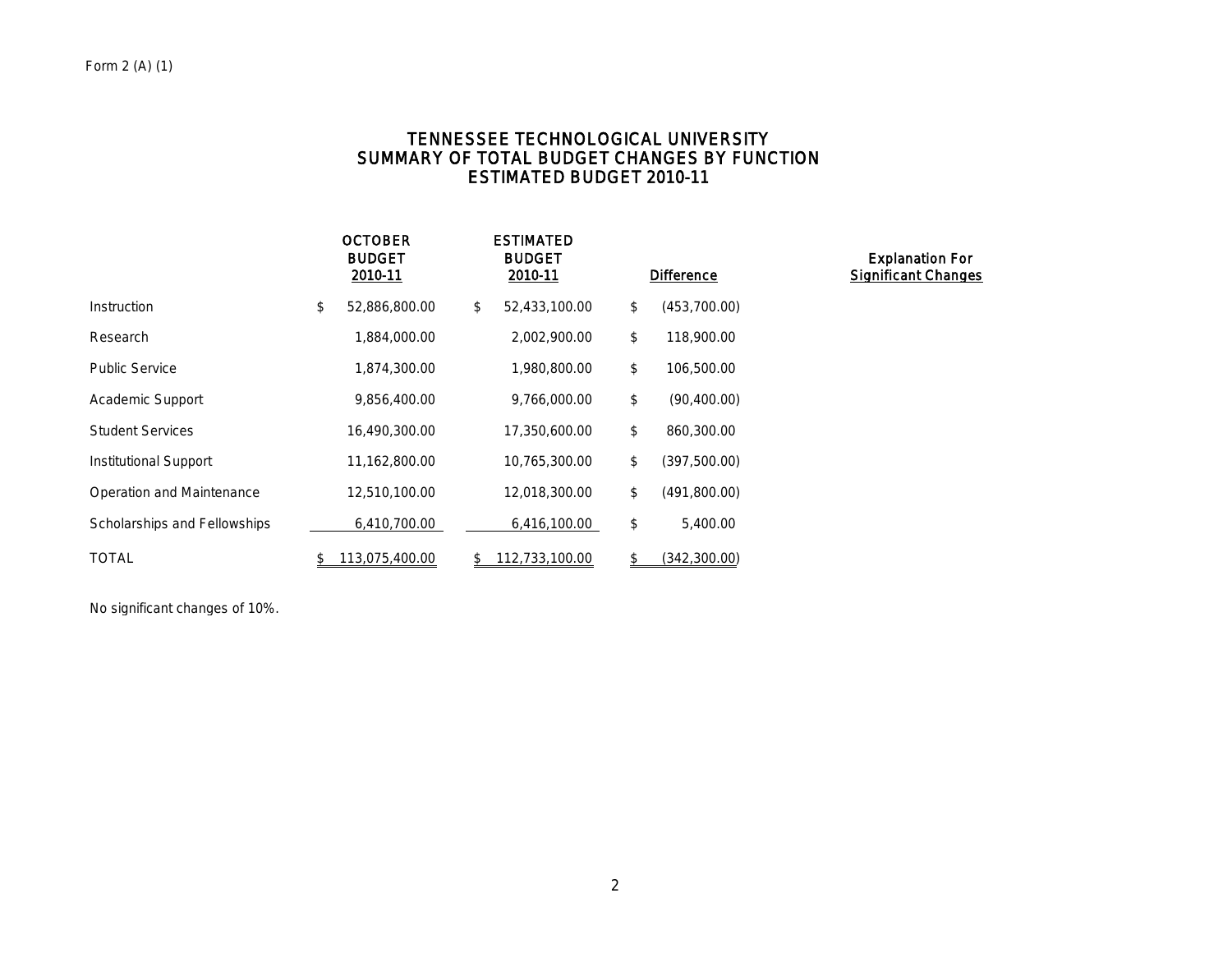# TENNESSEE TECHNOLOGICAL UNIVERSITY SUMMARY OF TOTAL BUDGET CHANGES BY FUNCTION PROPOSED BUDGET 2011-12

|                              | <b>ESTIMATED</b><br><b>BUDGET</b><br>2010-11 | <b>PROPOSED</b><br><b>BUDGET</b><br>2011-12 | <b>Difference</b>         | <b>Explanation For</b><br><b>Significant Changes</b> |
|------------------------------|----------------------------------------------|---------------------------------------------|---------------------------|------------------------------------------------------|
| Instruction                  | \$<br>52,433,100.00                          | \$<br>50,894,400.00                         | \$(1,538,700.00)          |                                                      |
| Research                     | 2,002,900.00                                 | 1,388,400.00                                | \$<br>(614,500.00) Note 1 |                                                      |
| <b>Public Service</b>        | 1,980,800.00                                 | 1,813,900.00                                | \$<br>(166,900.00)        |                                                      |
| Academic Support             | 9,766,000.00                                 | 8,917,300.00                                | \$<br>(848,700.00)        |                                                      |
| <b>Student Services</b>      | 17,350,600.00                                | 16,597,000.00                               | \$<br>(753,600.00)        |                                                      |
| Institutional Support        | 10,765,300.00                                | 10,422,500.00                               | \$<br>(342,800.00)        |                                                      |
| Operation and Maintenance    | 12,018,300.00                                | 11,167,700.00                               | \$<br>(850,600.00)        |                                                      |
| Scholarships and Fellowships | 6,416,100.00                                 | 6,410,700.00                                | \$<br>(5,400.00)          |                                                      |
| <b>TOTAL</b>                 | 112,733,100.00                               | \$<br>107,611,900.00                        | \$<br>(5, 121, 200.00)    |                                                      |

Note 1: Current Estimate includes \$581,240 in FY10 carryovers.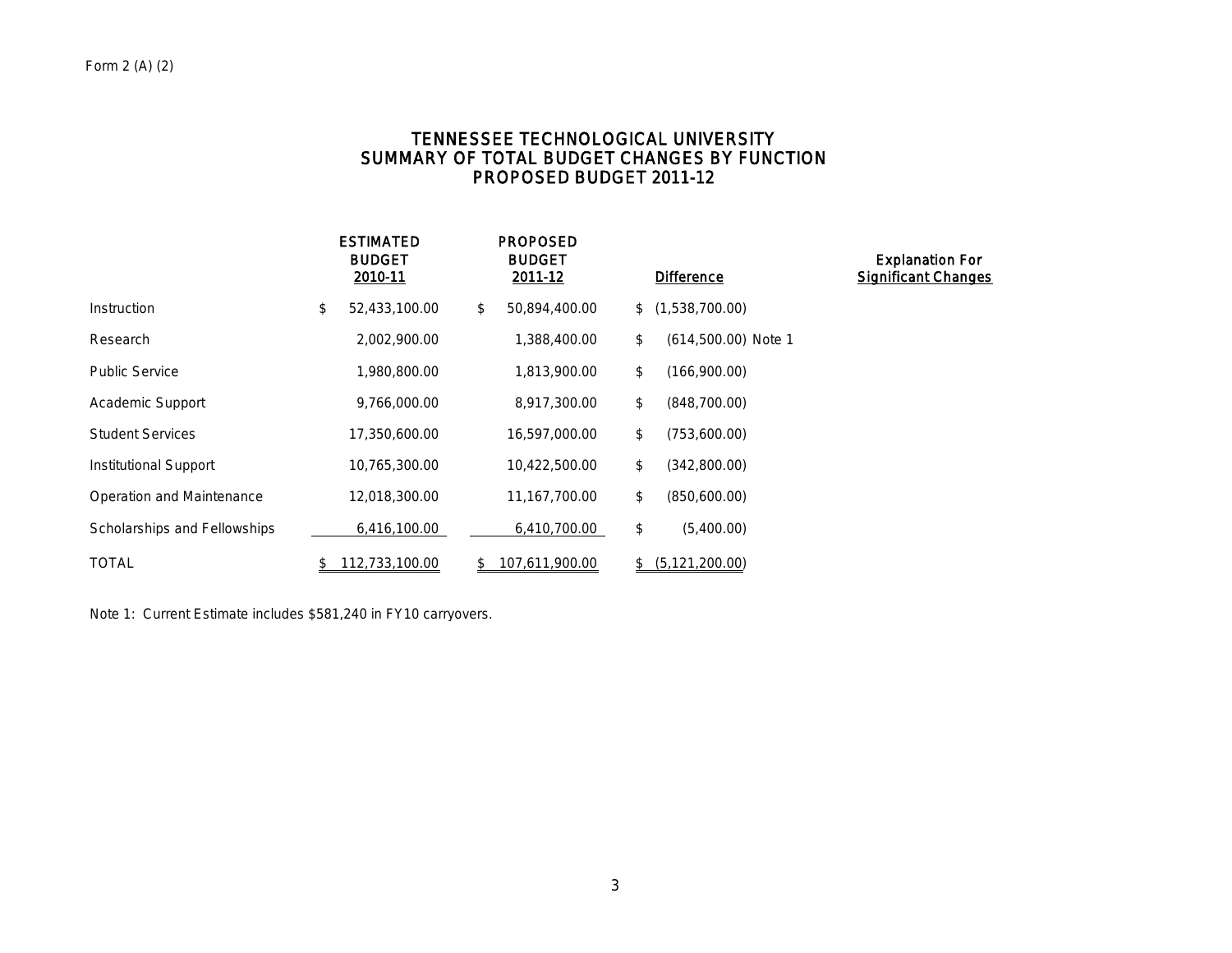## TENNESSEE TECHNOLOGICAL UNIVERSITY SUMMARY OF TOTAL BUDGET CHANGES FOR BUDGET CATEGORIES ESTIMATED BUDGET 2010-11

|                              | <b>OCTOBER</b><br><b>BUDGET</b><br>2010-11 | <b>ESTIMATED</b><br><b>BUDGET</b><br>2010-11 | <b>Difference</b> | <b>Explanation For</b><br><b>Significant Changes</b> |
|------------------------------|--------------------------------------------|----------------------------------------------|-------------------|------------------------------------------------------|
| <b>Professional Salaries</b> | 45.754.070.00                              | 44,733,500.00                                | (1,020,570.00)    |                                                      |
| <b>Other Salaries</b>        | 10,089,000.00                              | 10,466,400.00                                | 377,400.00        |                                                      |
| <b>Employee Benefits</b>     | 20,884,000.00                              | 20.489.400.00                                | (394,600.00)      |                                                      |
| Travel                       | 932.050.00                                 | 1,859,400.00                                 | 927,350.00 Note 1 |                                                      |
| <b>Operating Expense</b>     | 34.143.970.00                              | 33,837,300.00                                | (306, 670.00)     |                                                      |
| Capital Outlay               | 1,272,310.00                               | 1,347,100.00                                 | 74,790.00         |                                                      |
| <b>TOTAL</b>                 | 113.075.400                                | 112.733.100                                  | (342, 300)        |                                                      |

Changes of 10% considered significant.

Note 1: Realignment of funds to travel budget in all areas of campus. Did not designate travel funds until release time funds became available. Athletic travel expenses of \$446,450 increased to approved spending levels. Increases in women's basketball, football, women's soccer and women's softball were the largest increases with small increases in most other sports. Major increases in other area of the university include: \$112,850 for Study Abroad travel mostly funded by the student activity fee, \$27,520 for Intramurals, Science Fair, Dance Team and Speech Team travel, Realignment of \$69,000 of SACF from operating for faculty travel. Information Technology \$32,500 and Finance & Planning \$23,690. Various other realignments from operating and salaries across the org structure.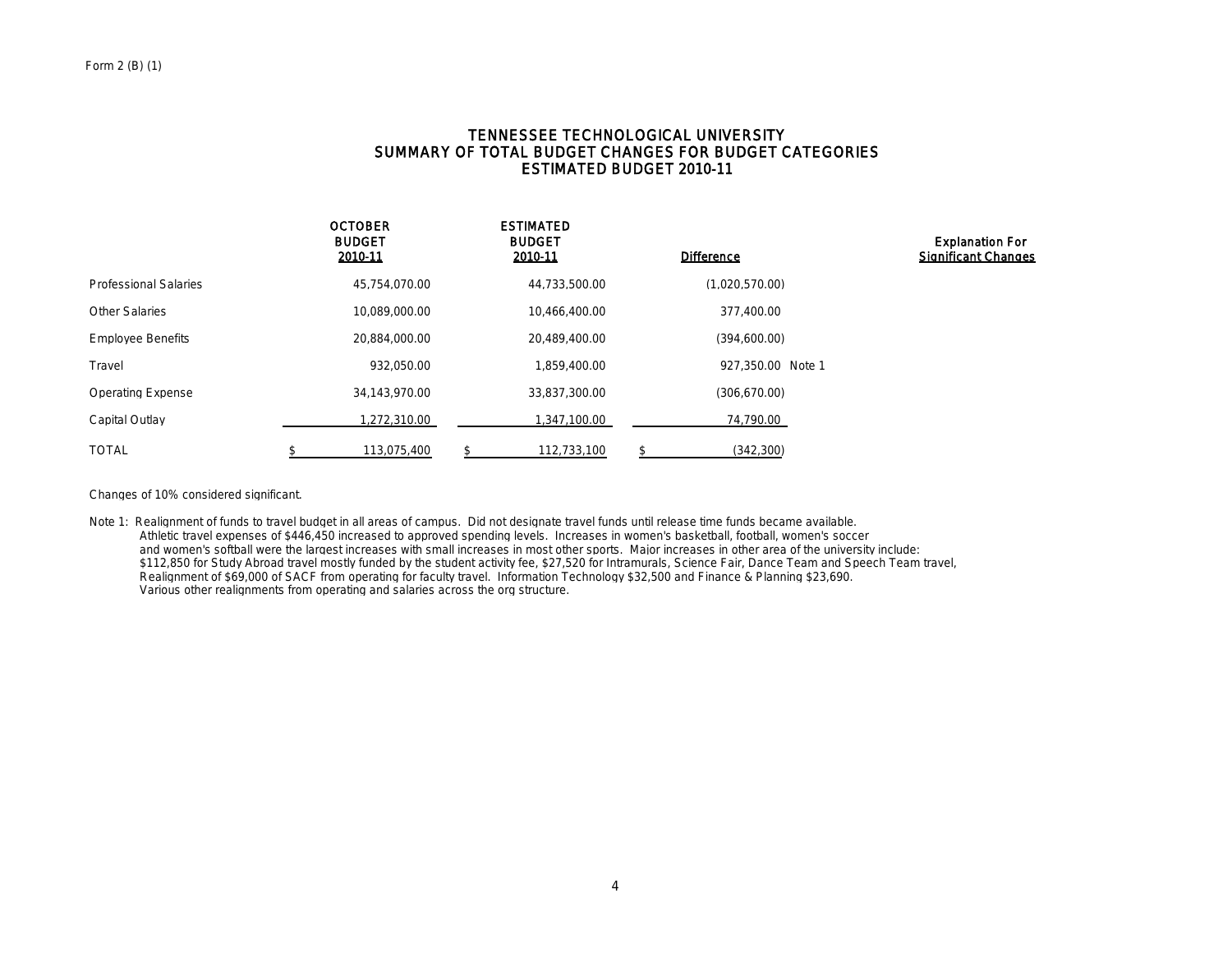## TENNESSEE TECHNOLOGICAL UNIVERSITY SUMMARY OF TOTAL BUDGET CHANGES FOR BUDGET CATEGORIES PROPOSED BUDGET 2011-12

|                              | <b>ESTIMATED</b><br><b>BUDGET</b><br>2010-11 | <b>PROPOSED</b><br><b>BUDGET</b><br>2011-12 | <b>Difference</b>     | <b>Explanation For</b><br><b>Significant Changes</b> |
|------------------------------|----------------------------------------------|---------------------------------------------|-----------------------|------------------------------------------------------|
| <b>Professional Salaries</b> | 44,733,500.00                                | 45,661,300.00                               | 927,800.00            |                                                      |
| <b>Other Salaries</b>        | 10,466,400.00                                | 10,131,900.00                               | (334,500.00)          |                                                      |
| <b>Employee Benefits</b>     | 20,489,400.00                                | 20,187,600.00                               | (301, 800.00)         |                                                      |
| Travel                       | 1.859.400.00                                 | 1,088,800.00                                | (770,600.00) Note 1   |                                                      |
| <b>Operating Expense</b>     | 33.837.300.00                                | 29.543.500.00                               | (4,293,800.00) Note 2 |                                                      |
| Capital Outlay               | 1,347,100.00                                 | 998.800.00                                  | (348,300.00) Note 3   |                                                      |
| TOTAL                        | 112.733.100                                  | 107.611.900                                 | (5, 121, 200)         |                                                      |

Note 1: Athletic travel reduction of \$215,770 due to a reduced amount of know game guarantees being built into the Proposed Budget as they are not know at this time. There is an anticipated reduction of travel related to the International Student Fee of \$56,000 and reduction in SACF travel of \$58,300. The remainging changes are due to realignments in Proposed back to operating and salaries for unknow release time.

Note 2: Carryovers of \$5,382,390 are included in the Estimated Budget that are not in Proposed.

Note 3: There were two major purchases budgeted in Current Estimate that is not in Proposed--Scheduling Software and Electromechanical Training System totalling \$238,000.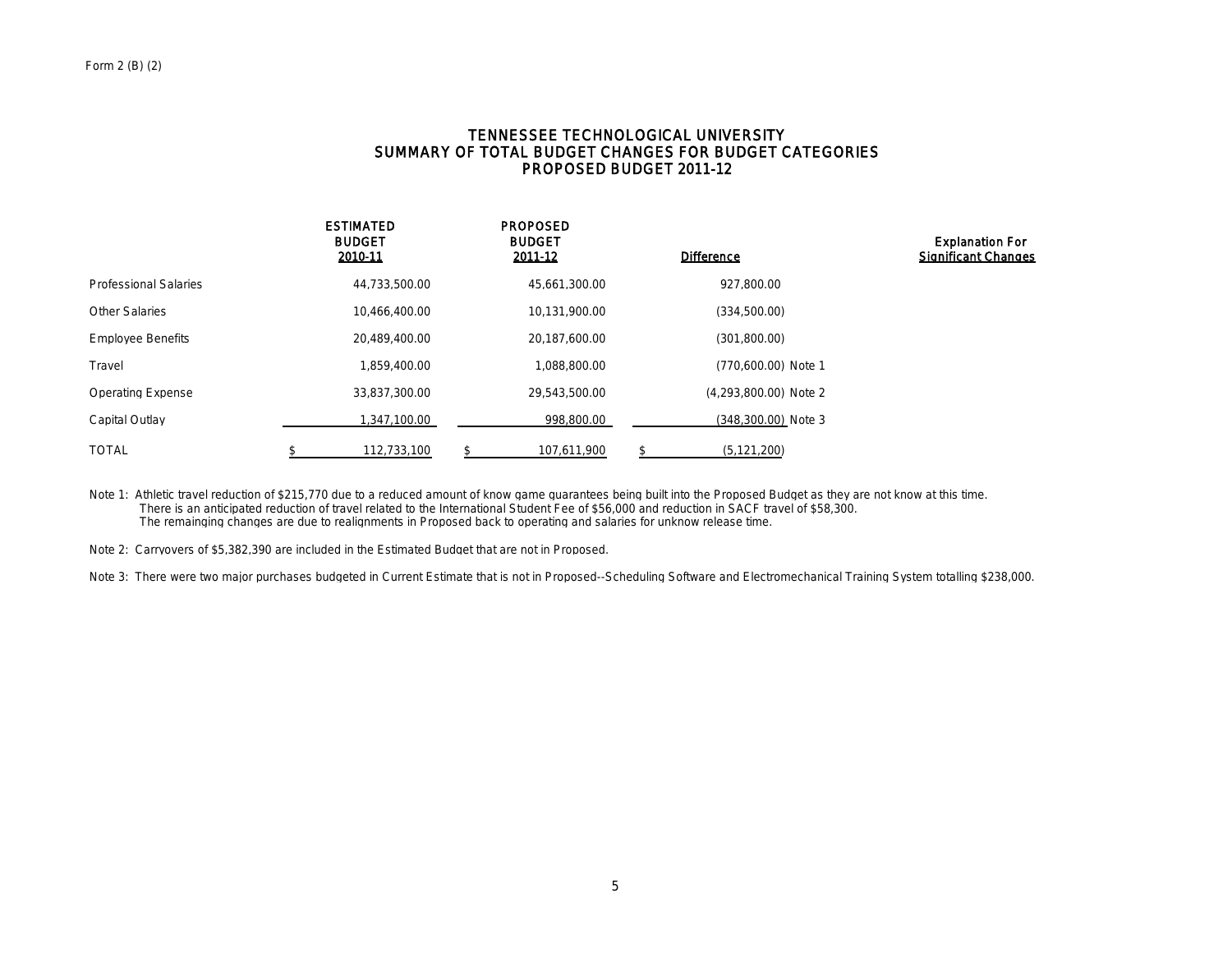# TENNESSEE TECHNOLOGICAL UNIVERSITY ANALYSIS OF BUDGET CHANGES FOR REVENUE ACCOUNTS ESTIMATED BUDGET 2010-11

| <b>ACCOUNT</b>       |                                 | 2010-11               | 2010-11                 |               |                                                                                                                                  |                             |
|----------------------|---------------------------------|-----------------------|-------------------------|---------------|----------------------------------------------------------------------------------------------------------------------------------|-----------------------------|
| <b>CODE</b>          | <b>ACCOUNT NAME</b>             | <b>OCTOBER BUDGET</b> | <b>ESTIMATED BUDGET</b> | <b>CHANGE</b> | <b>DESCRIPTION OF CHANGE</b>                                                                                                     | <b>SOURCE OF FUNDS</b>      |
|                      | 5100 In-State Tuition           | 46570900              | 46620000                | 49,100.00     |                                                                                                                                  | Student fees                |
|                      | 5102 In-State Tuition-Summer    | 3321000               | 2724000                 |               | (597,000.00) Increased deferral of Summer Semester 2011 fe Student fees                                                          |                             |
|                      |                                 |                       |                         |               | due to calendar change.                                                                                                          |                             |
|                      | 5103 In-State Tuition-RODP      | 1962000               | 2067000                 |               | 105,000.00 Increased enrollment in RODP program.                                                                                 | Student fees                |
|                      | 5105 Out-of-State Tuition       | 4724100               | 4872300                 |               | 148,200.00 Increased international student enrollment.                                                                           | Student fees                |
|                      | 5106 Out-of-State Tuition-Sun   | 300000                | 288000                  |               | (12,000.00) Increased deferral of Summer Semester 2011 fe Student fees<br>due to calendar change.                                |                             |
|                      | 5107 Out-of-State Tuition-ROI   | 31000                 | 41000                   |               | 10,000.00 Correction of conservative Revised Budget estin Student fees<br>FY11 Current Estimate consistent with FY10 actual.     |                             |
|                      | 51100 Debt Service Fees         | 564400                | 561800                  | (2.600.00)    |                                                                                                                                  | Student fees                |
|                      | 51152 GAF-Schedule Change       | 152000                | 151300                  | (700.00)      |                                                                                                                                  | Student fees                |
|                      | 51154 GAF-Graduation            | 81400                 | 81000                   | (400.00)      |                                                                                                                                  | Student fees                |
|                      | 51200 Technology Access Fee     | 2033100               | 2023100                 | (10,000.00)   |                                                                                                                                  | Student fees                |
|                      | 51220 TAF-Equipment             | 253800                | 252600                  | (1,200.00)    |                                                                                                                                  | Student fees                |
|                      | 51250 Student Activity Fees     | 1724200               | 1715700                 | (8,500.00)    |                                                                                                                                  | Student fees                |
|                      | 51316 Sustainable Camplus Fe    | 162900                | 156500                  | (6,400.00)    |                                                                                                                                  | Student fees                |
|                      | 51321 International Education I | 284500                | 283100                  | (1,400.00)    |                                                                                                                                  | Student fees                |
|                      | 51500 DMBA Online Course Fe     | 385000                | 374000                  | (11,000.00)   |                                                                                                                                  | Student fees                |
|                      | 51551 RODP Online Fees          | 386000                | 408000                  | 22,000.00     |                                                                                                                                  | Student fees                |
|                      | 51650 Spec Acad Fee-Enginee     | 586000                | 585000                  | (1,000.00)    |                                                                                                                                  | Student fees                |
|                      | 51652 Spec Acad Fee-Busines     | 637500                | 627300                  | (10, 200.00)  |                                                                                                                                  | Student fees                |
|                      | 51654 Spec Acad Fee-Nursing     | 149500                | 159500                  | 10,000.00     |                                                                                                                                  | Student fees                |
|                      | 51700 Application Fees-UG       | 199000                | 184000                  | (15,000.00)   |                                                                                                                                  | Applicants for admission    |
|                      | 51710 Application Fees-Gradua   | 33200                 | 28200                   |               | (5,000.00) Decline in number of graduate applicants for adn Applicants for admission                                             |                             |
|                      | 51750 Late Registration Fees    | 85000                 | 73000                   |               | (12,000.00) Assessment date delayed for Spring Semester 2 Student penalty                                                        |                             |
|                      |                                 |                       |                         |               | due to inclement weather.                                                                                                        |                             |
|                      | 51800 Laboratory Materials Fer  | 239190                | 230770                  | (8,420.00)    |                                                                                                                                  | Student fees                |
|                      | 51801 Music Private Lesson Fe   | 104120                | 106000                  | 1,880.00      |                                                                                                                                  | Student fees                |
|                      | 51802 Craft Center Studio Fee:  | 98840                 | 91000                   |               | (7,840.00) Decreased enrollment in studio courses.                                                                               | Student fees                |
|                      | 51808 Returned Check Fines      | 5000                  | 4000                    |               | (1,000.00) Decline in number of returned checks                                                                                  | Returned check penalty      |
|                      | 51811 Deferred Plan Service C   | 78750                 | 85250                   |               | 6,500.00 Increased participation in deferred payment plan Payment plan participants                                              |                             |
|                      | 51813 Examination and Testino   | 8500                  | 13500                   |               | 5,000.00 Correction of conservative Revised Budget estim Test participants                                                       |                             |
|                      | 51814 Exam and Testing-Nursi    | 19080                 | 27940                   |               | 8,860.00 Correction of conservative Revised Budget estim Test participants<br>FY11 Current Estimate consistent with FY10 actual. |                             |
|                      | 51816 Thesis Binding            | 5100                  | 1000                    |               | (4,100.00) Correction of Revised Budget overestimate.<br>FY11 Current Estimate consistent with FY10 actual.                      | <b>Binding fee</b>          |
|                      | 51819 LRC Library Fines         | 3700                  | 4600                    |               | 900.00 Anticipated increase in year-end student charges Late return fines and                                                    |                             |
|                      |                                 |                       |                         |               |                                                                                                                                  | laptop repair assessment    |
|                      | 51822 DMBA Module Fee           | 81350                 | 61350                   |               | (20,000.00) Decreased sales of MBA course review CD's.                                                                           | Sales of course review CD's |
|                      | 51823 Eagle Card Replacemer     | 13400                 | 11900                   |               | (1,500.00) Correction of Revised Budget overestimate.<br>FY11 Current Estimate consistent with FY10 actual.                      | Student and staff fee       |
|                      | 51826 Alternative Delivery Fee  | 375000                | 373400                  | (1,600.00)    |                                                                                                                                  | Student fees                |
|                      | 52000 State Appropriation Ope   | 48261600              | 48370400                |               | 108,800.00 Nonrecurring group insurance supplement.                                                                              | State appropriations        |
| 58000-5834 Athletics |                                 | 4599890               | 4993516                 |               | 393,626.00 Increased game guarantees, OVC, /NCAA revent Opponent contracts, OVC                                                  |                             |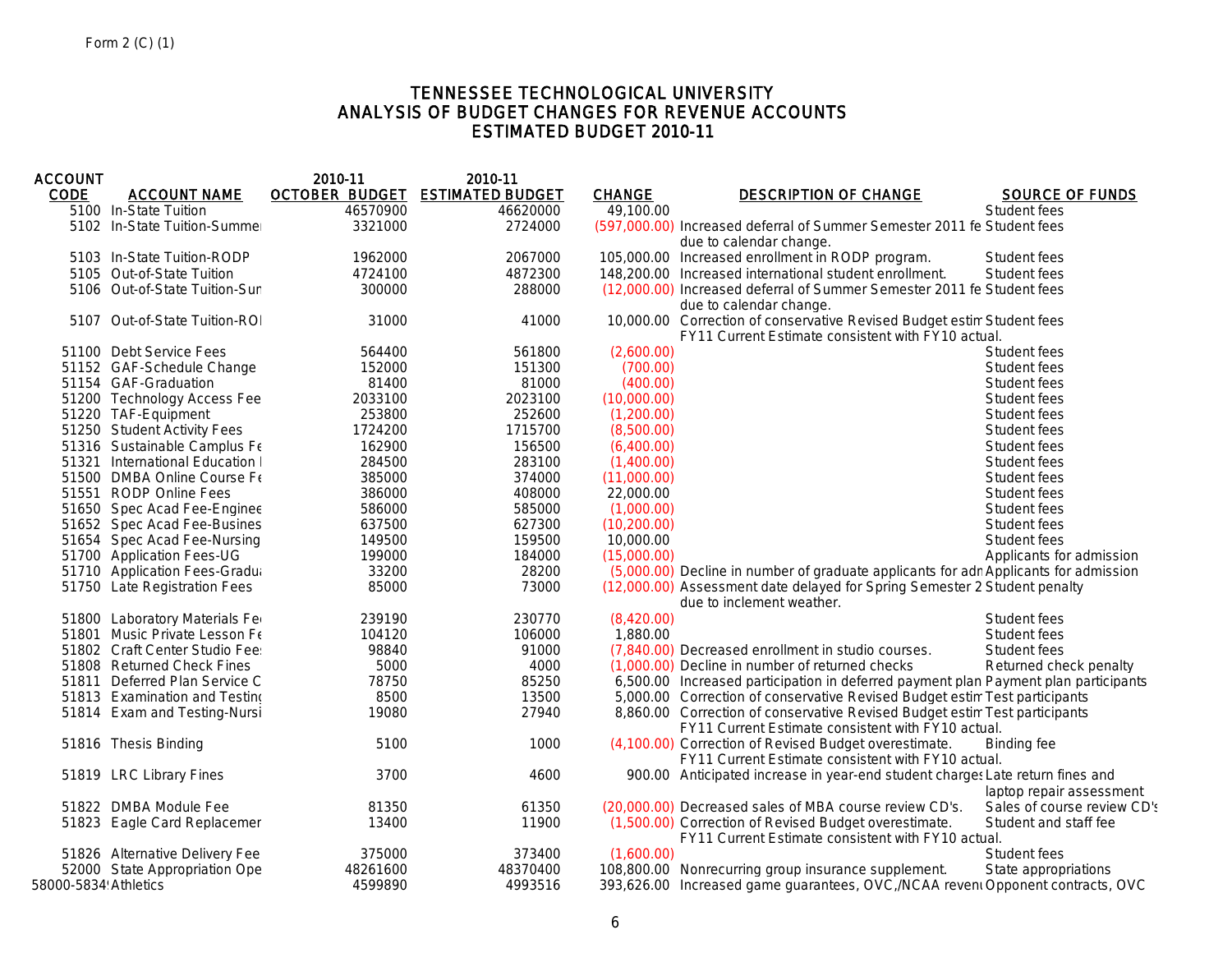# TENNESSEE TECHNOLOGICAL UNIVERSITY ANALYSIS OF BUDGET CHANGES FOR REVENUE ACCOUNTS ESTIMATED BUDGET 2010-11

| <b>ACCOUNT</b>       |                                  | 2010-11  | 2010-11                         |               |                                                                                    |                         |
|----------------------|----------------------------------|----------|---------------------------------|---------------|------------------------------------------------------------------------------------|-------------------------|
| <b>CODE</b>          | <b>ACCOUNT NAME</b>              |          | OCTOBER BUDGET ESTIMATED BUDGET | <b>CHANGE</b> | <b>DESCRIPTION OF CHANGE</b>                                                       | <b>SOURCE OF FUNDS</b>  |
|                      |                                  |          |                                 |               |                                                                                    | and NCAA                |
| 58364-5836 Livestock |                                  | 398450   | 475620                          |               | 77,170.00 Increased sales at Shipley and Oakley Farms                              | Sale of livestock       |
|                      | 58368 Career Services            | 21100    | 45000                           |               | 23900 Correction of conservative Revised Budget estim Career fair exhibitors       |                         |
|                      |                                  |          |                                 |               | FY11 Current Estimate consistent with FY10 actual.                                 |                         |
|                      | 58374 Dramatics                  | 500      | 2672                            |               | 2172 Correction of conservative Revised Budget estim Production ticket sales       |                         |
|                      | 58377 Career College Fair        | 3400     | 5400                            |               | 2000 Increased participation in career fair.                                       | Career fair exhibitors  |
|                      | 58379-5838 Sales Svcs Educ Depts | 5240     | 1280                            |               | (3,960.00) Transfer of services from Shipley to Oakley Farm Departmental revenue   |                         |
|                      | 58387-5838 Shipley Farm-Services | 11670    | 1600                            |               | (10,070.00) Transfer of services from Shipley to Oakley Farm Departmental revenue  |                         |
|                      | 58396 Vegetables/Garden Prod     | 6000     | 19150                           |               | 13150 Increased marketing of organic produce sales.                                | Produce sales           |
|                      | 58503 Campus Access              | 508700   | 506200                          | (2,500.00)    |                                                                                    | Student fees            |
|                      | 58505 Traffic Fines              | 184000   | 171000                          |               | (13,000.00) Decreased issuance of citations due to more limi Traffic/parking fines |                         |
|                      |                                  |          |                                 |               | access to restricted parking areas.                                                |                         |
|                      | 58506 Advertising Visions        | 1000     | 4000                            |               | 3,000.00 Increased sale of advertising in campus publicati Advertising revenue     |                         |
|                      | 58507 Facilities Rental          | 148500   | 193500                          |               | 45,000.00 Increased event activity at Agricultural Pavilion. Facilities usage      |                         |
|                      | 58508 ACT GED Testing            | 70       | 1380                            |               | 1,310.00 Increased testing by Counseling Center.                                   | Testing fees            |
|                      | 58512 Salvage Income             | 15000    | 22290                           |               | 7,290.00 Correction of conservative Revised Budget estim Sale of salvage items     |                         |
|                      | 58513 VA Report Fee              | 1300     | 1930                            |               | 630.00 Increased student enrollment by veterans.                                   | <b>Veterans Affairs</b> |
|                      | 58519 Misc Income Nontaxable     | 11420    | 15370                           |               | 3,950.00 Correction of conservative Revised Budget estim Shipley Farm services     |                         |
|                      | 58522 Commissions-Other Sou      | $\Omega$ | 70000                           |               | 70,000.00 Higher than anticipated enrollment in FLS Interna Contract commission    |                         |
|                      |                                  |          |                                 |               | English language program.                                                          |                         |
|                      | 58805 Interest Income            | 200000   | 180000                          |               | (20,000.00) Decline in investment earnings due to prevailing Investment income     |                         |
|                      |                                  |          |                                 |               | economic conditions.                                                               |                         |
|                      | 59002 Bookstore-Other Inc Nor    | 83500    | 78670                           |               | (4,830.00) Contract commission in excess of quarantee                              | Contract commission     |
|                      |                                  |          |                                 |               | declined due to fluctuation in sales.                                              |                         |
|                      | 59102 Dining Svcs-Other Inc N    | 15000    | 49720                           |               | 34,720.00 Contract commission in excess of guarantee                               | Contract commission     |
|                      |                                  |          |                                 |               | increased due to fluctuation in sales.                                             |                         |
|                      | 59218 Housing-Apts 104 Unit C    | 10000    | $\mathbf 0$                     |               | (10,000.00) Portion of Tech Village undergoing renovation                          | Apartment rental        |
|                      |                                  |          |                                 |               | during FY11.                                                                       |                         |
|                      | 59403 Vending Other Revenue      | 76000    | 65000                           |               | (11,000.00) Reduced guaranteed commission due to renego Contract commission        |                         |
|                      |                                  |          |                                 |               | Pepsi contract.                                                                    |                         |
|                      | 59550 Fitness Ctr- Stu Activity  | 711400   | 707900                          | (3,500.00)    |                                                                                    | Student fees            |
|                      | 59708 Craft Ctr Gallery-Consig   | 94990    | 84990                           |               | (10,000.00) Decline in Craft Center consignment sales activit Sales revenue        |                         |
|                      | 59718 Craft Ctr Hsq-Resid Hall   | 83930    | 60200                           |               | (23,730.00) Decline in residence hall rental at Craft Center. Rental revenue       |                         |
|                      | 59724 Craft Ctr Food Services    | 2400     | 2300                            | (100.00)      |                                                                                    | Contract commission     |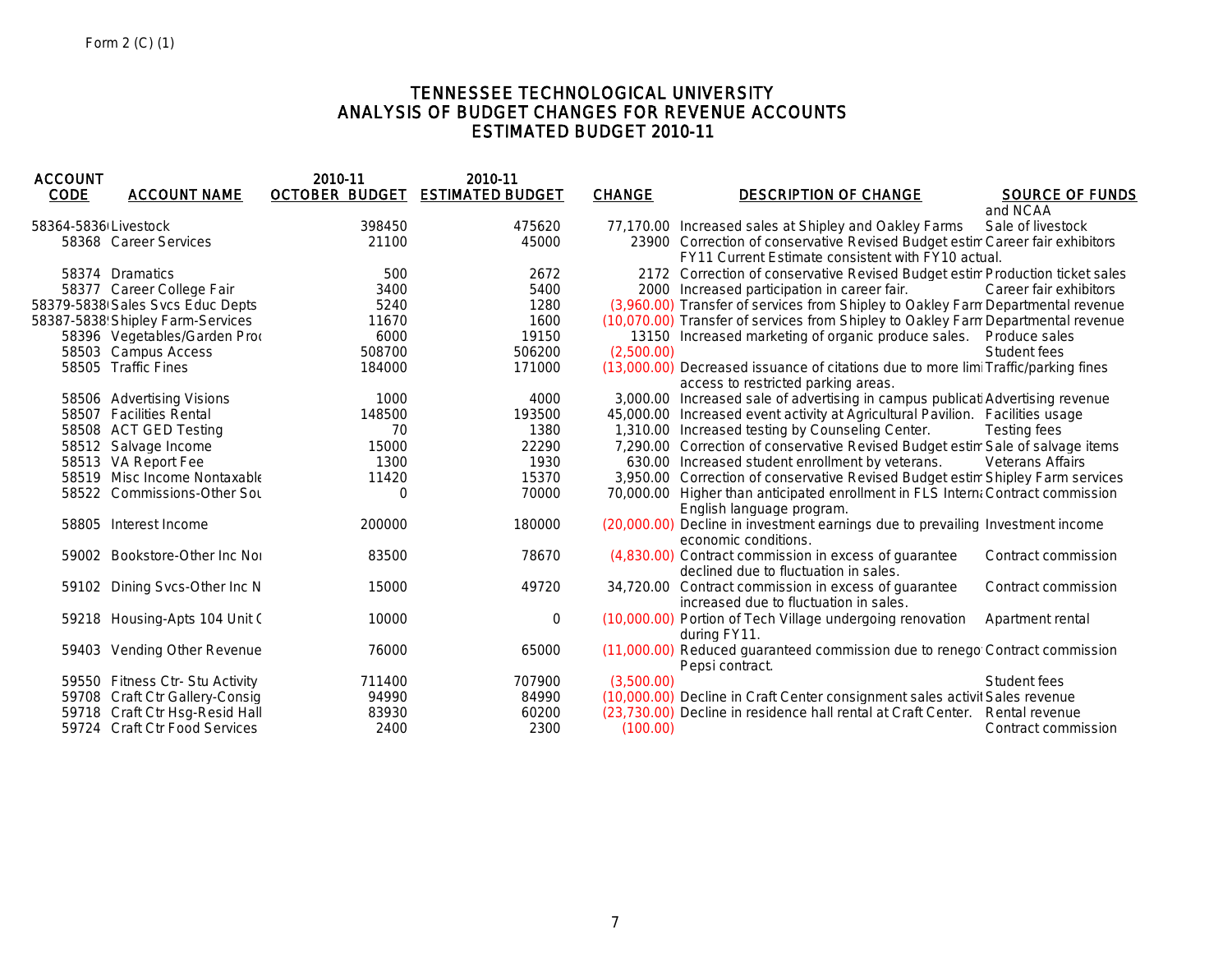# ESTIMATED BUDGET 2010-11 ANALYSIS OF BUDGET CHANGES FOR REVENUE ACCOUNTS PROPOSED BUDGET 2011-12

| <b>ACCOUNT</b>       |                                  | 2010-11  | 2011-12                          |               |                                                                                                                                                                 |                                                    |
|----------------------|----------------------------------|----------|----------------------------------|---------------|-----------------------------------------------------------------------------------------------------------------------------------------------------------------|----------------------------------------------------|
| <b>CODE</b>          | <b>ACCOUNT NAME</b>              |          | ESTIMATED BUDGET PROPOSED BUDGET | <b>CHANGE</b> | <b>DESCRIPTION OF CHANGE</b>                                                                                                                                    | <b>SOURCE OF FUNDS</b>                             |
|                      | 51000 In-State Tuition           | 46618600 | 49313000                         |               | 2,694,400.00 Anticipated 5% fee increase.                                                                                                                       | Student fees                                       |
|                      | 5103 In-State Tuition-RODP       | 2067000  | 2155000                          |               | 88,000.00 Anticipated 5% fee increase.                                                                                                                          | Student fees                                       |
|                      | 5105 Out-of-State Tuition        | 4872300  | 5151000                          |               | 278,700.00 Anticipated 5% fee increase.                                                                                                                         | Student fees                                       |
|                      | 5107 OST RODP                    | 41000    | 42000                            | 1,000.00      |                                                                                                                                                                 | Student fees                                       |
|                      | 51250 Student Activity Fees      | 1715700  | 2579500                          |               | 863,800.00 Increase in Health Services Fee and Student<br>Success Fee.                                                                                          | Student fees                                       |
|                      | 51316 Sustainable Campus Fe      | 156500   | 150000                           | (6,500.00)    |                                                                                                                                                                 | Student fees                                       |
|                      | 51800 Laboratory Materials Fer   | 230770   | 229910                           | (860.00)      |                                                                                                                                                                 | Student fees                                       |
|                      | 51802 Craft Ctr Studio Fees      | 91000    | 98840                            | 7.840.00      |                                                                                                                                                                 | Student fees                                       |
|                      | 51805 Graduation Fees            | 4900     | $\mathbf 0$                      |               | (4,900.00) To clear account code. Graduation fees reflecte Student fees<br>in account code 51154.                                                               |                                                    |
|                      | 51813 Examination and Testino    | 13500    | 8500                             |               | (5,000.00) Conservative Proposed Budget estimate.                                                                                                               | Testing fees                                       |
|                      | 51814 Exam and Testing-Nursi     | 27940    | 19080                            |               | (8,860.00) Conservative Proposed Budget estimate.                                                                                                               | <b>Testing fees</b>                                |
|                      | 51816 Thesis Binding             | 1000     | 5100                             |               | 4,100.00 Anticipate increased requests for thesis binding                                                                                                       | <b>Binding fees</b>                                |
|                      | 51819 LRC Library Fines          | 4600     | 3700                             |               | (900.00) Conservative Proposed Budget estimate.                                                                                                                 | Late return fines and<br>charges for laptop repair |
|                      | 52000 State Appropriation for C  | 48370400 | 35454800                         |               | (12,915,600.00) Loss of nonrecurring appropriations                                                                                                             | State appropriations                               |
| 58000-5834 Athletics |                                  | 4993516  | 4648540                          |               | (344,976.00) Game guarantee contracts not yet finalized,<br>conservative estimate of OVC/NCAA revenue,<br>offset by increase in Athletics Student Activity Fee. | Game opponents, OVC,<br>NCAA, and student fees.    |
|                      | 58362 Band Camps                 | 50010    | 53330                            | 3,320.00      |                                                                                                                                                                 | Camp participants                                  |
| 58364-5836 Livestock |                                  | 475620   | 295820                           |               | (179,800.00) Conservative estimate of livestock sales at Shipl Livestock sales<br>and Oakley Farms.                                                             |                                                    |
|                      | 58368 Career Services            | 45000    | 21100                            |               | (23,900.00) Conservative Proposed Budget estimate.                                                                                                              | Career fair employers                              |
|                      | 58374 Dramatics                  | 2672     | 500                              |               | (2,172.00) Schedule of productions for FY12 not yet finalize Production ticket sales                                                                            |                                                    |
|                      | 58377 Career College Fair        | 5400     | 3400                             |               | (2,000.00) Conservative Proposed Budget estimate.                                                                                                               | Career fair employers                              |
|                      | 58379-5838 Sales Svcs Educ Depts | 1280     | 5240                             |               | 3,960.00 Anticipated resumption of services at Shipley Fa Departmental revenue                                                                                  |                                                    |
|                      | 58387-5838 Farm Services         | 1600     | 11670                            |               | 10,070.00 Anticipated resumption of services at Shipley Fa Departmental revenue                                                                                 |                                                    |
|                      | 58391 Business Media Svc Ctr     | 641616   | 407000                           |               | (234,616.00) New contract amount for FY12. FY11 CE include Contract revenue<br>carryover from FY10.                                                             |                                                    |
|                      | 58396 Vegetables and Garden      | 19150    | 6000                             |               | (13,150.00) Conservative Proposed Budget estimate due to Produce sales<br>volatility of farm operations.                                                        |                                                    |
|                      | 58400 Indirect Cost Recovery I   | 98005    | 135660                           |               | 37,655.00 Based upon new contract amount for FY12.                                                                                                              | Indirect cost recovery                             |
|                      | 58506 Advertising Visions        | 4000     | 1000                             |               | (3,000.00) Conservative Proposed Budget estimate.                                                                                                               | Campus publication advertisin                      |
|                      | 58507 Facilities Rental          | 193500   | 148500                           |               | (45,000.00) Conservative Proposed Budget estimate of<br>Agricultural Pavilion event activity.                                                                   | Facilities usage                                   |
|                      | 58508 ACT GED Testing            | 1380     | 70                               |               | (1,310.00) Conservative Proposed Budget estimate.                                                                                                               | <b>Testing fees</b>                                |
|                      | 58512 Salvage Income             | 22290    | 15000                            |               | (7,290.00) Conservative Proposed Budget estimate.                                                                                                               | Sale of salvage items                              |
|                      | 58513 VA Report Fee              | 1930     | 1300                             |               | (630.00) Conservative Proposed Budget estimate.                                                                                                                 | <b>Veterans Affairs</b>                            |
|                      | 58519 Misc Income Nontaxable     | 15370    | 11420                            |               | (3,950.00) Conservative Proposed Budget estimate.                                                                                                               | <b>Shipley Farm services</b>                       |
|                      | 58522 Commissions on Other !     | 70000    | 30000                            |               | (40,000.00) Conservative estimate of FLS International Engli Contract commission<br>Language program enrollment.                                                |                                                    |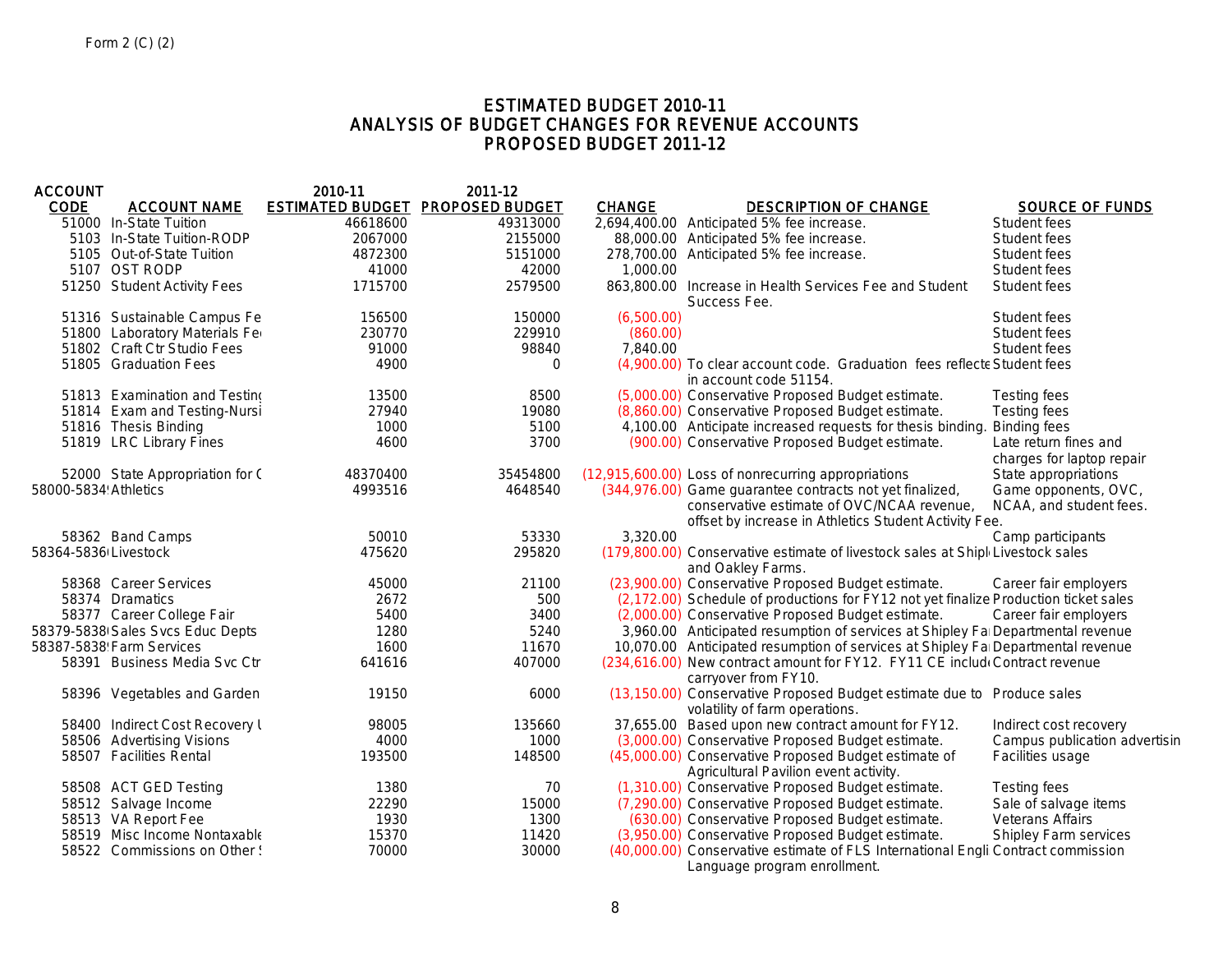# ESTIMATED BUDGET 2010-11 ANALYSIS OF BUDGET CHANGES FOR REVENUE ACCOUNTS PROPOSED BUDGET 2011-12

|                                   | 2010-11  | 2011-12                                                                                                                              |                                         |                                              |                                                                                                                                                                                                                                                                                                                                                                                                                                                                                     |
|-----------------------------------|----------|--------------------------------------------------------------------------------------------------------------------------------------|-----------------------------------------|----------------------------------------------|-------------------------------------------------------------------------------------------------------------------------------------------------------------------------------------------------------------------------------------------------------------------------------------------------------------------------------------------------------------------------------------------------------------------------------------------------------------------------------------|
| <b>ACCOUNT NAME</b>               |          |                                                                                                                                      | <b>CHANGE</b>                           | <b>DESCRIPTION OF CHANGE</b>                 | <b>SOURCE OF FUNDS</b>                                                                                                                                                                                                                                                                                                                                                                                                                                                              |
| Interest Income                   | 180000   | 200000                                                                                                                               |                                         |                                              |                                                                                                                                                                                                                                                                                                                                                                                                                                                                                     |
|                                   | 78670    | 83500                                                                                                                                |                                         | due to anticipated increase in sales.        | commission                                                                                                                                                                                                                                                                                                                                                                                                                                                                          |
|                                   | 1414720  | 1434000                                                                                                                              |                                         | commission.                                  | Dining Sycs contract<br>commission                                                                                                                                                                                                                                                                                                                                                                                                                                                  |
| 59200-5922 Residential Life       | 10443600 | 11039900                                                                                                                             |                                         | during FY11 available beginning August 2011. |                                                                                                                                                                                                                                                                                                                                                                                                                                                                                     |
| 59650-5965 Post Office Box Rental | 242880   | 258880                                                                                                                               |                                         |                                              | Post office box rental                                                                                                                                                                                                                                                                                                                                                                                                                                                              |
|                                   | 84990    | 94990                                                                                                                                |                                         | consignment sales activity.                  |                                                                                                                                                                                                                                                                                                                                                                                                                                                                                     |
|                                   | 60200    | 83930                                                                                                                                |                                         |                                              | Residence Hall rental                                                                                                                                                                                                                                                                                                                                                                                                                                                               |
| 59724 Craft Ctr Food Services     | 2300     | 2400                                                                                                                                 | 100.00                                  |                                              | Contract commission                                                                                                                                                                                                                                                                                                                                                                                                                                                                 |
|                                   |          | 59002 Bookstore-Other Inc Nor<br>59100-5910 Dining Services-Commis<br>59708 Craft Ctr-Consignments<br>59718 Craft Ctr Hsg-Resid Hall | <b>ESTIMATED BUDGET PROPOSED BUDGET</b> |                                              | 20,000.00 Anticipated improvement in investment earnings Investment earnings<br>4,830.00 Increase in Barnes & Noble contract commissior Bookstore contract<br>19,280.00 Anticipated increase in Chartwells contract<br>596,300.00 Rental rate increases plus Tech Village units offl Rental revenue<br>16,000.00 Box rental rate increase.<br>10,000.00 Anticipated return to previous level of Craft Cent Sales revenue<br>23,730.00 Anticipated return to previous rental levels. |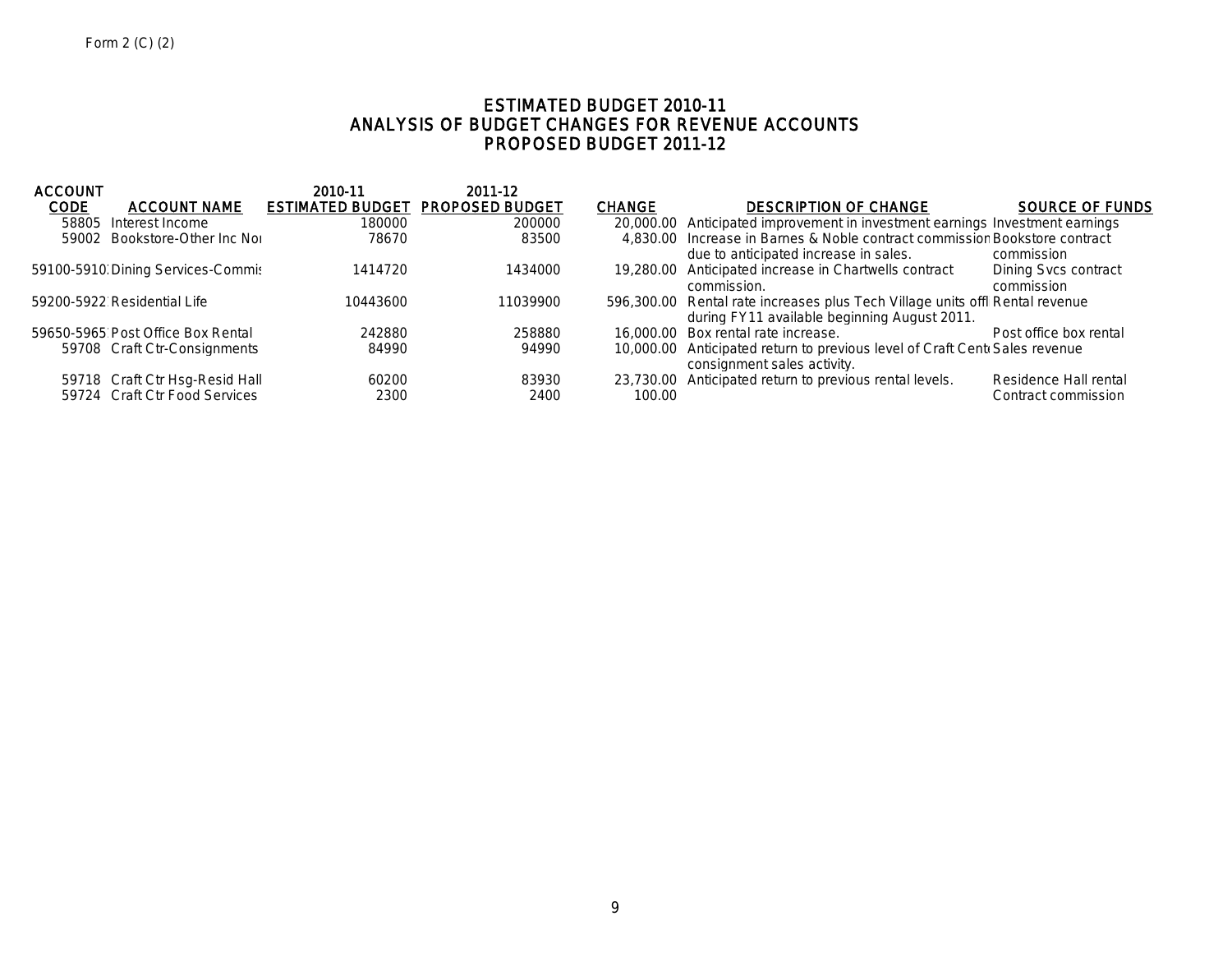### TENNESSEE TECHNOLOGICAL UNIVERSITY STATE UNIVERSITY AND COMMUNITY COLLEGE SYSTEM OF TENNESSEE JULY BUDGET 2011-12 DEBT SERVICE

| <b>Issue Name</b>                                                                                                                                                                | Date                                                                                           | Interest<br>Rate (%)                                              | Principal<br>Outstanding<br>as of 6/30/10                                                   | <b>Total Paid</b><br>on Principal<br>for 2010-11 | Other<br>Additions/<br>(Deductions)       | Principal<br>Outstanding<br>16/30/11                                                               | Cash<br>Reserve<br>Account | '6/30/11<br>Investment | *Principal and<br><b>Interest Paid</b><br>2010-11<br>(Estimated Cycle)             | Principal and<br>Interest Payable<br>2011-12<br>(Proposed Cycle)              |
|----------------------------------------------------------------------------------------------------------------------------------------------------------------------------------|------------------------------------------------------------------------------------------------|-------------------------------------------------------------------|---------------------------------------------------------------------------------------------|--------------------------------------------------|-------------------------------------------|----------------------------------------------------------------------------------------------------|----------------------------|------------------------|------------------------------------------------------------------------------------|-------------------------------------------------------------------------------|
| Energy Savings 2008B<br><b>TSSBA Reserve</b>                                                                                                                                     | 12/17/08                                                                                       | $3.5 - 5.0$                                                       | 2,986,990<br>(310, 028)                                                                     | 171,603                                          |                                           | 2,815,387<br>(310, 028)                                                                            |                            |                        | 317,750                                                                            | 317,740                                                                       |
| Energy Savings Order 2<br><b>TSSBA Reserve</b>                                                                                                                                   | 04/15/09                                                                                       | $2.0 - 5.0$                                                       | 2,052,435<br>(186, 386)                                                                     | 112,166                                          |                                           | 1,940,269<br>(186, 386)                                                                            |                            |                        | 204,420                                                                            | 204,380                                                                       |
| Conditioning & Strength Ctr                                                                                                                                                      | Com Paper                                                                                      |                                                                   | 593,405                                                                                     |                                                  | 906,595                                   | 1,500,000                                                                                          |                            |                        | 10,000                                                                             | 213,000                                                                       |
| <b>Total Educational</b><br>and General                                                                                                                                          |                                                                                                |                                                                   | 5,136,416                                                                                   | 283,769                                          | 906,595                                   | 5,759,242                                                                                          |                            |                        | 532,170                                                                            | 735,120                                                                       |
| <b>TSSBA</b>                                                                                                                                                                     |                                                                                                |                                                                   |                                                                                             |                                                  |                                           |                                                                                                    |                            |                        |                                                                                    |                                                                               |
| <b>TVW 1976B</b><br><b>RH Ser 2002A</b><br>RH Ser 2004B<br>RH Ser 2005A (2002A)<br>RH Ser 2007C (2002A)<br><b>RH Ser 2010A</b><br>Tech Village Phase 1 P920<br>New Res Hall P917 | 05/01/76<br>05/01/03<br>05/01/04<br>05/01/03<br>05/01/07<br>09/01/10<br>Com Paper<br>Com Paper | 3.00<br>5.00<br>$4.0 - 4.5$<br>5.00<br>$4.0 - 5.0$<br>$2.0 - 5.0$ | 12,682<br>243,684<br>4,071,546<br>715,446<br>3,723,442<br>$\Omega$<br>315,912<br>22,152,956 | 12,682<br>118,754<br>214,940<br>548,932          | 24,058,192<br>3,184,088<br>(22, 152, 956) | $\mathbf 0$<br>124,930<br>3,856,606<br>715,446<br>3,723,442<br>23,509,260<br>3,500,000<br>$\Omega$ |                            |                        | 13,230<br>131,430<br>401,190<br>37,200<br>193,620<br>1,162,490<br>11,130<br>50,000 | $\mathbf 0$<br>131,430<br>401.190<br>37,200<br>193,620<br>1,848,950<br>20,000 |
| <b>TSSBA Reserves</b>                                                                                                                                                            |                                                                                                |                                                                   | (13,062)                                                                                    |                                                  | (1, 787, 545)                             | (1,800,607)                                                                                        |                            |                        |                                                                                    |                                                                               |
| <b>Total Housing</b>                                                                                                                                                             |                                                                                                |                                                                   | 31,222,606                                                                                  | 895,308                                          | 3,301,779                                 | 33,629,077                                                                                         |                            |                        | 2,000,290                                                                          | 2,632,390                                                                     |
| <b>TSSBA Fitness Center</b>                                                                                                                                                      | 05/01/92                                                                                       | 4.45                                                              | 200,018                                                                                     | 200,018                                          |                                           |                                                                                                    |                            |                        | 209,320                                                                            | $\Omega$                                                                      |
| <b>Other Auxiliary</b><br>Enterprises                                                                                                                                            |                                                                                                |                                                                   | 200,018                                                                                     | 200,018                                          | $\mathbf 0$                               | $\mathbf 0$                                                                                        |                            |                        | 209,320                                                                            | $\mathbf 0$                                                                   |
| <b>GRAND TOTAL</b>                                                                                                                                                               |                                                                                                |                                                                   | 36,559,040                                                                                  | 1,379,095                                        | 4,208,374                                 | 39,388,319                                                                                         |                            |                        | 2,741,780                                                                          | 3,367,510                                                                     |

\* Includes amount paid for trustee fees of \$32,690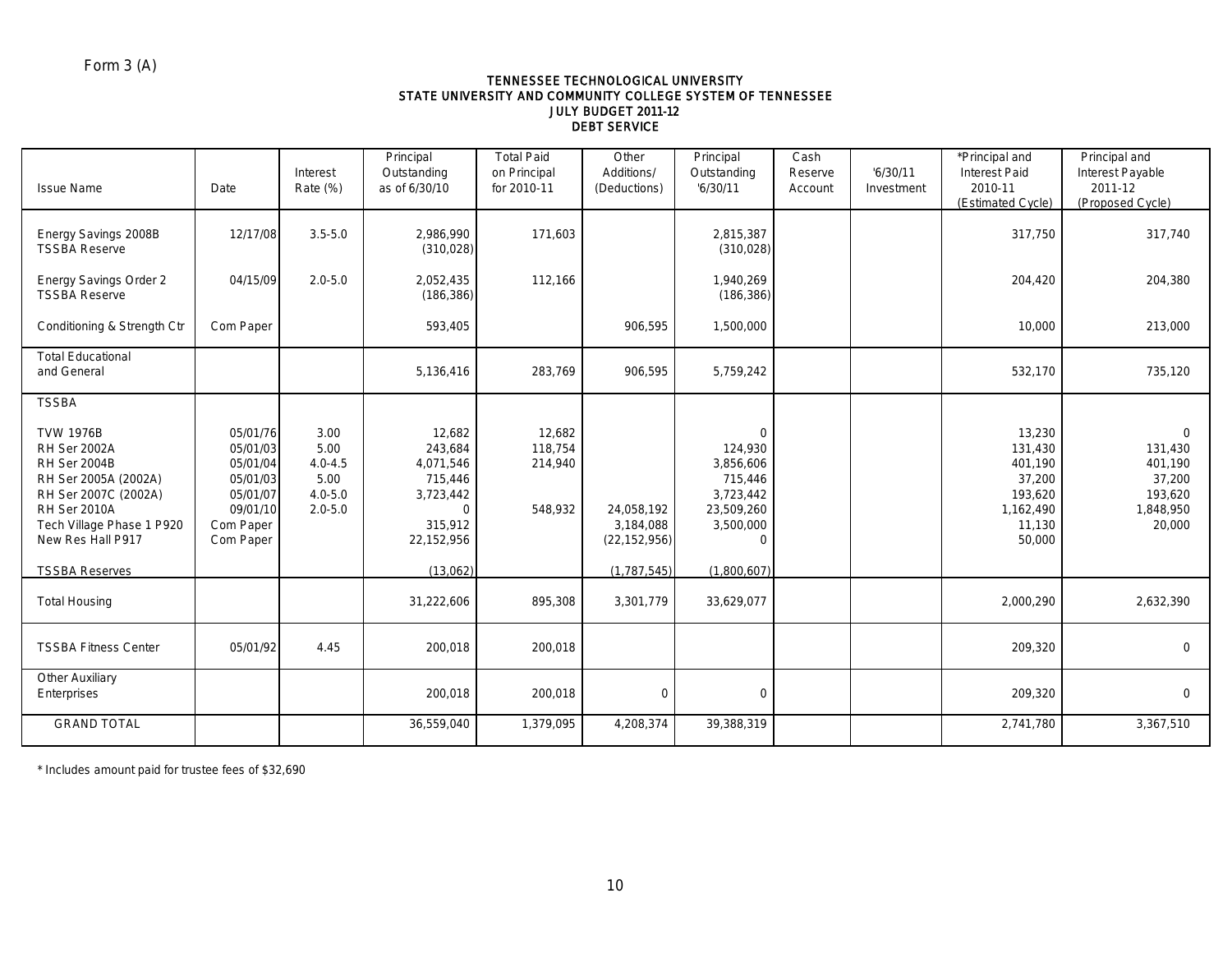# THE STATE UNIVERSITY AND COMMUNITY COLLEGE SYSTEM OF TENNESSEE

# JULY BUDGET 2011-12

# DEBT SERVICE - SOURCE OF FUNDS

| Source of Funds               | Amount     |
|-------------------------------|------------|
| Debt Service Fee              | 309,950    |
| <b>Current Fund Transfers</b> | 517,170    |
| From R&R Eblen Center         | 210,907    |
| Reserve Earnings              | 4,960      |
| <b>From Reserves</b>          | 2,083      |
| Net to R&R                    | (309, 950) |
| * Total Educational & General | 735,120    |
| <b>Current Fund Transfer</b>  | 2,617,390  |
| Reserve Earnings              | 15,000     |
| <b>Unspent Bond Proceeds</b>  | 421,470    |
| To Reserves                   | (421, 470) |
| * Total Housing               | 2,632,390  |
|                               |            |
| <b>None</b>                   |            |

| None |  |
|------|--|
|      |  |

| * Total Other Auxiliary Enterprises                      |           |
|----------------------------------------------------------|-----------|
| <b>GRAND TOTAL</b>                                       | 3,367,510 |
| $\sim$ $\sim$ $\sim$<br>.<br>.<br>_ _ _ _<br>.<br>______ |           |

\* These totals should agree with the Principal and Interest Payable 2011-12 column on Schedule 3.A. for the Proposed Year.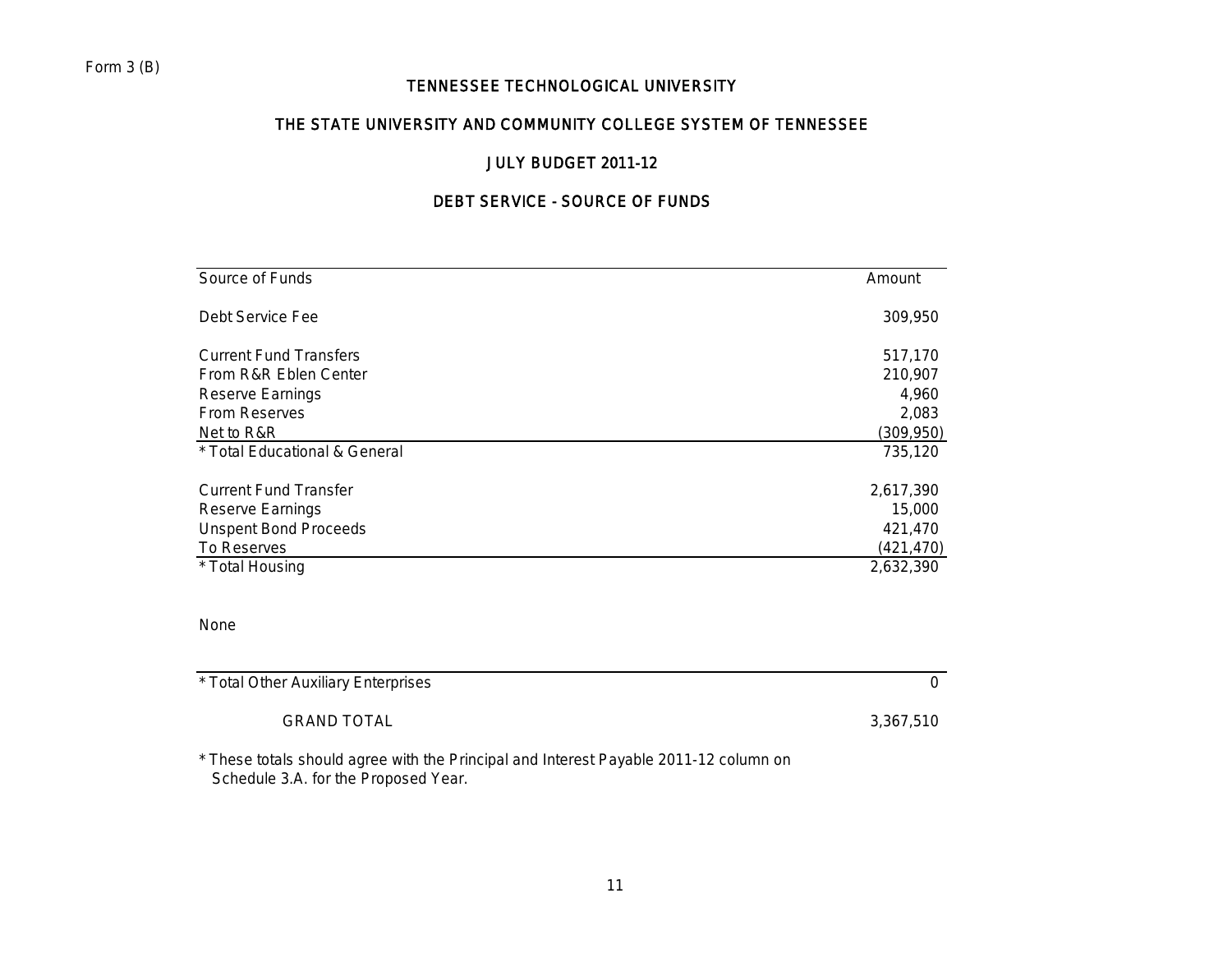### THE STATE UNIVERSITY AND COMMUNITY COLLEGE SYSTEM OF TENNESSEE

### JULY BUDGET 2011-12

### FINANCING OF INTERCOLLEGIATE ATHLETICS: REVENUE

|             |                                   |              | <b>Actual 2009-10</b> |              |                     | Estimated 2010-11 |              |                     | <b>Proposed 2011-12</b> |              |
|-------------|-----------------------------------|--------------|-----------------------|--------------|---------------------|-------------------|--------------|---------------------|-------------------------|--------------|
|             |                                   | Unrestricted | <b>Restricted</b>     | Total        | <b>Unrestricted</b> | <b>Restricted</b> | Total        | <b>Unrestricted</b> | <b>Restricted</b>       | Total        |
|             | <b>Student Athletic Fee</b>       | 2,458,324.95 |                       | 2,458,324.95 | 3,016,000.00        |                   | 3,016,000.00 | 3,520,000.00        |                         | 3,520,000.00 |
|             | <b>General Fund Support</b>       | 4,422,483.94 |                       | 4,422,483.94 | 4,207,390.00        |                   | 4,207,390.00 | 4,384,450.00        |                         | 4,384,450.00 |
|             | Ticket sales                      | 264,087.31   |                       | 264,087.31   | 287,051.00          |                   | 287,051.00   | 271,540.00          |                         | 271,540.00   |
|             | Game guarantees                   | 1,160,000.00 |                       | 1,160,000.00 | 1,069,200.00        |                   | 1,069,200.00 | 465,000.00          |                         | 465,000.00   |
|             | Conference Income                 |              |                       |              |                     |                   |              |                     |                         |              |
|             | Conference tournament             |              |                       |              |                     |                   |              |                     |                         |              |
|             | NCAA proceeds                     | 3,280.00     |                       | 3,280.00     |                     |                   |              |                     |                         |              |
|             | Program/ad sales                  |              |                       |              |                     |                   |              |                     |                         |              |
| q           | Concessions                       | 20,334.42    |                       | 20,334.42    | 41,560.00           |                   | 41,560.00    | 32,000.00           |                         | 32,000.00    |
| 10          | TV Income and Radio               |              |                       |              |                     |                   |              |                     |                         |              |
| Gifts<br>11 |                                   |              | 501,511.09            | 501,511.09   |                     | 450,000.00        | 450,000.00   |                     | 450,000.00              | 450,000.00   |
|             | 12 Interest income                |              |                       |              |                     |                   |              |                     |                         |              |
|             | 13 Athletic marketing/advertising | 15,057.00    |                       | 15,057.00    | 13,547.00           |                   | 13,547.00    | 10,000.00           |                         | 10,000.00    |
|             | 14 Parking permits                |              |                       |              |                     |                   |              |                     |                         |              |
|             | 15 Licensing fees                 | 14,418.08    |                       | 14,418.08    | 15,000.00           |                   | 15,000.00    | 15,000.00           |                         | 15,000.00    |
|             | 16 Other Income                   | 438,996.69   |                       | 438,996.69   | 526,158.00          |                   | 526,158.00   | 310,000.00          |                         | 310,000.00   |
|             | <b>Student Therapy Center</b>     | 38,088.03    |                       | 38,088.03    | 25,000.00           |                   | 25,000.00    | 25,000.00           |                         | 25,000.00    |
|             | 18 Salvage Income                 | 3,108.09     |                       | 3,108.09     |                     |                   |              |                     |                         |              |
|             |                                   |              |                       |              |                     |                   |              |                     |                         |              |
|             |                                   |              |                       |              |                     |                   |              |                     |                         |              |
|             | <b>TOTAL REVENUE</b>              | 8,838,178.51 | 501,511.09            | 9,339,689.60 | 9,200,906.00        | 450,000.00        | 9,650,906.00 | 9,032,990.00        | 450,000.00              | 9,482,990.00 |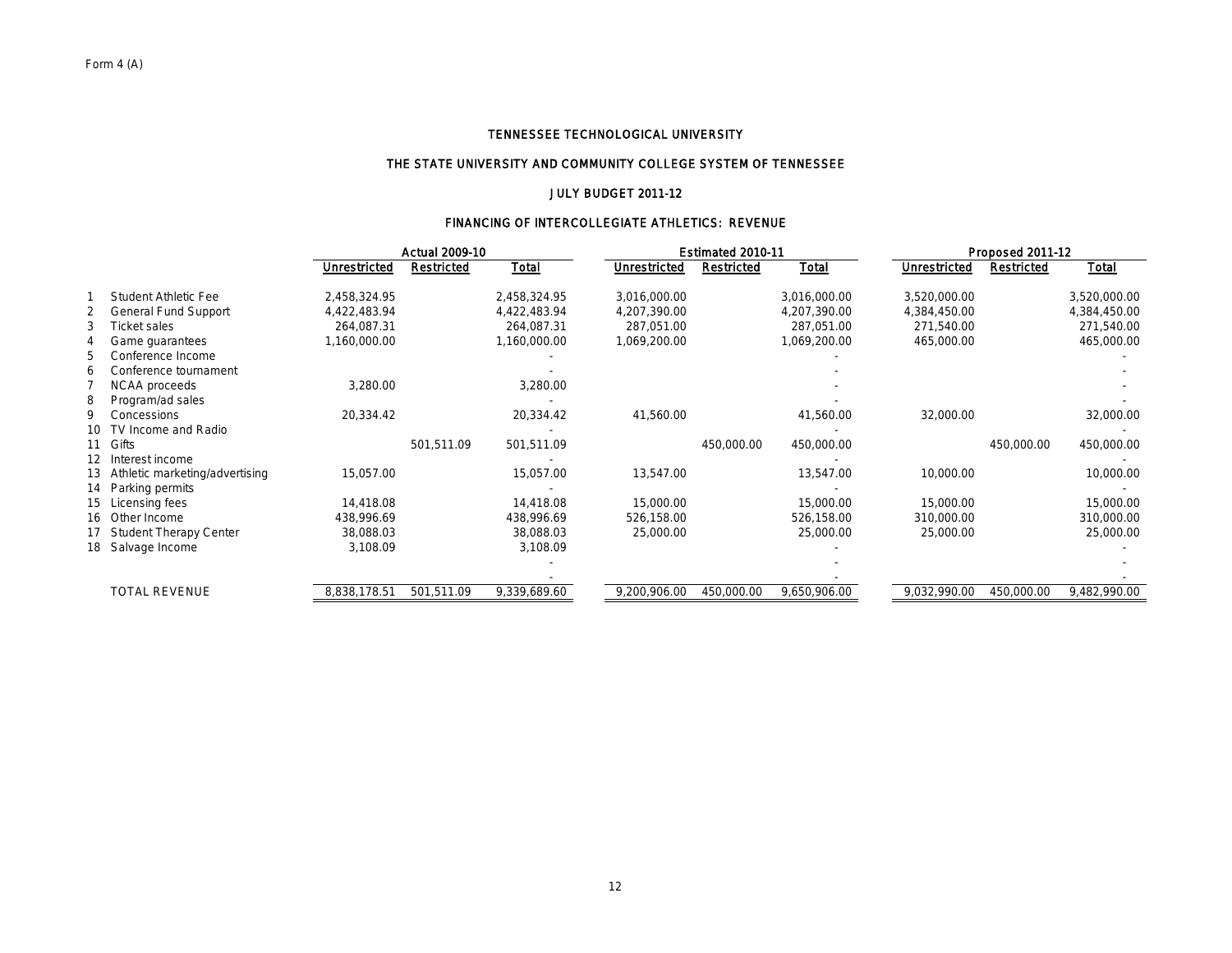### THE STATE UNIVERSITY AND COMMUNITY COLLEGE SYSTEM OF TENNESSEE

### JULY BUDGET 2011-12

### FINANCING OF INTERCOLLEGIATE ATHLETICS: EXPENDITURES

|    |                                               | <b>Actual 2009-10</b> |                   |              |              | Estimated 2010-11 |              |              | <b>Proposed 2011-12</b> |              |  |  |
|----|-----------------------------------------------|-----------------------|-------------------|--------------|--------------|-------------------|--------------|--------------|-------------------------|--------------|--|--|
|    |                                               | <b>Unrestricted</b>   | <b>Restricted</b> | <b>Total</b> | Unrestricted | <b>Restricted</b> | <u>Total</u> | Unrestricted | <b>Restricted</b>       | <b>Total</b> |  |  |
|    | Salaries - administrative                     | 486,065.47            | 5,000.00          | 491,065.47   | 542,957.00   | 4,500.00          | 547,457.00   | 519,359.00   | 4,500.00                | 523,859.00   |  |  |
|    | 2 Salaries - coaches                          | 986,747.74            | 26,932.98         | 013,680.72   | 1,039,846.00 | 24,300.00         | 1,064,146.00 | 948,459.00   | 24,300.00               | 972,759.00   |  |  |
|    | 3 Salaries - support staff                    | 312,313.23            | 60,418.66         | 372,731.89   | 357,167.00   | 54,000.00         | 411,167.00   | 171,835.00   | 54,000.00               | 225,835.00   |  |  |
|    | 4 Employee benefits                           | 494,331.18            | 22,182.28         | 516,513.46   | 602,546.00   | 19,800.00         | 622,346.00   | 663,270.00   | 19,800.00               | 683,070.00   |  |  |
|    | 5 Team travel                                 | 548,139.50            | 16,133.45         | 564,272.95   | 475,478.00   | 14,400.00         | 489,878.00   | 347,970.00   | 14,400.00               | 362,370.00   |  |  |
|    | 6 Other Travel                                | 200,959.86            | 32,749.20         | 233,709.06   | 228,335.00   | 29,250.00         | 257,585.00   | 174,570.00   | 29,250.00               | 203,820.00   |  |  |
|    | 7 Out-of-state performance-based scholarships | 2,537,523.21          | 105,924.01        | 2,643,447.22 | 2,666,315.00 | 94,500.00         | 2,760,815.00 | 2,700,000.00 | 94,500.00               | 2,794,500.00 |  |  |
|    | 8 Other scholarships                          | 1,095,704.42          | 127,438.61        | 1,223,143.03 | 1,519,955.00 | 114,300.00        | 1,634,255.00 | 1,720,080.00 | 114,300.00              | 1,834,380.00 |  |  |
|    | 9 Post-season expense                         | 71,855.38             |                   | 71,855.38    | 109,500.00   |                   | 109,500.00   | 75,000.00    |                         | 75,000.00    |  |  |
|    | 10 Other operating                            | 1,573,797.52          | 104,731.90        | 1,678,529.42 | 1,381,968.00 | 94,950.00         | 1,476,918.00 | 1,191,670.00 | 94,950.00               | 1,286,620.00 |  |  |
|    | 11 Capital outlay                             | 79,141.00             |                   | 79,141.00    | 11,850.00    |                   | 11,850.00    |              |                         |              |  |  |
|    | 12 Operating                                  |                       |                   |              |              |                   |              |              |                         |              |  |  |
|    | <b>Total Expense</b>                          | 8,386,578.51          | 501,511.09        | 8,888,089.60 | 8,935,917.00 | 450,000.00        | 9,385,917.00 | 8,512,213.00 | 450,000.00              | 8,962,213.00 |  |  |
|    | 13 Encumbrances                               |                       |                   |              |              |                   |              |              |                         |              |  |  |
| 14 | Prior year (negative amount)                  |                       |                   |              |              |                   |              |              |                         |              |  |  |
| 15 | Current year                                  |                       |                   |              |              |                   |              |              |                         |              |  |  |
|    |                                               |                       |                   |              |              |                   |              |              |                         |              |  |  |
|    | 16 Transfers                                  | 451,600.00            |                   | 451,600.00   | 264,989.00   |                   | 264,989.00   | 520,777.00   |                         | 520,777.00   |  |  |
|    | Total expenditures, encumbrances              |                       |                   |              |              |                   |              |              |                         |              |  |  |
|    | & transfers                                   | 8,838,178.51          | 501,511.09        | 9,339,689.60 | 9,200,906.00 | 450,000.00        | 9,650,906.00 | 9,032,990.00 | 450,000.00              | 9,482,990.00 |  |  |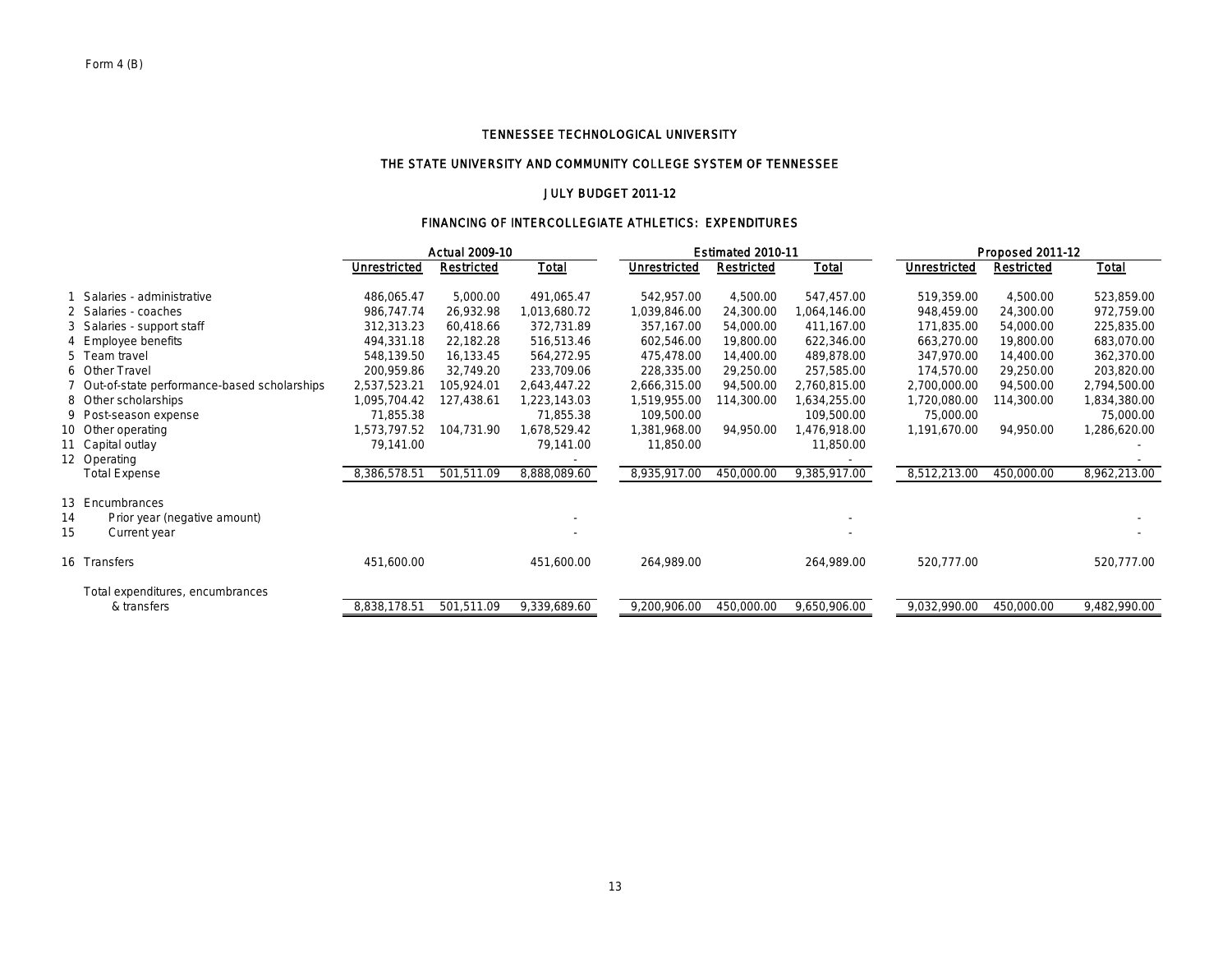#### THE STATE UNIVERSITY AND COMMUNITY COLLEGE SYSTEM OF TENNESSEE

#### JULY BUDGET 2011-12

#### AUXILIARY ENTERPRISE SUMMARY SCHEDULE

|                                     | <b>Actual 2009-10</b>    |                                              |                   | <b>Revised 2010-11</b>   |                                              |                   | Estimated 2010 11        |                                              |                   | Proposed 2011-12         |                                              |                   |
|-------------------------------------|--------------------------|----------------------------------------------|-------------------|--------------------------|----------------------------------------------|-------------------|--------------------------|----------------------------------------------|-------------------|--------------------------|----------------------------------------------|-------------------|
|                                     | Revenue                  | <b>Expenditure &amp;</b><br><b>Transfers</b> | <b>Difference</b> | Revenue                  | <b>Expenditure &amp;</b><br><b>Transfers</b> | <b>Difference</b> | Revenue                  | <b>Expenditure &amp;</b><br><b>Transfers</b> | <b>Difference</b> | Revenue                  | <b>Expenditure &amp;</b><br><b>Transfers</b> | <b>Difference</b> |
| Bookstore                           | 363,587.15               | 363,587.15                                   | 0.00              | 363,500.00               | 363,500.00                                   | 0.00              | 358,670.00               | 358,670.00                                   | 0.00              | 363,500.00               | 363,500.00                                   | 0.00              |
| Food Service                        | 1,239,312.54             | 1,239,312.54                                 | 0.00              | 1,380,000.00             | 1,380,000.00                                 | 0.00              | 1,414,720.00             | 1,414,720.00                                 | 0.00              | 1,434,000.00             | 1,434,000.00                                 | 0.00              |
| Housing                             | 8,926,229.36             | 8,926,229.36                                 | 0.00              | 10,453,600.00            | 10,453,600.00                                | 0.00              | 10,443,600.00            | 10,443,600.00                                | 0.00              | 11,039,900.00            | 11,039,900.00                                | 0.00              |
| Other:<br>Post Office               | 291,747.50               | 291,747.50                                   | 0.00              | 301,880.00               | 301,880.00                                   | 0.00              | 301,880.00               | 301,880.00                                   | 0.00              | 317,880.00               | 317,880.00                                   | 0.00              |
| Vending<br>University Fit & Rec Ctr | 151,420.17<br>970,946.78 | 151,420.17<br>970,946.78                     | 0.00<br>0.00      | 143,000.00<br>963,200.00 | 143,000.00<br>963,200.00                     | 0.00<br>0.00      | 132,000.00<br>959,700.00 | 132,000.00<br>959,700.00                     | 0.00<br>0.00      | 132,000.00<br>959,700.00 | 132,000.00<br>959,700.00                     | 0.00<br>0.00      |
| Craft Center:<br>Gallery            | 166,636.64               | 178,180.22                                   | (11, 543.58)      | 169,990.00               | 169,990.00                                   | 0.00              | 159.990.00               | 159,990.00                                   | 0.00              | 169,990.00               | 169,990.00                                   | 0.00              |
| Housing                             | 105,269.25               | 93,725.67                                    | 11,543.58         | 113,730.00               | 113,730.00                                   | 0.00              | 90,000.00                | 90,000.00                                    | 0.00              | 113,730.00               | 113,730.00                                   | 0.00              |
| <b>Food Services</b>                | 2,400.00                 | 2,400.00                                     | 0.00              | 2,400.00                 | 2,400.00                                     | 0.00              | 2,300.00                 | 2,300.00                                     | 0.00              | 2,400.00                 | 2,400.00                                     | 0.00              |
|                                     | 12,217,549.39            | 12.217.549.39                                | 0.00              | 13.891.300.00            | 13.891.300.00                                | 0.00              | 13.862.860.00            | 13,862,860.00                                | 0.00              | 14,533,100.00            | 14,533,100.00                                | 0.00              |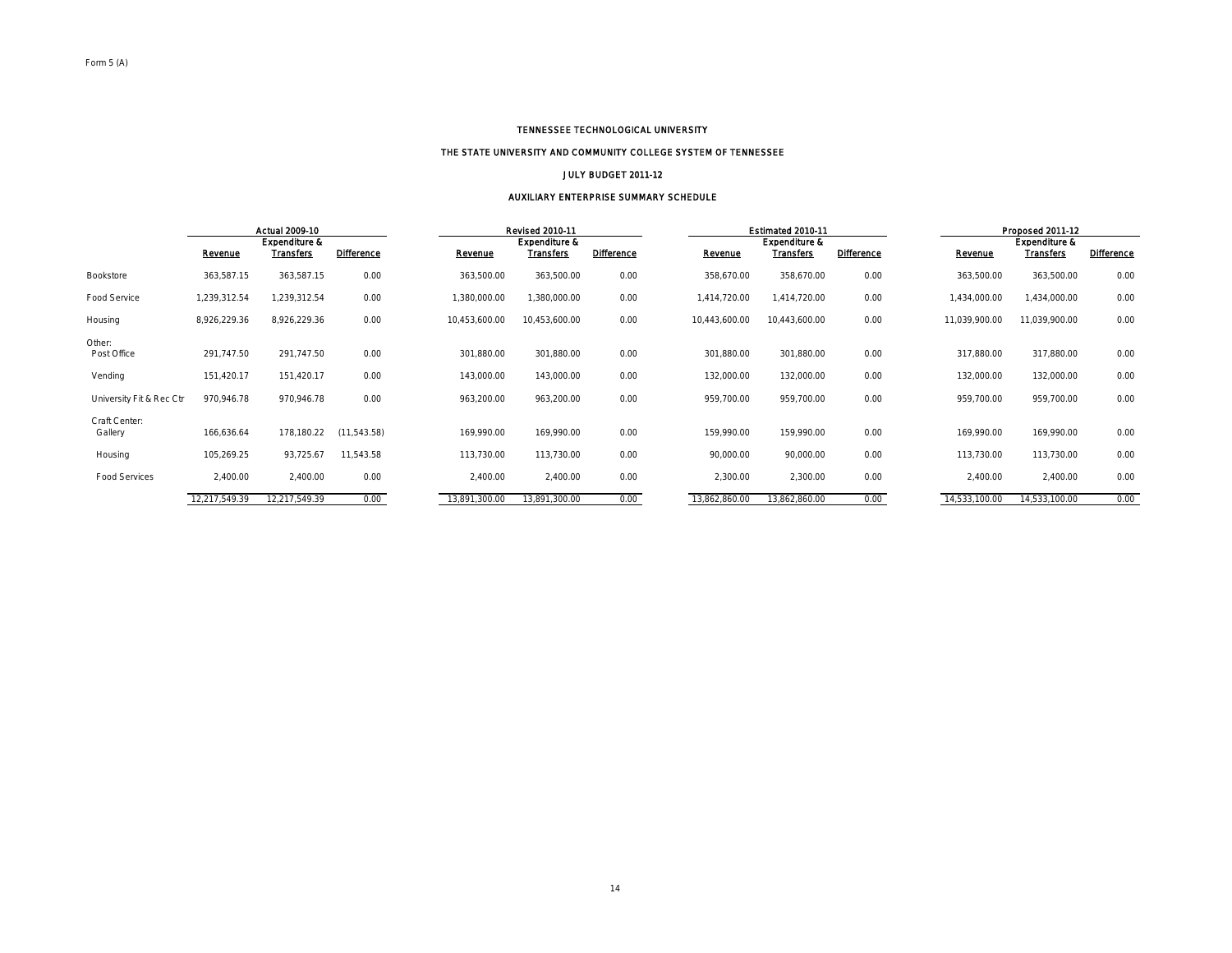#### TBR PERSONNEL BUDGET POSITION COUNT UNRESTRICTED E & G REGULAR FULL-TIME POSITIONS AUXILIARIES EXCLUDED

|                     | 7/1/2010 | 10/31/2010 | 7/1/2011 | <b>DIFFERENCE</b><br>$(+/)$ 10/10 TO 7/11 | <b>DIFFERENCE</b><br>(+/-) 7/10 TO 7/11 |
|---------------------|----------|------------|----------|-------------------------------------------|-----------------------------------------|
| <b>FACULTY</b>      | 401      | 409        | 406      | $-3$                                      | 5                                       |
| <b>ADM</b>          | 41       | 41         | 41       | 0                                         | $\mathbf 0$                             |
| MAINT/TECH/SUPP     | 362      | 362        | 358      | -4                                        | $-4$                                    |
| <b>PROF SUPPORT</b> | 205      | 210        | 208      | $-2$                                      | 3                                       |
| <b>TOTAL</b>        | 1009     | 1022       | 1013     | $-9$                                      | 4                                       |
|                     |          |            |          |                                           |                                         |

#### NEW POSITIONS

| .                   |                       |                                   |              | <b>FUNCTIONAL</b> |        |                                |
|---------------------|-----------------------|-----------------------------------|--------------|-------------------|--------|--------------------------------|
|                     | <b>POSITION TITLE</b> | DEPARTMENT                        | <b>FUND</b>  | <b>AREA</b>       | SALARY | <b>JUSTIFICATION</b>           |
| <b>FACULTY</b>      | Instructor            | Interdisciplinary St Unrestricted |              | Instruction       | 51500  | Instructor/Advisor             |
| ADM                 |                       |                                   |              |                   |        |                                |
| MAINT/TECH/SUPP     | Lab Stock Clerk       | Chemistry                         | Unrestricted | Instruction       | 15840  | xfer of Sec 1 (PT) to Lab (FT) |
| <b>PROF SUPPORT</b> |                       |                                   |              |                   |        |                                |

#### DELETED POSITIONS

|                                                       | POSITION TITLE                    | DEPARTMENT                      | <b>FUND</b>                  | <b>FUNCTIONAL</b><br>AREA  | SALARY          |            | <b>JUSTIFICATION</b>                   |
|-------------------------------------------------------|-----------------------------------|---------------------------------|------------------------------|----------------------------|-----------------|------------|----------------------------------------|
| <b>FACULTY</b>                                        | Professor<br>Professor            | Econ, Fin, Mkt<br>Decisions Sci | Unrestricted<br>Unrestricted | Instruction<br>Instruction | 110090<br>84760 |            | <b>Budget Cut</b><br><b>Budget Cut</b> |
|                                                       | Assistant Professor Ext Programs  |                                 | Unrestricted                 | Instruction                | 51500           |            | Stimulus Funded                        |
|                                                       | Assistant Professor Other Faculty |                                 | Unrestricted                 | Instruction                | 48000           |            | Reorganization/Assessment              |
| ADM                                                   |                                   |                                 |                              |                            |                 |            |                                        |
| MAINT/TECH/SUPP                                       | Secretary 3                       | Ind & Systems Eng Unrestricted  |                              | Instruction                | 28380           |            | <b>RIF</b>                             |
|                                                       | Secretary 3                       | VP for Univ Adv                 | Unrestricted                 | Institutional Sup          | 20790           |            | <b>RIF</b>                             |
|                                                       | Security Guard 1                  | University Police               | Unrestricted                 | Institutional Sup          | 17180           |            | <b>RIF</b>                             |
|                                                       | <b>Exec Secretary</b>             | President's Office              | Unrestricted                 | Institutional Sup          | 24380           |            | <b>RIF</b>                             |
| <b>PROF SUPPORT</b>                                   | Counselor                         | Counseling Ctr                  | Unrestricted                 | <b>Student Affairs</b>     | 48000           |            | Stimulus Funded                        |
|                                                       | Manager                           | <b>Human Resources</b>          | Unrestricted                 | Institutional Sup          | 61610           |            | <b>RIF</b>                             |
|                                                       | <b>Assistant to Pres</b>          | President's Office              | Unrestricted                 | Institutional Sup          | 41000           |            | Stimulus Funded                        |
| RECONCILIATION OF POSITION CHANGES FROM 10/10 TO 7/11 |                                   |                                 |                              |                            |                 |            |                                        |
|                                                       |                                   |                                 |                              |                            |                 | Maint/Tech |                                        |
|                                                       |                                   |                                 |                              | <b>Faculty</b>             | Admin           | Support    | Prof Support                           |
| New Positions Listed Above                            |                                   |                                 |                              |                            |                 |            |                                        |
| Deleted Positions Listed Above                        |                                   |                                 |                              | -4                         |                 | $-4$       | $-3$                                   |
| Transfer Position from Restricted to Unrestricted     |                                   |                                 |                              |                            |                 |            |                                        |
| Transfer between object codes                         |                                   |                                 |                              |                            |                 | $-1$       |                                        |
| <b>TOTAL</b>                                          |                                   |                                 |                              | $-3$                       |                 | $-4$       | $-2$                                   |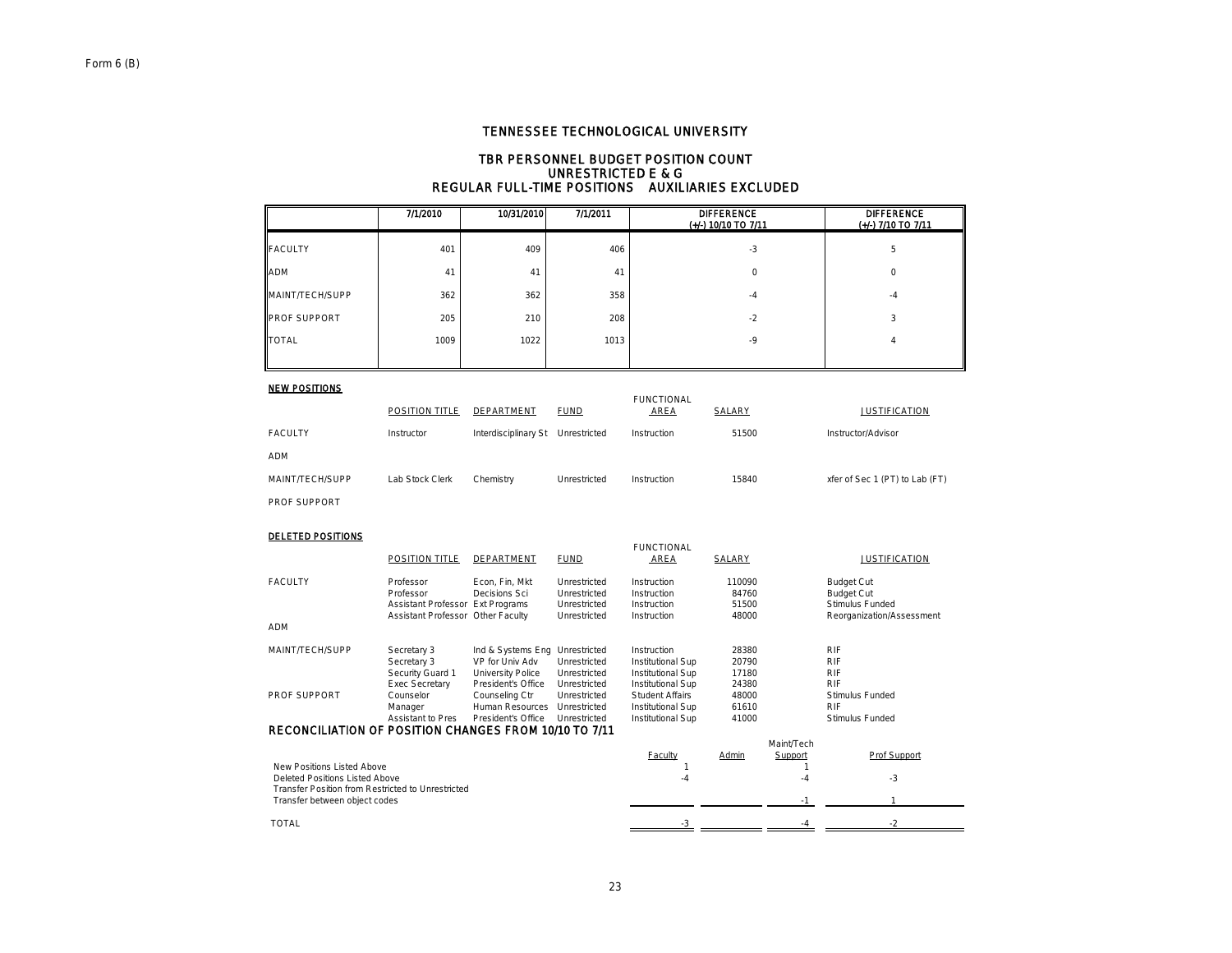#### THE STATE UNIVERSITY AND COMMUNITY COLLEGE SYSTEM OF TENNESSEE

#### JULY BUDGET 2011-12

#### CONTRACTED FOOD SERVICES

|                              |              | <b>Actual 2009-10</b> |              | <b>Revised 2010-11</b> | Estimated 2010-11 |          | Proposed 2011-12 |               |
|------------------------------|--------------|-----------------------|--------------|------------------------|-------------------|----------|------------------|---------------|
|                              | Amount       | <u>%</u>              | Amount       | <u>%</u>               | Amount            | <u>%</u> | Amount           | $\frac{9}{6}$ |
| <b>REVENUES:</b>             |              |                       |              |                        |                   |          |                  |               |
| Commissions                  | 1,239,312.54 | 100%                  | 1,380,000.00 | 100%                   | 1,414,720.00      | 100%     | 1,434,000.00     | 100%          |
| Service Charges              |              | 0%                    |              | 0%                     |                   | 0%       |                  | 0%            |
| <b>Total Revenues</b>        | 1,239,312.54 |                       | ,380,000.00  |                        | 1,414,720.00      |          | 1,434,000.00     |               |
| <b>EXPENDITURES:</b>         |              |                       |              |                        |                   |          |                  |               |
| Administrative salaries      | 0.00         | 0%                    | 0.00         | 0%                     | 0.00              | 0%       |                  | 0%            |
| Clerical/Support salaries    | 11,618.29    | 7%                    | 20,410.00    | 11%                    | 20,410.00         | 12%      | 20.910.00        | 12%           |
| Employee benefits            | 12,549.68    | 8%                    | 24,870.00    | 14%                    | 24,870.00         | 14%      | 24,870.00        | 14%           |
| Travel                       | 0.00         | 0%                    | 0.00         | 0%                     |                   | 0%       |                  | 0%            |
| Operating                    | 133,601.40   | 85%                   | 136,540.00   | 75%                    | 129,580.00        | 74%      | 130,050.00       | 74%           |
| Capital Outlay               |              | 0%                    |              | 0%                     |                   | 0%       |                  | 0%            |
| <b>Total Expenditures</b>    | 157,769.37   |                       | 181,820.00   |                        | 174,860.00        |          | 175,830.00       |               |
| Net Operating Results Before |              |                       |              |                        |                   |          |                  |               |
| <b>Transfers</b>             | 1,081,543.17 |                       | 1,198,180.00 |                        | 1,239,860.00      |          | 1,258,170.00     |               |
| <b>TRANSFERS:</b>            |              |                       |              |                        |                   |          |                  |               |
| Renewal and Replacement      | 1,081,543.17 |                       | 1,198,180.00 |                        | 1,239,860.00      |          | 1,258,170.00     |               |
| Retirement of Indebtedness   | 0.00         |                       | 0.00         |                        | 0.00              |          | 0.00             |               |
| Unexpended Plant             | 0.00         |                       | 0.00         |                        | 0.00              |          | 0.00             |               |
| <b>Net Operating Results</b> | 0.00         |                       | 0.00         |                        | 0.00              |          | 0.00             |               |

For Contracted Food Services, please provide:

Vendor Name: Compass Group/Chartwells<br>
Length and term of contract: Compass Group/Chartwells<br>
Ten (10) years; July 1, 2008 Length and term of contract: Ten (10) years; July 1, 2008 - June 30, 2018<br>Commission provisions and acounting methodology: Commissions of 15.5% - 20% based on sales Commissions of 15.5% - 20% based on sales of \$6.5M to over \$10.5M.

|  |  |  |  | For Board or meal ticket plans please provide: |  |
|--|--|--|--|------------------------------------------------|--|
|  |  |  |  |                                                |  |

| For Board or meal ticket plans please provide:                       | Meal   |                                   | 2011-12 |
|----------------------------------------------------------------------|--------|-----------------------------------|---------|
| # of meals and meal ticket cost for each meal plan                   | Plan   | Number of Meals                   | Cost    |
| Please note which meal plans are mandatory and for whom              | Plan A | Market Place Unlimited            | 1.965   |
| Plans A - D meet the mandatory criteria for freshman dorm residents. | Plan B | 19 meals weekly + 250 flex        | 1,892   |
|                                                                      | Plan C | 15 meals weekly + 225 flex        | 1.777   |
|                                                                      | Plan D | 10 meals weekly + 300 flex        | 1.652   |
|                                                                      | Plan E | 95 meals per semster + \$300 flex | 1.079   |
|                                                                      | Plan F | 80 meals per semster + \$200 flex | 873     |
|                                                                      | Plan G | 65 meals per semster + \$100 flex | 630     |
|                                                                      | Plan H | 40 meals per semster + \$90 flex  | 419     |
|                                                                      | Plan I | 25 meals per semster + \$55 flex  | 260     |
|                                                                      | Plan J | 5 meals per week                  | 607     |
|                                                                      |        |                                   |         |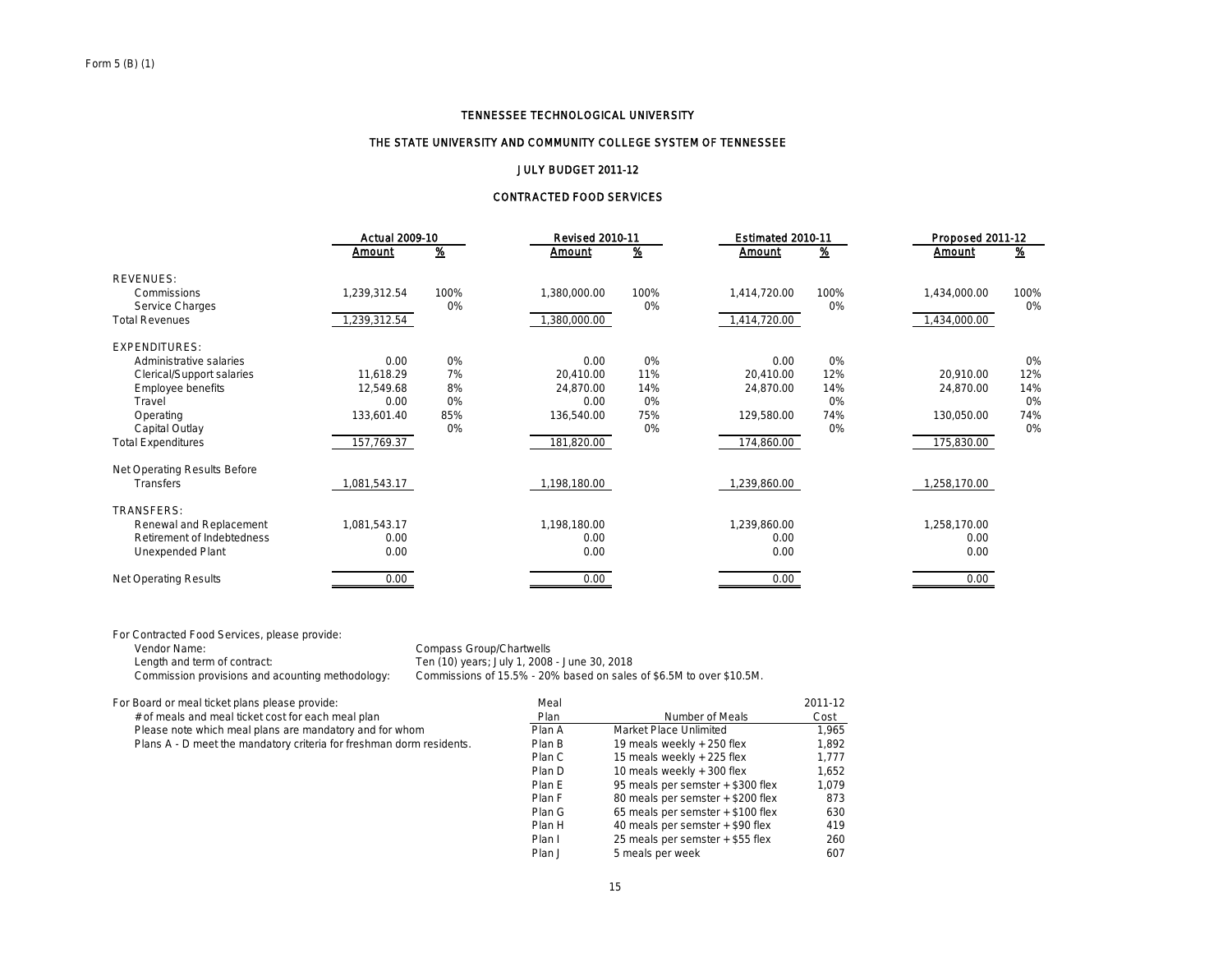## THE STATE UNIVERSITY AND COMMUNITY COLLEGE SYSTEM OF TENNESSEE

## JULY BUDGET 2011-12

### TOTAL FOOD SERVICES

|                              | <b>Actual 2009-10</b> |         | <b>Revised 2010-11</b> |                           | Estimated 2010-11 |          | Proposed 2011-12 |          |  |
|------------------------------|-----------------------|---------|------------------------|---------------------------|-------------------|----------|------------------|----------|--|
|                              | <u>Amount</u>         | %       | <u>Amount</u>          | $\underline{\mathcal{X}}$ | Amount            | <u>%</u> | <b>Amount</b>    | <u>%</u> |  |
| <b>REVENUES</b>              |                       |         |                        |                           |                   |          |                  |          |  |
| Commissions                  | 1,239,312.54          | 100.00% | 1,380,000.00           | 100.00%                   | 1,414,720.00      | 100.00%  | 1,434,000.00     | 100.00%  |  |
| <b>Taxable Sales</b>         |                       | 0.00%   |                        | $0.00\%$                  |                   | 0.00%    |                  | 0.00%    |  |
| Other                        |                       | 0.00%   |                        | 0.00%                     |                   | 0.00%    |                  | 0.00%    |  |
| <b>Total Revenue</b>         | 1,239,312.54          |         | ,380,000.00            |                           | 1,414,720.00      |          | 1,434,000.00     |          |  |
| <b>EXPENDITURES</b>          |                       |         |                        |                           |                   |          |                  |          |  |
| Administrative salaries      | 0.00                  | 0.00%   | 0.00                   | 0.00%                     | 0.00              | 0.00%    | 0.00             | 0.00%    |  |
| Clerical/Support salaries    | 11,618.29             | 7.36%   | 20,410.00              | 11.23%                    | 20.410.00         | 11.67%   | 20,910.00        | 11.89%   |  |
| Employee benefits            | 12,549.68             | 7.95%   | 24.870.00              | 13.68%                    | 24.870.00         | 14.22%   | 24.870.00        | 14.14%   |  |
| Travel                       | 0.00                  | 0.00%   | 0.00                   | 0.00%                     | 0.00              | 0.00%    | 0.00             | 0.00%    |  |
| Operating                    | 133,601.40            | 84.68%  | 136,540.00             | 75.10%                    | 129,580.00        | 74.10%   | 130,050.00       | 73.96%   |  |
| Capital Outlay               | 0.00                  | 0.00%   | 0.00                   | 0.00%                     | 0.00              | 0.00%    | 0.00             | 0.00%    |  |
| <b>Total Expenditures</b>    | 157,769.37            |         | 181,820.00             |                           | 174,860.00        |          | 175,830.00       |          |  |
| Net Operating Results Before |                       |         |                        |                           |                   |          |                  |          |  |
| <b>Transfers</b>             | ,081,543.17           |         | 1,198,180.00           |                           | 1,239,860.00      |          | 1,258,170.00     |          |  |
| <b>TRANSFERS:</b>            |                       |         |                        |                           |                   |          |                  |          |  |
| Renewal and Replacement      | 1,081,543.17          |         | 1,198,180.00           |                           | 1,239,860.00      |          | 1,258,170.00     |          |  |
| Retirement of Indebtedness   | 0.00                  |         | 0.00                   |                           | 0.00              |          | 0.00             |          |  |
| Unexpended Plant             | 0.00                  |         | 0.00                   |                           | 0.00              |          | 0.00             |          |  |
| <b>Net Operating Results</b> | 0.00                  |         | 0.00                   |                           | 0.00              |          | 0.00             |          |  |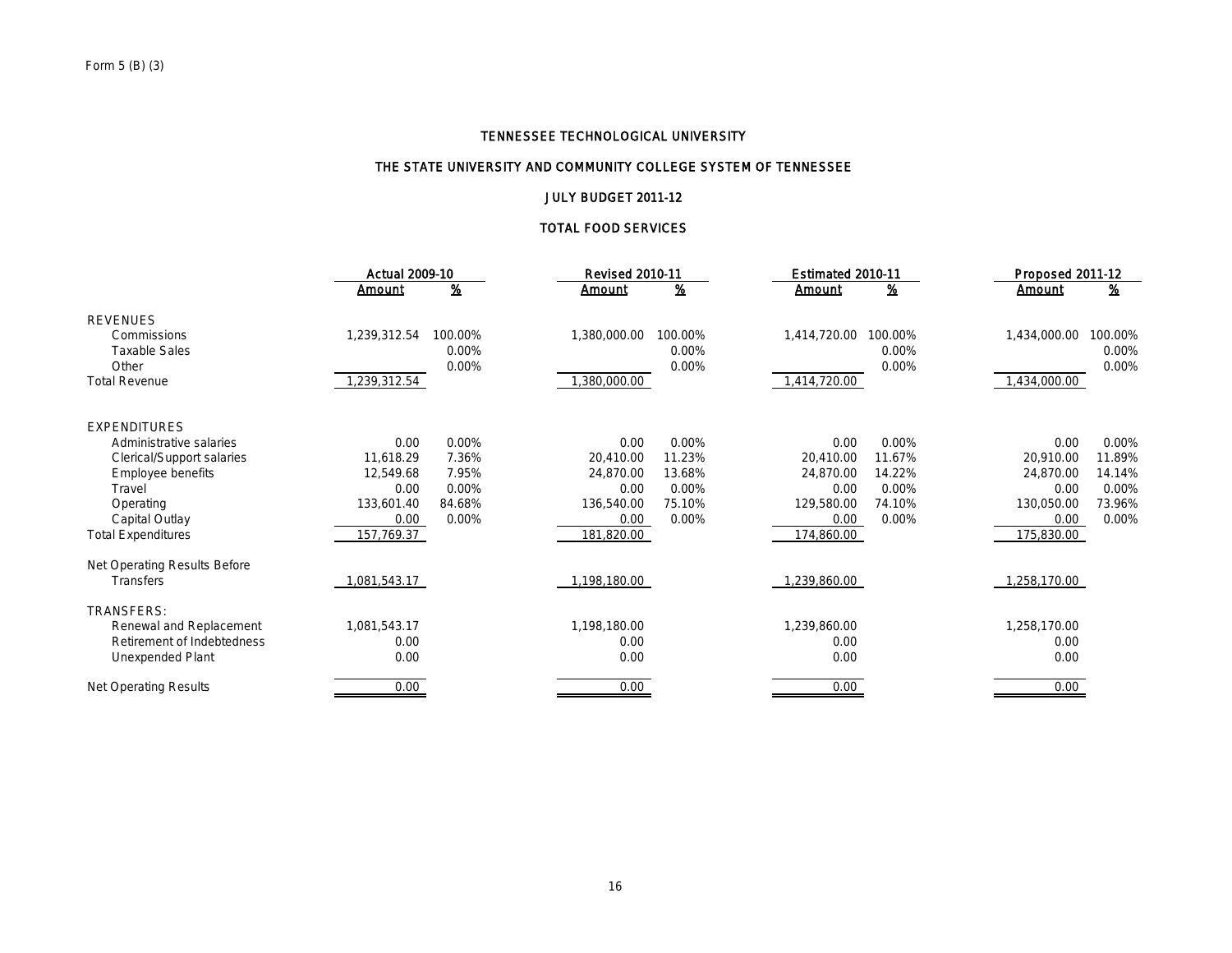#### THE STATE UNIVERSITY AND COMMUNITY COLLEGE SYSTEM OF TENNESSEE

## JULY BUDGET 2011-12

### CONTRACTED BOOKSTORE

|                              |            | <b>Actual 2009-10</b>     |               | <b>Revised 2010-11</b>    | Estimated 2010-11 |                           | Proposed 2010-11 |                |
|------------------------------|------------|---------------------------|---------------|---------------------------|-------------------|---------------------------|------------------|----------------|
|                              | Amount     | $\underline{\mathcal{X}}$ | <u>Amount</u> | $\underline{\mathcal{X}}$ | Amount            | $\underline{\mathcal{X}}$ | Amount           | $\frac{96}{2}$ |
| <b>REVENUES:</b>             |            |                           |               |                           |                   |                           |                  |                |
| Commissions                  | 363,587.15 | 100%                      | 363,500.00    | 100%                      | 358,670.00        | 100%                      | 363,500.00       | 100%           |
| Reimbursements               | 0.00       | 0%                        |               | 0%                        |                   | 0%                        |                  | 0%             |
| <b>Total Revenues</b>        | 363,587.15 |                           | 363,500.00    |                           | 358,670.00        |                           | 363,500.00       |                |
| <b>EXPENDITURES:</b>         |            |                           |               |                           |                   |                           |                  |                |
| Administrative salaries      | 0.00       | 0%                        | 0.00          | 0%                        | 0.00              | 0%                        | 0.00             | 0%             |
| Clerical/Support salaries    | 0.00       | 0%                        | 0.00          | 0%                        | 0.00              | 0%                        | 0.00             | 0%             |
| <b>Employee benefits</b>     | 0.00       | 0%                        | 0.00          | 0%                        | 0.00              | 0%                        | 0.00             | 0%             |
| Travel                       | 0.00       | 0%                        | 0.00          | 0%                        | 0.00              | 0%                        | 0.00             | 0%             |
| Operating                    | 33,608.67  | 100%                      | 47,310.00     | 100%                      | 45,570.00         | 100%                      | 45,540.00        | 100%           |
| Capital Outlay               | 0.00       | 0%                        | 0.00          | 0%                        | 0.00              | 0%                        | 0.00             | 0%             |
| <b>Total Expenditures</b>    | 33,608.67  |                           | 47,310.00     |                           | 45,570.00         |                           | 45,540.00        |                |
| Net Operating Results Before |            |                           |               |                           |                   |                           |                  |                |
| Transfers                    | 329,978.48 |                           | 316,190.00    |                           | 313,100.00        |                           | 317,960.00       |                |
| <b>TRANSFERS:</b>            |            |                           |               |                           |                   |                           |                  |                |
| Renewal and Replacement      | 329,978.48 |                           | 316,190.00    |                           | 313,100.00        |                           | 317,960.00       |                |
| Retirement of Indebtedness   | 0.00       |                           | 0.00          |                           | 0.00              |                           | 0.00             |                |
| Unexpended Plant             | 0.00       |                           | 0.00          |                           | 0.00              |                           | 0.00             |                |
| <b>Net Operating Results</b> | 0.00       |                           | 0.00          |                           | 0.00              |                           | 0.00             |                |

For contracted bookstores, please provide:

Vendor name<br>
Length and terms of contract<br>
Five (5) years: Jensing the Marine School (5) years: Jensing the Marine School (5) years: Jensing the Marine School (5) years: Jensing the Marine School (5) years: Jensing the Mar Length and terms of contract Five (5) years: July 1, 2006 - June 30, 2011; one year extension through June 30, 2012 with same terms.<br>Commission provision and accounting methodology Commissions of 9% - 11.5% based on sales Commissions of 9% - 11.5% based on sales of \$3m to \$3.5m, textbook rentals commissionable at 8.5%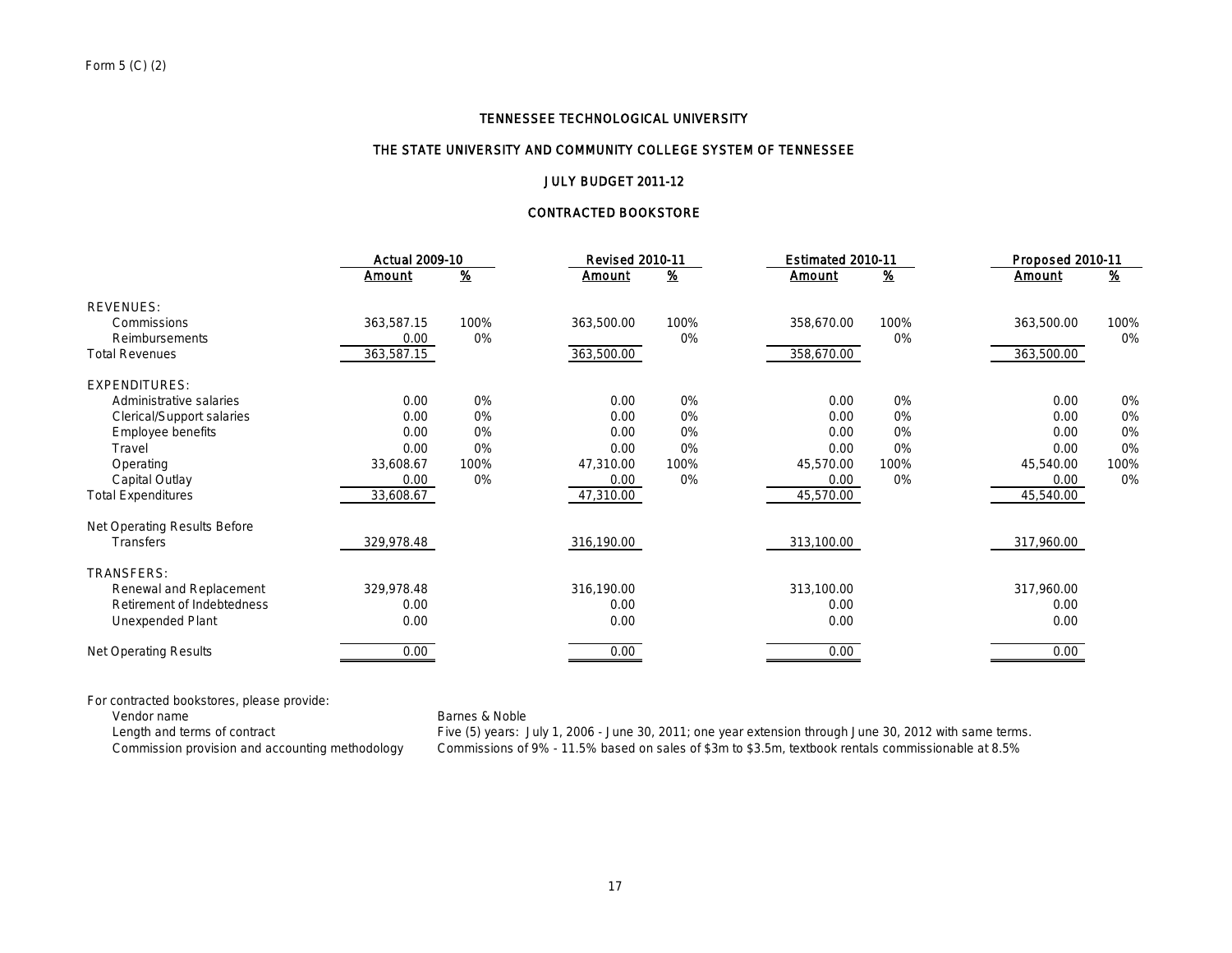# Form 5 (D)

# TENNESSEE TECHNOLOGICAL UNIVERSITY

# JULY BUDGET 2011-12

# HOUSING INFORMATION

| А.           | Number of spaces projected for 2011-12                        | 2,593    |
|--------------|---------------------------------------------------------------|----------|
| В.           | Dormitory                                                     |          |
|              | Room Rate Per Term Based On:                                  |          |
|              | Double Occupancy<br>1                                         | 1,850    |
|              | 2 Single Occupancy                                            | 1,900    |
|              | 3 Telephone Charge                                            | 0        |
|              | 4 Air Conditioning Charge                                     | $\Omega$ |
|              | 5 Maximum Rate                                                |          |
|              | Regular Residence Hall - Double as Single Occupancy           | 2,350    |
|              | New Residence Halls - Double Occupancy                        | 3,100    |
|              | New Residence Halls - Traditional Single Occupancy            | 3,475    |
| $\mathsf{C}$ | New Residence Halls - Double as Single Occupancy              | 3,850    |
|              | Engineering Residence Hall - Double Occupancy                 | 1,950    |
|              | Engineering Residence Hall - Double as Single Occupancy       | 2,450    |
|              | <b>Business Residence Hall - Double Occupancy</b>             | 1,950    |
|              | <b>Business Residence Hall - Traditional Single Occupancy</b> | 2,000    |
|              | Business Residence Hall - Double as Single Occupancy          | 2,450    |
|              | Honors Residence Hall - Double Occupancy                      | 1,925    |
|              | Honors Residence Hall - Traditional Single Occupancy          | 1,975    |
|              | Honors Residence Hall - Double as Single Occupancy            | 2,425    |
| D            | International Residence Hall - Double Occupancy               | 1,900    |
|              | International Residence Hall - Traditional Single Occupancy   | 1,950    |
|              | International Residence Hall - Double as Single Occupancy     | 2,400    |
|              | 6 Other Charge (describe)                                     |          |
|              | Average monthly rate of other rentals                         |          |
|              | Apartments                                                    |          |
|              | Room Rate Per Term Based On:                                  |          |
|              | 1 Efficiency                                                  |          |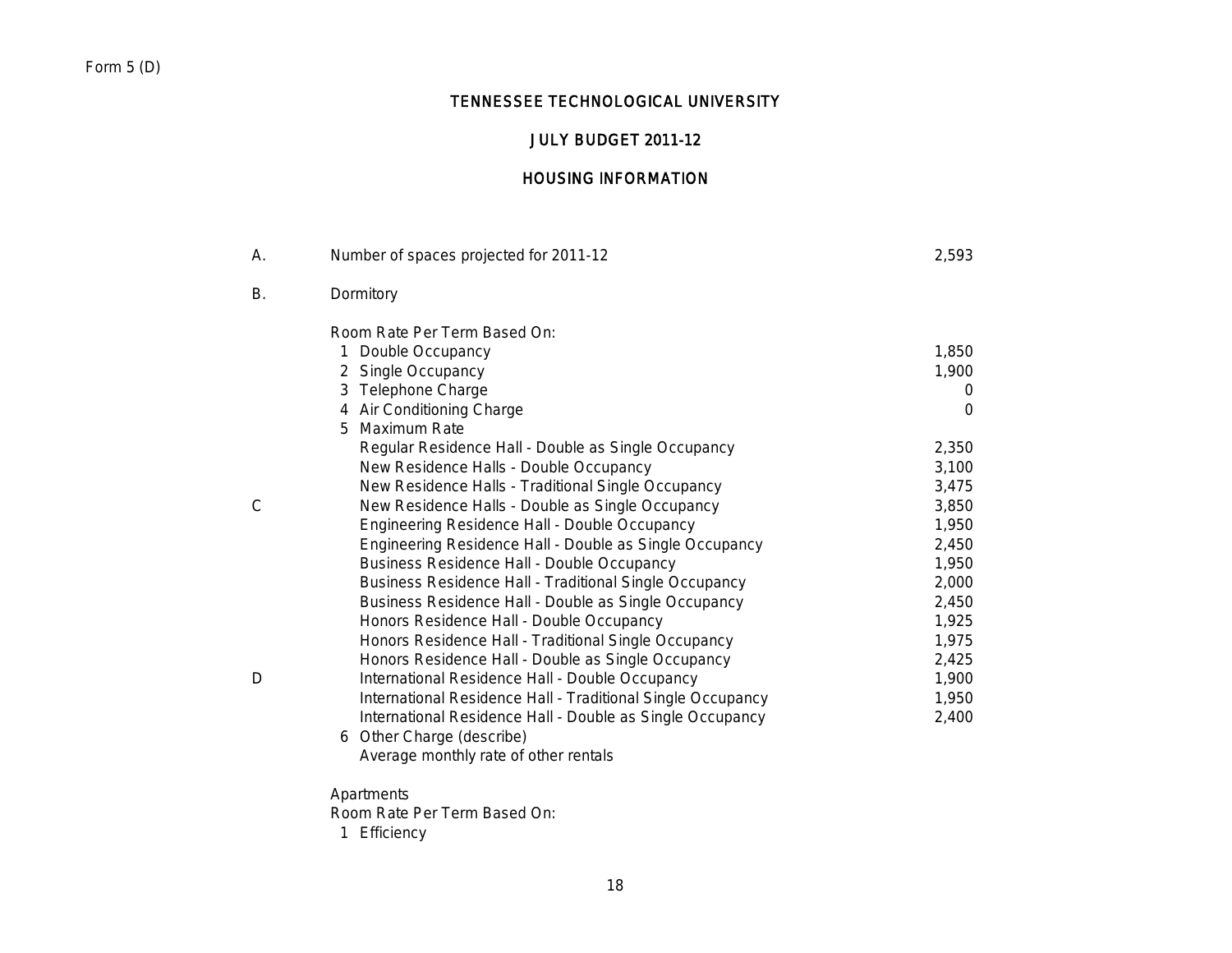## THE STATE UNIVERSITY AND COMMUNITY COLLEGE SYSTEM OF TENNESSEE

### JULY BUDGET 2011-12

### TOTAL HOUSING

|                              | Actual 2009-10 |                           | <b>Revised 2010-11</b> |                           | Estimated 2010-11 | Proposed 2011-12 |               |          |
|------------------------------|----------------|---------------------------|------------------------|---------------------------|-------------------|------------------|---------------|----------|
|                              | <u>Amount</u>  | $\underline{\mathcal{H}}$ | <u>Amount</u>          | $\underline{\mathbf{\%}}$ | <b>Amount</b>     | <u>%</u>         | <u>Amount</u> | <u>%</u> |
| <b>REVENUES:</b>             |                |                           |                        |                           |                   |                  |               |          |
| <b>Rental Revenue</b>        | 8,767,640.32   | 98%                       | 10,243,300.00          | 98%                       | 10,233,300.00     | 98%              | 10,829,600.00 | 98%      |
| Other Revenue                | 158,589.04     | 2%                        | 210,300.00             | 2%                        | 210,300.00        | 2%               | 210,300.00    | 2%       |
| <b>Total Revenues</b>        | 8,926,229.36   |                           | 10,453,600.00          |                           | 10,443,600.00     |                  | 11,039,900.00 |          |
| <b>EXPENDITURES:</b>         |                |                           |                        |                           |                   |                  |               |          |
| Administrative salaries      | 69,370.00      | 1%                        | 69,470.00              | 1%                        | 69,470.00         | 1%               | 69,570.00     | 1%       |
| Clerical/Support salaries    | 1,460,169.81   | 30%                       | 1,596,270.00           | 30%                       | 1,652,560.00      | 30%              | 1,753,900.00  | 32%      |
| Employee benefits            | 592,883.21     | 12%                       | 680,240.00             | 13%                       | 680,000.00        | 12%              | 677,500.00    | 12%      |
| Travel                       | 5,566.51       | 0%                        | 5,500.00               | 0%                        | 6,600.00          | 0%               | 5,500.00      | 0%       |
| Operating                    | 2,698,643.53   | 56%                       | 3,020,140.00           | 56%                       | 3,161,770.00      | 57%              | 2,925,270.00  | 54%      |
| Equipment                    | 0.00           | 0%                        | 0.00                   | 0%                        | 0.00              | 0%               | 0.00          | 0%       |
| <b>Total Expenditures</b>    | 4,826,633.06   |                           | 5,371,620.00           |                           | 5,570,400.00      |                  | 5,431,740.00  |          |
| Net Operating Results Before |                |                           |                        |                           |                   |                  |               |          |
| <b>Transfers</b>             | 4,099,596.30   |                           | 5,081,980.00           |                           | 4,873,200.00      |                  | 5,608,160.00  |          |
| TRANSFERS:                   |                |                           |                        |                           |                   |                  |               |          |
| Renewal and Replacement      | 3,135,782.35   |                           | 3,151,660.00           |                           | 3,010,700.00      |                  | 2,990,770.00  |          |
| Retirement of Indebtedness   | 963,813.95     |                           | 1,930,320.00           |                           | 1,862,500.00      |                  | 2,617,390.00  |          |
| Unexpended Plant             | 0.00           |                           | 0.00                   |                           | 0.00              |                  | 0.00          |          |
| <b>Net Operating Results</b> | 0.00           |                           | 0.00                   |                           | 0.00              |                  | 0.00          |          |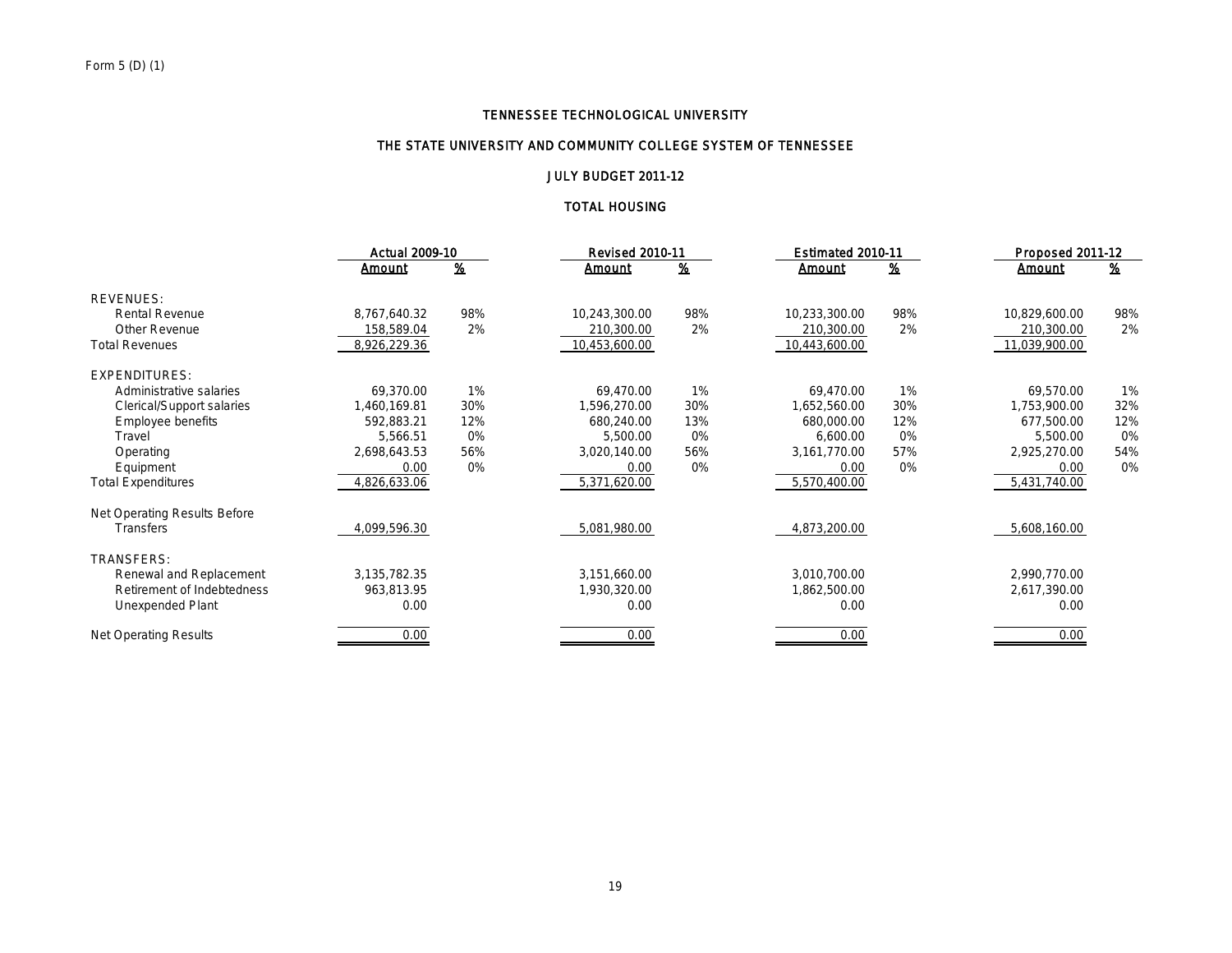### JULY BUDGET 2011-12

### SUMMARY BY UNIT - R & R AND CONTINGENCY ALLOCATION COMPUTATIONS

## ESTIMATED BUDGET 2010-11

|                                            | Actual<br><b>Fund Balance</b><br>7/1/10 | <b>Revenues</b> | Cost of<br><b>Goods Sold</b> | <b>Gross Margin</b> | Other<br><b>Expenditures</b> | <b>Transfers</b> | Profit/(Loss)                                        | <b>Estimated</b><br><b>Ending Fund Bal</b><br>6/30/11 |
|--------------------------------------------|-----------------------------------------|-----------------|------------------------------|---------------------|------------------------------|------------------|------------------------------------------------------|-------------------------------------------------------|
| <b>Auxiliary Enterprises:</b><br>Bookstore | 94,396.00                               | 358,670.00      |                              | 358,670.00          | 45,570.00                    | 313,100.00       |                                                      | 94,396.00                                             |
| <b>Food Services</b>                       | 138,209.00                              | 1,414,720.00    |                              | 1,414,720.00        | 174,860.00                   | 1,239,860.00     | $\overline{\phantom{a}}$                             | 138,209.00                                            |
| Housing                                    | 300,139.00                              | 10,443,600.00   |                              | 10,443,600.00       | 5,570,400.00                 | 4,873,200.00     | $\overline{\phantom{a}}$                             | 300,139.00                                            |
| Other:<br>Post Office                      | 3,070.00                                | 301,880.00      |                              | 301,880.00          | 236,090.00                   | 65,790.00        | $\overline{\phantom{a}}$                             | 3,070.00                                              |
| Vending                                    | 37,890.00                               | 132,000.00      |                              | 132,000.00          | 50,970.00                    | 81,030.00        |                                                      | 37,890.00                                             |
| University Fit & Rec Ctr                   | 20,720.00                               | 959,700.00      | 500.00                       | 959,200.00          | 892,400.00                   | 66,800.00        | $\overline{\phantom{a}}$<br>$\overline{\phantom{a}}$ | 20,720.00                                             |
| Craft Center:<br>Gallery                   | 59,790.00                               | 159,990.00      | 73,810.00                    | 86,180.00           | 84,564.00                    | 1,616.00         |                                                      | 59,790.00                                             |
| Housing                                    | 83,937.00                               | 90,000.00       |                              | 90,000.00           | 65,900.00                    | 24,100.00        | $\overline{\phantom{a}}$                             | 83,937.00                                             |
| <b>Food Services</b>                       | $\overline{\phantom{a}}$                | 2,300.00        |                              | 2,300.00            | 2,300.00                     |                  |                                                      |                                                       |
| <b>Total</b>                               | 738,151.00                              | 13,862,860.00   | 74,310.00                    | 13,788,550.00       | 7,123,054.00                 | 6,665,496.00     |                                                      | 738,151.00                                            |

#### Contingency Allocation:

| 5% of Revenue | 693.143.00 |
|---------------|------------|
| Per Budget    | 693.150.00 |
| Difference*   | (7.00)     |

### R & R Transfer:

| 5% of Gross Margin | 689.427.50       |
|--------------------|------------------|
| Per Budget         | 4,803,196.00     |
| Difference*        | (4, 113, 768.50) |

### Note: The 5% contingency allocation is optional for contracted-out auxiliaries.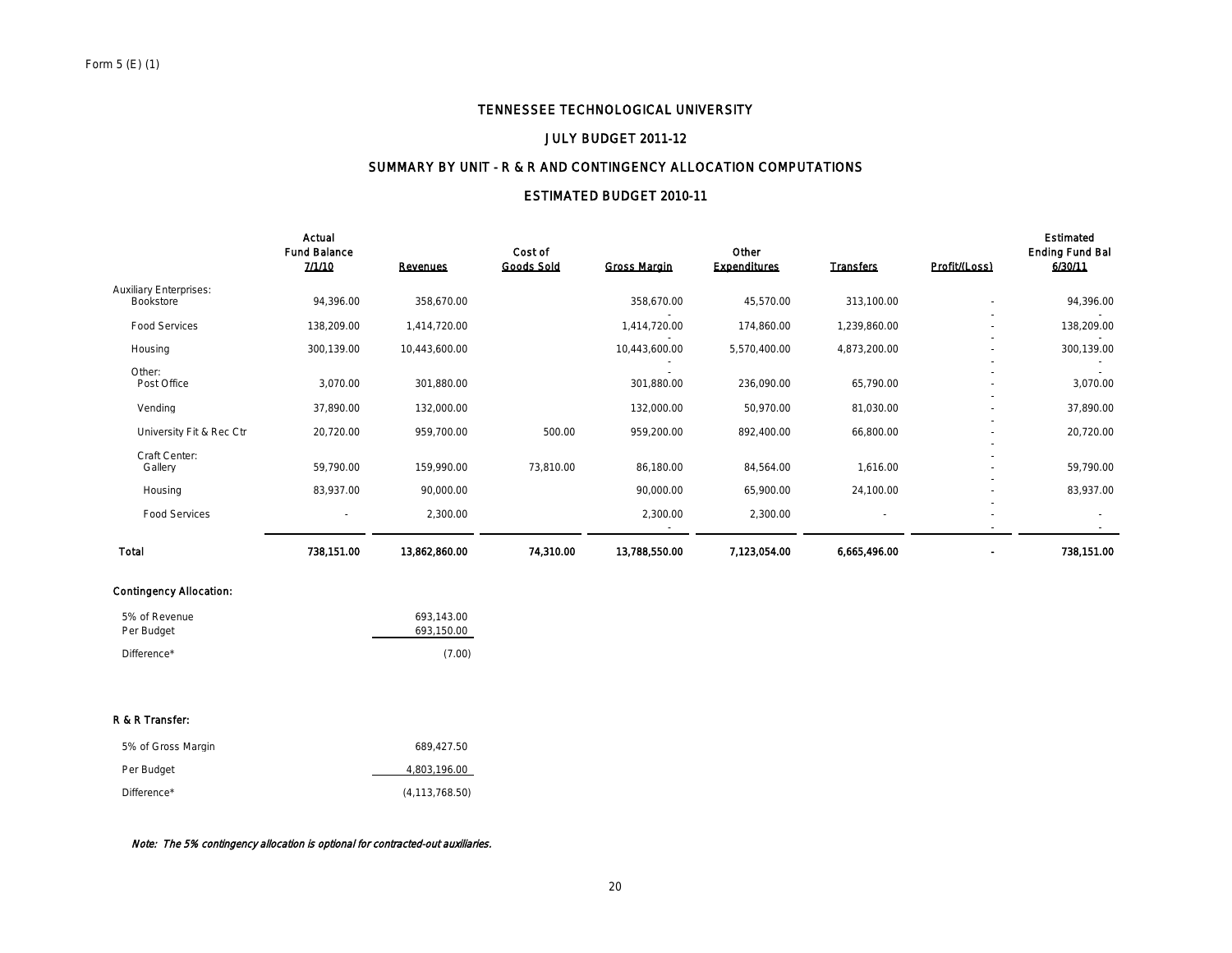### JULY BUDGET 2011-12

### SUMMARY BY UNIT - R & R AND CONTINGENCY ALLOCATION COMPUTATIONS

## PROPOSED BUDGET 2011-12

|                                            | Actual<br><b>Fund Balance</b><br>7/1/11 | <b>Revenues</b> | Cost of<br><b>Goods Sold</b> | <b>Gross Margin</b> | Other<br><b>Expenditures</b> | <b>Transfers</b> | Profit/(Loss)            | <b>Estimated</b><br><b>Ending Fund Bal</b><br>6/30/12 |
|--------------------------------------------|-----------------------------------------|-----------------|------------------------------|---------------------|------------------------------|------------------|--------------------------|-------------------------------------------------------|
| <b>Auxiliary Enterprises:</b><br>Bookstore | 94,396.00                               | 363,500.00      |                              | 363,500.00          | 45,540.00                    | 317,960.00       |                          | 94,396.00                                             |
| <b>Food Services</b>                       | 138,209.00                              | 1,434,000.00    |                              | 1,434,000.00        | 175,830.00                   | 1,258,170.00     | $\overline{\phantom{a}}$ | 138,209.00                                            |
| Housing                                    | 300,139.00                              | 11,039,900.00   |                              | 11,039,900.00       | 5,431,740.00                 | 5,608,160.00     | $\overline{\phantom{a}}$ | 300,139.00                                            |
| Other:<br>Post Office                      | 3,070.00                                | 317,880.00      |                              | 317,880.00          | 236,020.00                   | 81,860.00        |                          | 3,070.00                                              |
| Vending                                    | 37,890.00                               | 132,000.00      |                              | 132,000.00          | 51,140.00                    | 80,860.00        |                          | 37,890.00                                             |
| University Fit & Rec Ctr                   | 20,720.00                               | 959,700.00      | 1,000.00                     | 958,700.00          | 867,960.00                   | 90,740.00        |                          | 20,720.00                                             |
| Craft Center:<br>Gallery                   | 59,790.00                               | 169,990.00      | 73,810.00                    | 96,180.00           | 94,224.00                    | 1,956.00         |                          | 59,790.00                                             |
| Housing                                    | 83,937.00                               | 113,730.00      |                              | 113,730.00          | 71,780.00                    | 41,950.00        |                          | 83,937.00                                             |
| <b>Food Services</b>                       | $\sim$                                  | 2,400.00        |                              | 2,400.00            | 2,100.00                     | 300.00           | $\overline{\phantom{a}}$ |                                                       |
|                                            |                                         |                 |                              |                     |                              |                  | $\overline{\phantom{a}}$ | $\sim$                                                |
| Total                                      | 738,151.00                              | 14,533,100.00   | 74,810.00                    | 14,458,290.00       | 6,976.334.00                 | 7,481,956.00     |                          | 738,151.00                                            |

#### Contingency Allocation:

| 5% of Revenue | 726.655.00 |
|---------------|------------|
| Per Budget    | 726.660.00 |
| Difference*   | (5.00)     |

#### R & R Transfer:

| 5% of Gross Margin | 722.914.50       |
|--------------------|------------------|
| Per Budget         | 4.864.566.00     |
| Difference*        | (4, 141, 651.50) |

#### Note: The 5% contingency allocation is optional for contracted-out auxiliaries.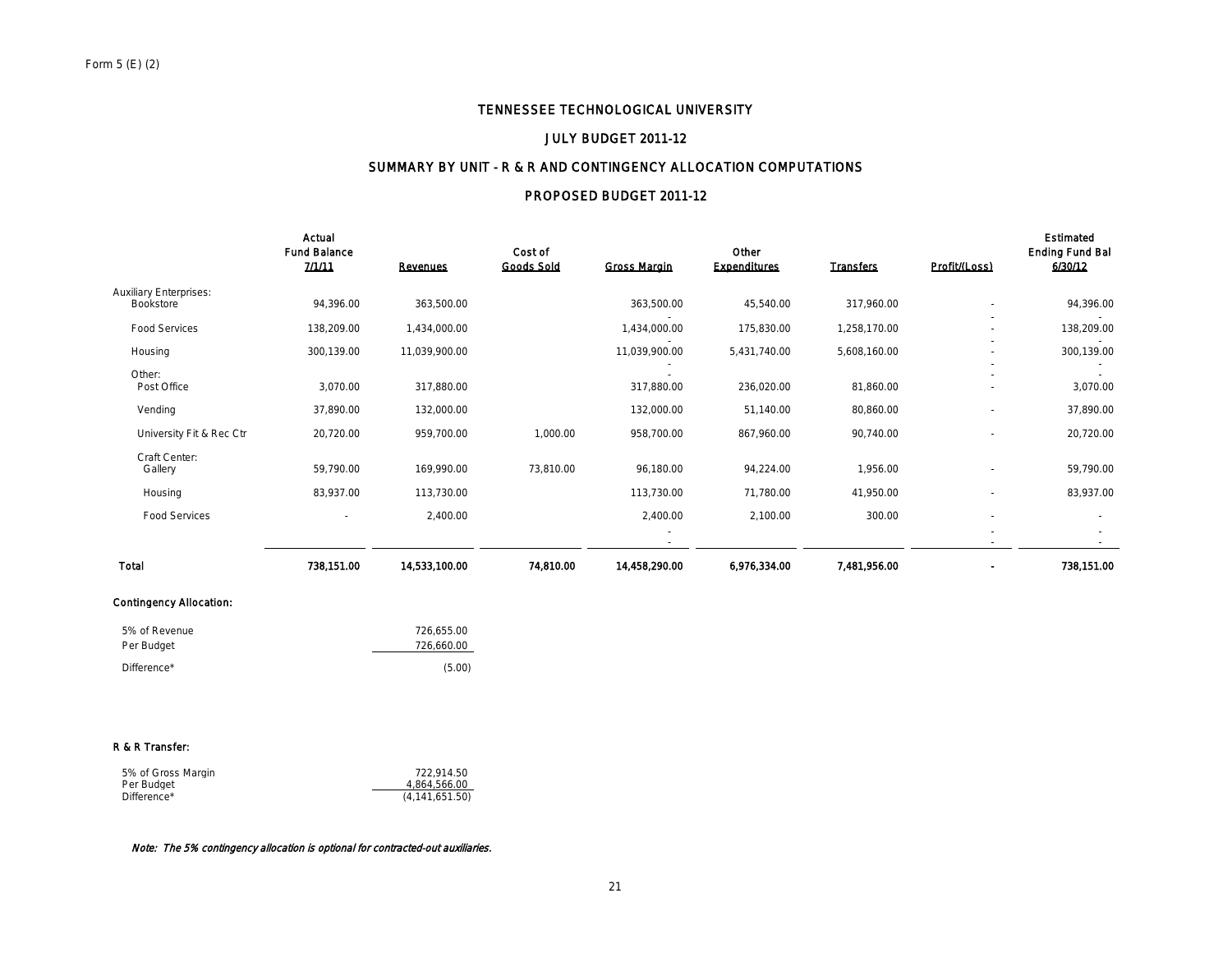# THE STATE UNIVERSITY AND COMMUNITY COLLEGE SYSTEM OF TENNESSEE

## July Budget 2011-12

## POSITIONS TRANSFERRED FROM RESTRICTED ACCOUNTS TO UNRESTRICTED ACCOUNTS

| <b>Old Account</b> |         |                  |          | <b>New Account</b> |         |                  |          |  |
|--------------------|---------|------------------|----------|--------------------|---------|------------------|----------|--|
|                    | Account |                  | Position |                    | Account |                  | Position |  |
| Title              | Code    | Program/Org Code | No.      | Title              | Code    | Program/Org Code | No.      |  |
| None               |         |                  |          |                    |         |                  |          |  |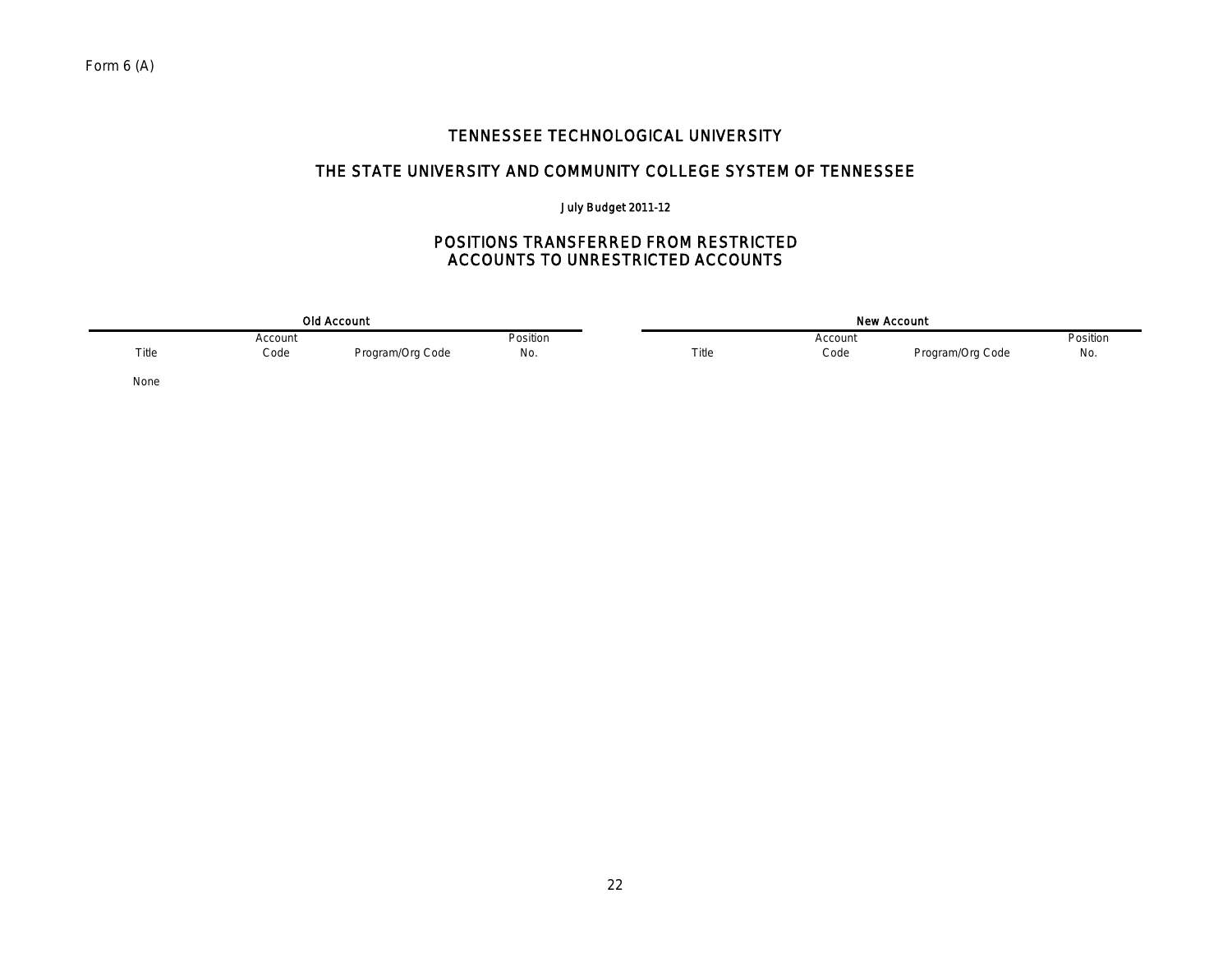# THE STATE UNIVERSITY AND COMMUNITY COLLEGE SYSTEM OF TENNESSEE

July Budget 2011-12

# BENEFITS SCHEDULE

|                        |                              |              |           | 2011-12  | <b>Annual Rental</b> |       | Payment of       |              |           |
|------------------------|------------------------------|--------------|-----------|----------|----------------------|-------|------------------|--------------|-----------|
|                        |                              | 2011-12      |           | Expense  | Value of             | Car   | <b>Club Dues</b> | Other        |           |
| Name                   | <b>Title</b>                 | Salary       | Longevity | Account  | House                | Y/N   | Y/N              | Compensation | Total     |
| Edmonds, Joshua        | Coordinator                  | 28400        | 600       |          | 4380(a)              | N     | N                | Ω            | 33380     |
| Mezime, Ronald         | Coordinator                  | 27840        | 300       |          | 4380(a)              | N     | N                |              | 32520     |
| Jenkins, Jennifer      | <b>Assistant Coordinator</b> | 19420        |           |          | 3720                 | N     | N                |              | 23140     |
| McCowan, Caitlin       | <b>Assistant Coordinator</b> | 19420        |           |          | 3720                 | N     | N                |              | 23140     |
| Courson, Michael       | <b>Assistant Coordinator</b> | 19420        |           |          | 3720                 | N     | N                | U            | 23140     |
| Russell, Brandon       | <b>Assistant Coordinator</b> | 19420        |           |          | 3720                 | N     | N                |              | 23140     |
| Berry, Janice          | <b>Assistant Coordinator</b> | 19420        | $\Omega$  |          | 3720                 | N     | N                | 0            | 23140     |
| Vacant                 | <b>Assistant Coordinator</b> | 19420        |           |          | 3720                 |       |                  |              | 23140     |
| <b>Student Workers</b> | <b>Hall Director</b>         | 4500-5500(b) |           | $\Omega$ | 900-1100 (c)         | N     | N                | $\Omega$     | 5400-6600 |
| Houser, Amanda         | Assistant Manager            | 40140        | 600       |          | 6000                 | N     | N                |              | 46740     |
| Lehnert, Sarah         | <b>Assistant Manager</b>     | 40820        | $\Omega$  |          | 3000                 | N     | N                |              | 43820     |
| Bell, Robert           | President                    | 239700       | 3000      | 5000     | 7200                 |       | N                |              | 254900    |
| Brown, L. Watson       | Head Coach                   | 149350       | 700       | 0        |                      | Y (d) | N                |              | 150050    |
| Taylor, William        | <b>Assistant Coach 2</b>     | 79250        | 1400      |          |                      | Y(d)  | N                |              | 80650     |
| Wilson, Mark           | <b>Athletics Director</b>    | 131840       | 700       |          |                      | Y(d)  | N                |              | 132540    |
| Eichelberger, David    | Artist                       | 1620         |           |          | 5400                 | N     | N                | 24420 (e)    | 31440     |
| Jones, Jessica         | Artist                       | 1620         |           |          | 5400                 | N     | N                | 24420 (e)    | 31440     |
| Gosssett, John         | Artist                       | 1620         |           |          | 5400                 | N     | N                | 24420 (e)    | 31440     |
| York, Jason            | Artist                       | 1620         |           |          | 5400                 | N     | N                | 24420 (e)    | 31440     |
| Najarian, Andrew       | Artist                       | 1620         |           |          | 5400                 | N     | N                | 24420 (e)    | 31440     |
| McClary, Sarah Ann     | Artist                       | 5820         | $\Omega$  |          |                      | N     | N                | 24420 (e)    | 30240     |

(a) Based on 2 bedroom apartment with utilities and local phone service paid by the university.

(b) Rate ranges with increasing experience

(c) Based on 1 bedroom apartment with utilities paid by the university

(d) Vehicle provided directly by auto dealer

(e) The value of out of state tuition, studio fee and other student fees.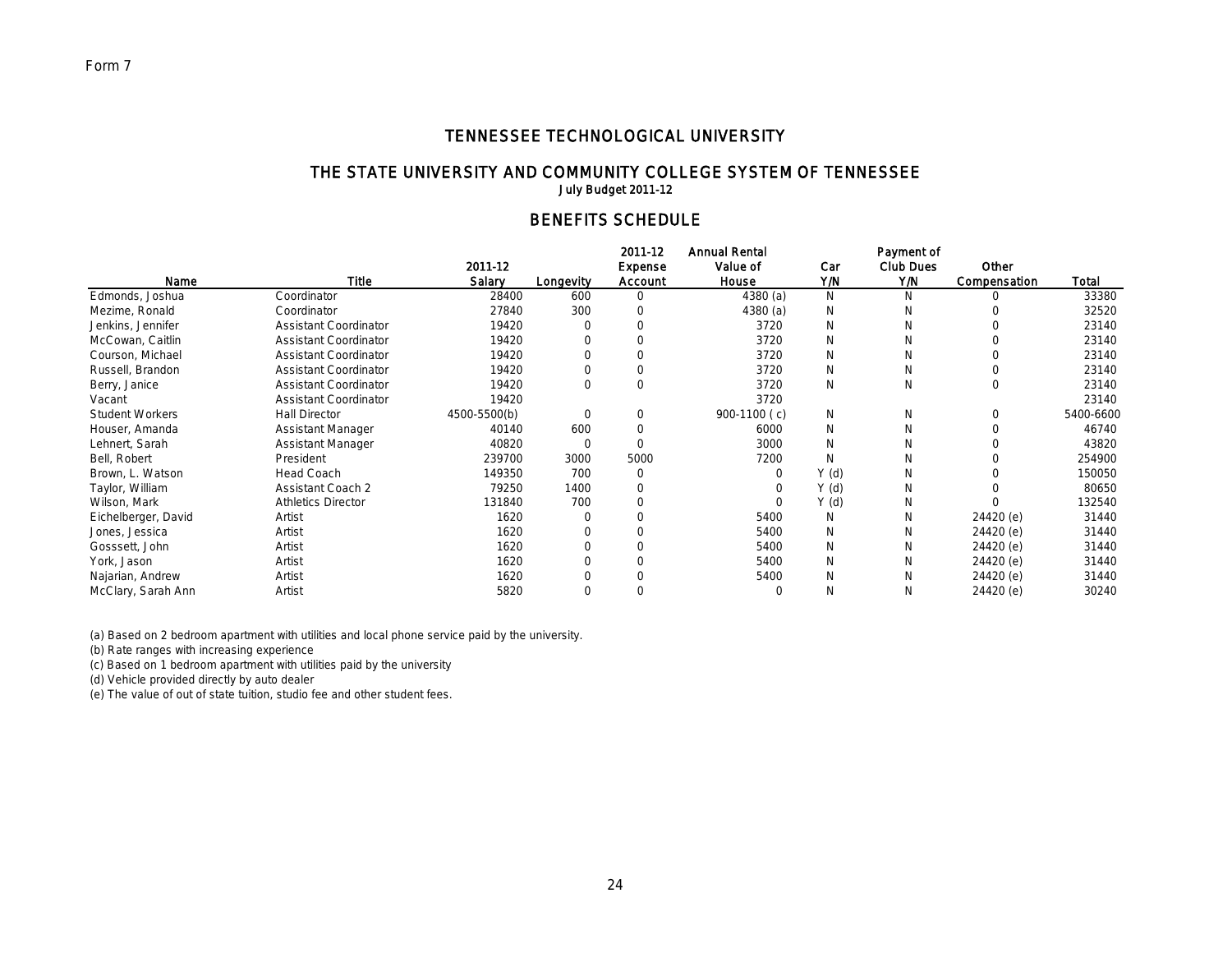### TENNESSEE TECHNOLOGICAL UNIVERSITY ANALYSIS OF NON-CREDIT INSTRUCTION JULY BUDGET 2011-12

### I. ANALYSIS OF NON-CREDIT INSTRUCTION FEES

| А. | <b>Instructional Costs</b>                                    |  |            |  |  |  |
|----|---------------------------------------------------------------|--|------------|--|--|--|
|    | <b>Total Instructional Salaries</b><br>1.                     |  | 31,110.00  |  |  |  |
|    | 2.<br><b>Total Contracted Service</b>                         |  |            |  |  |  |
|    | <b>Total Instructional Costs</b>                              |  | 31,110.00  |  |  |  |
| В. | 125% of Instructional Costs                                   |  | 38,887.50  |  |  |  |
| C. | Non-credit Instruction Fee Revenue                            |  | 134,000.00 |  |  |  |
|    | (should agree with Total Revenue presented<br>in Section II.) |  |            |  |  |  |
| D. | Revenue Over/(Under)* 125% of Instructional Costs             |  | 95,112.50  |  |  |  |

\*Explanation should be provided if Revenue is less that 125% of Instructional Costs.

### II. SCHEDULE OF NON-CREDIT INSTRUCTION REVENUES AND EXPENDITURES

|                                                 | <b>CEU Ext</b><br>Education<br>Program 100<br>Org 180001 | CEU ED<br>Non-Credit<br>Program 100<br>Org 181000 | Non Credit<br>Ext Ed Instr<br>Program 200<br>Org 181001 | Account<br>Title<br>Program 200<br>Org 181002 | Total      |
|-------------------------------------------------|----------------------------------------------------------|---------------------------------------------------|---------------------------------------------------------|-----------------------------------------------|------------|
| A. Revenues                                     |                                                          |                                                   |                                                         |                                               |            |
| Non-credit Instruction Fees                     | 107,000.00                                               | 27,000.00                                         |                                                         |                                               | 134,000.00 |
| <b>B.</b> Expenditures<br>Salaries-Professional |                                                          |                                                   |                                                         |                                               |            |
| Salaries-Instructional                          |                                                          |                                                   | 9,110.00                                                | 22,000.00                                     | 31,110.00  |
| Salaries-Other                                  |                                                          |                                                   | 73,270.00                                               | 29,010.00                                     | 102,280.00 |
| <b>Contractual Services</b>                     |                                                          |                                                   |                                                         |                                               |            |
| <b>Benefits</b>                                 |                                                          |                                                   | 34,760.00                                               | 30,610.00                                     | 65,370.00  |
| Equipment                                       |                                                          |                                                   |                                                         |                                               |            |
| Travel                                          |                                                          |                                                   | 600.00                                                  | 200.00                                        | 800.00     |
| <b>Operating Expenses</b>                       |                                                          |                                                   | 39,990.00                                               | 3,980.00                                      | 43,970.00  |
| <b>Total Expenditures</b>                       |                                                          | $\overline{\phantom{a}}$                          | 157,730.00                                              | 85,800.00                                     | 243,530.00 |

NOTE: This schedule should include Revenues and Expenditures for all accounts associated with non-credit courses and activities. All administrative and instructional accounts should be included.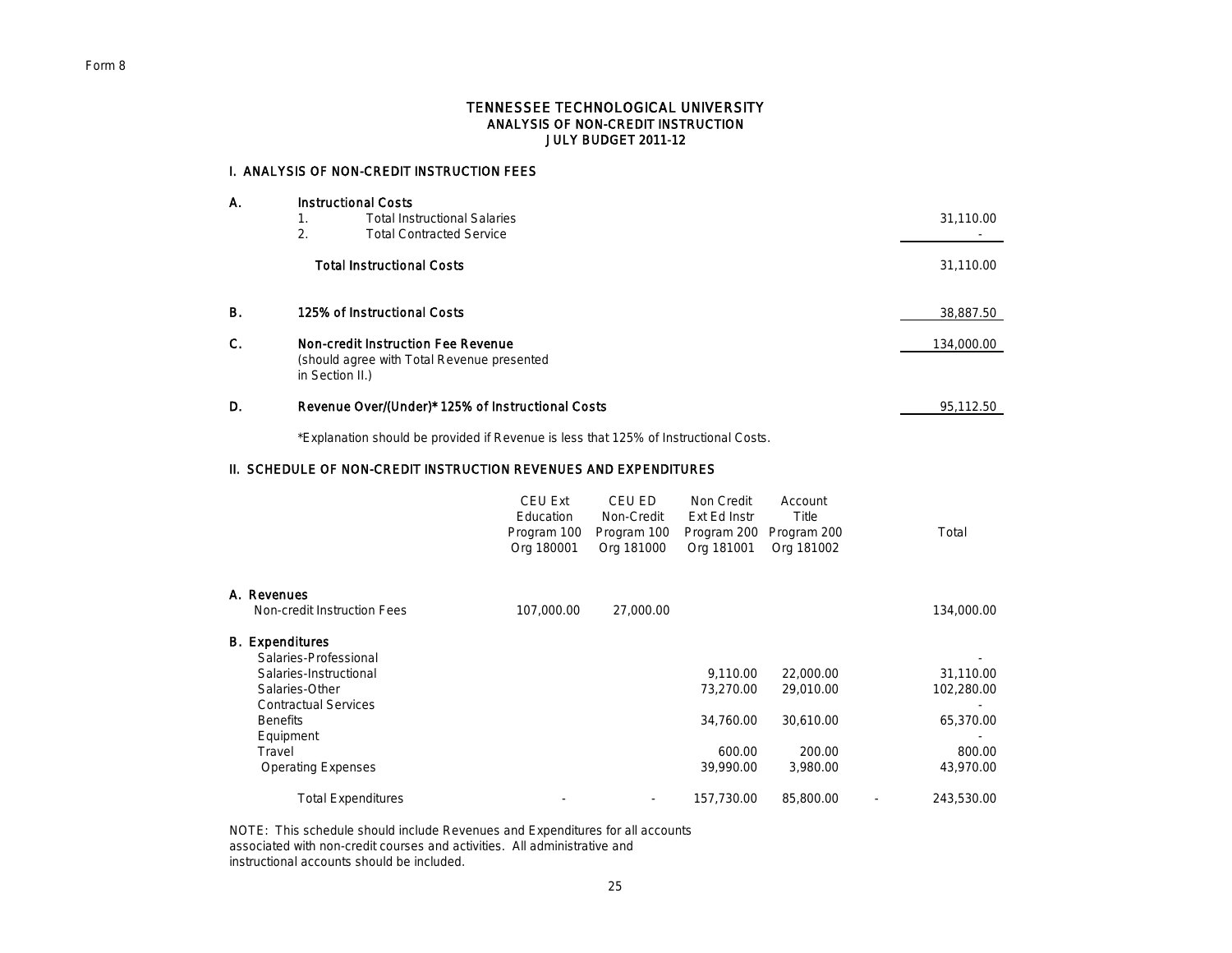#### CENTERS OF EXCELLENCE/EMPHASIS TENNESSEE TECHNOLOGICAL UNIVERSITY ESTIMATED BUDGET 2010-11

|    | <b>Restricted Revenue</b>      |                                  | State<br>Appropriation                 | Carryforward                       | Other<br>(EY10 Encumbrances)               | Total                         |                                                 |            |              |
|----|--------------------------------|----------------------------------|----------------------------------------|------------------------------------|--------------------------------------------|-------------------------------|-------------------------------------------------|------------|--------------|
|    |                                |                                  |                                        |                                    |                                            |                               |                                                 |            |              |
|    | Manufacturing                  |                                  | 1.556.400.00                           | 2.828.21                           | 37.925.00                                  | 1.597.153.21                  |                                                 |            |              |
|    | Water                          |                                  | 1,222,500.00                           | 77,241.97                          |                                            | 1.299.741.97                  |                                                 |            |              |
|    | Power                          |                                  | 922.800.00                             | 209.589.20                         | 16.180.00                                  | 1.148.569.20                  |                                                 |            |              |
|    |                                |                                  |                                        |                                    |                                            |                               |                                                 |            |              |
|    | Total                          |                                  | 3.701.700.00                           | 289.659.38                         | 54.105.00                                  | 4.045.464.38                  |                                                 |            |              |
| Ш. | <b>Restricted Expenditures</b> |                                  |                                        |                                    |                                            | <b>Amount of Expenditures</b> |                                                 |            |              |
|    |                                |                                  | <b>Salarles</b>                        | Longevity                          | <b>Benefits</b>                            | <b>Travel</b>                 | Operating Exp.                                  | Equipment  | Total        |
|    | Manufacturing                  |                                  | 969,147.00                             | 25,000.00                          | 255,071.00                                 | 25,974.00                     | 244,036.21                                      | 77,925.00  | 1,597,153.21 |
|    | Water                          |                                  | 780.570.00                             | 20.900.00                          | 202.500.00                                 | 14.771.00                     | 198.787.37                                      | 82.213.60  | 1.299.741.97 |
|    | Power                          |                                  | 691,973.22                             | 8,500.00                           | 153,561.47                                 | 45,350.00                     | 230,683.52                                      | 18,500.99  | 1,148,569.20 |
|    | Total                          |                                  | 2,441,690.22                           | 54,400.00                          | 611,132.47                                 | 86,095.00                     | 673,507.10                                      | 178,639.59 | 4,045,464.38 |
|    |                                |                                  | Unrestricted E & G                     |                                    | Outside Source                             |                               |                                                 |            |              |
| Ш. | <b>Matching Funds</b>          | Expense<br>Function*             | Program/Org Code                       | Amount                             | Name                                       | Amount                        | Total                                           |            |              |
|    | Manufacturing                  | Research<br>Research<br>Research | 250/139029<br>250/139011<br>250/174000 | 32.500.00<br>25.140.00<br>5.000.00 | Grants/Contracts<br>Gifts                  | 1.375.990.00<br>114,500.00    | 1.408.490.00<br>139,640.00<br>5.000.00          |            |              |
|    | Water                          | Research<br>Research<br>Research | 250/139429<br>250/139411<br>250/160014 | 9.340.00<br>8.450.00<br>5,000.00   | Grants/Contracts<br>Analytical & Comp. Svc | 1.316.126.00<br>63.627.00     | 1.325.466.00<br>72.077.00<br>5,000.00<br>$\sim$ |            |              |
|    | Power                          | Research<br>Research             | 250/139229<br>250/139211               | 13.410.00<br>7.020.00              | Grants/Contracts                           | 703078                        | 716.488.00<br>7.020.00                          |            |              |
|    |                                |                                  |                                        |                                    |                                            |                               |                                                 |            |              |

3.679.181.00

\* Instruction, Research, Academic Support, Student Services, Public Services, Instiutional Support, Maintenance and Operation of Plant, or Scholarships/Fellowships.

Total 105,860.00 3,573,321.00 3,573,321.00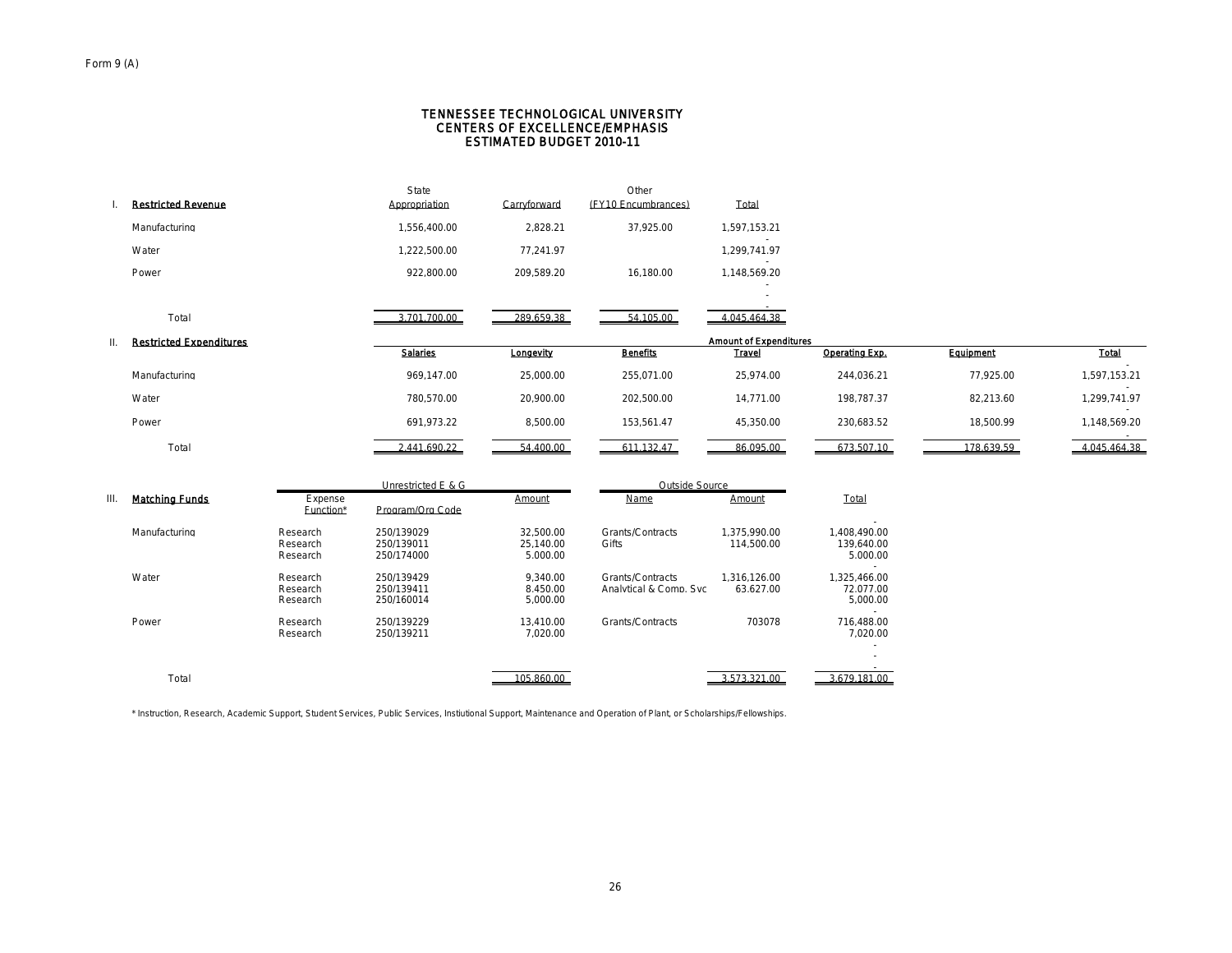#### Form 9 (B)

#### CENTERS OF EXCELLENCE/EMPHASIS TENNESSEE TECHNOLOGICAL UNIVERSITY PROPOSED BUDGET 2011-12

|      | <b>Restricted Revenue</b>      |                      | State<br>Appropriation   | Carryforward          | Other<br>(Describe)                         | <b>Total</b>               |                                              |                          |              |
|------|--------------------------------|----------------------|--------------------------|-----------------------|---------------------------------------------|----------------------------|----------------------------------------------|--------------------------|--------------|
|      | Manufacturing                  |                      | 1,458,900.00             |                       |                                             | 1,458,900.00               |                                              |                          |              |
|      | Water                          |                      | 1,144,600.00             |                       |                                             | $\sim$<br>1,144,600.00     |                                              |                          |              |
|      | Power                          |                      | 865,400.00               |                       |                                             | 865,400.00                 |                                              |                          |              |
|      |                                |                      |                          |                       |                                             |                            |                                              |                          |              |
|      | Total                          |                      | 3,468,900.00             |                       |                                             | 3,468,900.00               |                                              |                          |              |
| Ш.   | <b>Restricted Expenditures</b> |                      |                          |                       | <b>Amount of Expenditures</b>               |                            |                                              |                          |              |
|      |                                |                      | Salaries                 | Longevity             | <b>Benefits</b>                             | <b>Travel</b>              | Operating Exp.                               | Equipment                | Total        |
|      | Manufacturing                  |                      | 1,077,000.00             | 23,900.00             | 204,150.00                                  | 20,000.00                  | 133,850.00                                   | $\overline{\phantom{a}}$ | 1,458,900.00 |
|      | Water                          |                      | 782,640.00               | 19,800.00             | 210,000.00                                  | 10,000.00                  | 122,160.00                                   |                          | 1,144,600.00 |
|      | Power                          |                      | 531,560.00               | 8,600.00              | 156,240.00                                  | 30,000.00                  | 134,000.00                                   | 5,000.00                 | 865,400.00   |
|      | Total                          |                      | 2,391,200.00             | 52,300.00             | 570,390.00                                  | 60,000.00                  | 390,010.00                                   | 5,000.00                 | 3,468,900.00 |
|      |                                |                      | Unrestricted E & G       |                       | Outside Source                              |                            |                                              |                          |              |
| III. | <b>Matching Funds</b>          | Expense<br>Function* | Program/Org Code         | Amount                | Name                                        | Amount                     | Total                                        |                          |              |
|      | Manufacturing                  | Research<br>Research | 250/139029<br>250/174000 | 52,020.00<br>5,000.00 | Grants/Contracts                            | 1500000                    | $\sim$<br>1,552,020.00<br>5,000.00<br>$\sim$ |                          |              |
|      | Water                          | Research<br>Research | 250/139429<br>250/172000 | 15,720.00<br>5,000.00 | Grants/Contracts<br>Analytical & Comp. Svc: | 2,335,000.00<br>100,000.00 | 2,350,720.00<br>105,000.00<br>$\sim$         |                          |              |
|      | Power                          | Research             | 250/139229               | 19,750.00             | Grants/Contracts                            | 412,950.00                 | 432,700.00                                   |                          |              |
|      | Total                          |                      |                          | 97.490.00             |                                             | 4,347,950.00               | 4.445.440.00                                 |                          |              |

\* Instruction, Research, Academic Support, Student Services, Public Services, Instiutional Support, Maintenance and Operation of Plant, or Scholarships/Fellowships.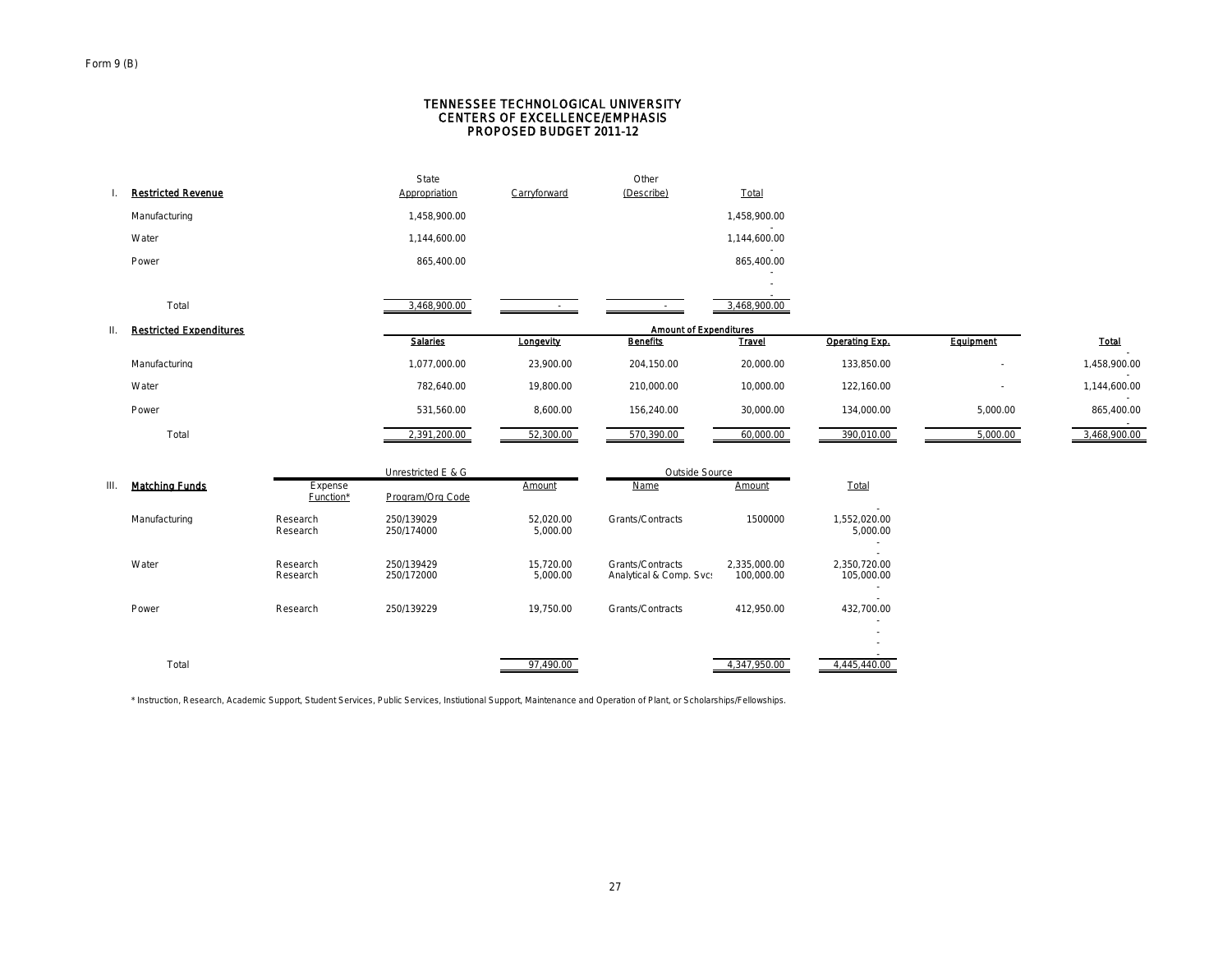# Form 10

## TENNESSEE TECHNOLOGICAL UNIVERSITY BASIC MAINTENANCE AND OPERATION EXPENDITURE CALCULATION JULY BUDGET 2011-12

|       |                                           | <b>ESTIMATED</b> | <b>PROPOSED</b> |
|-------|-------------------------------------------|------------------|-----------------|
|       | <b>Total M&amp;O Expenditures</b>         | 12,018,300.00    | 11,167,700.00   |
| Less: | E & G Utilitie (enter as negative amount) | (4,612,220.00)   | (4,612,650.00)  |
|       | Staff Benefits (enter as negative amount) | (1,943,540.00)   | (1,853,650.00)  |
|       | (enter as negative amount)<br>Longevity   | (130,910.00)     | (134,000.00)    |
| Plus: | <b>Extraordinary Maintenance Transfer</b> | 90,000.00        | 90,000.00       |
|       | Net Basic M & O Expenditures              | 5,421,630.00     | 4,657,400.00    |
|       | Basic M & O Funded Amount                 | 3,113,000.00     | 3,054,700.00    |
|       | Actual % of Funded Amount                 | 174%             | 152%            |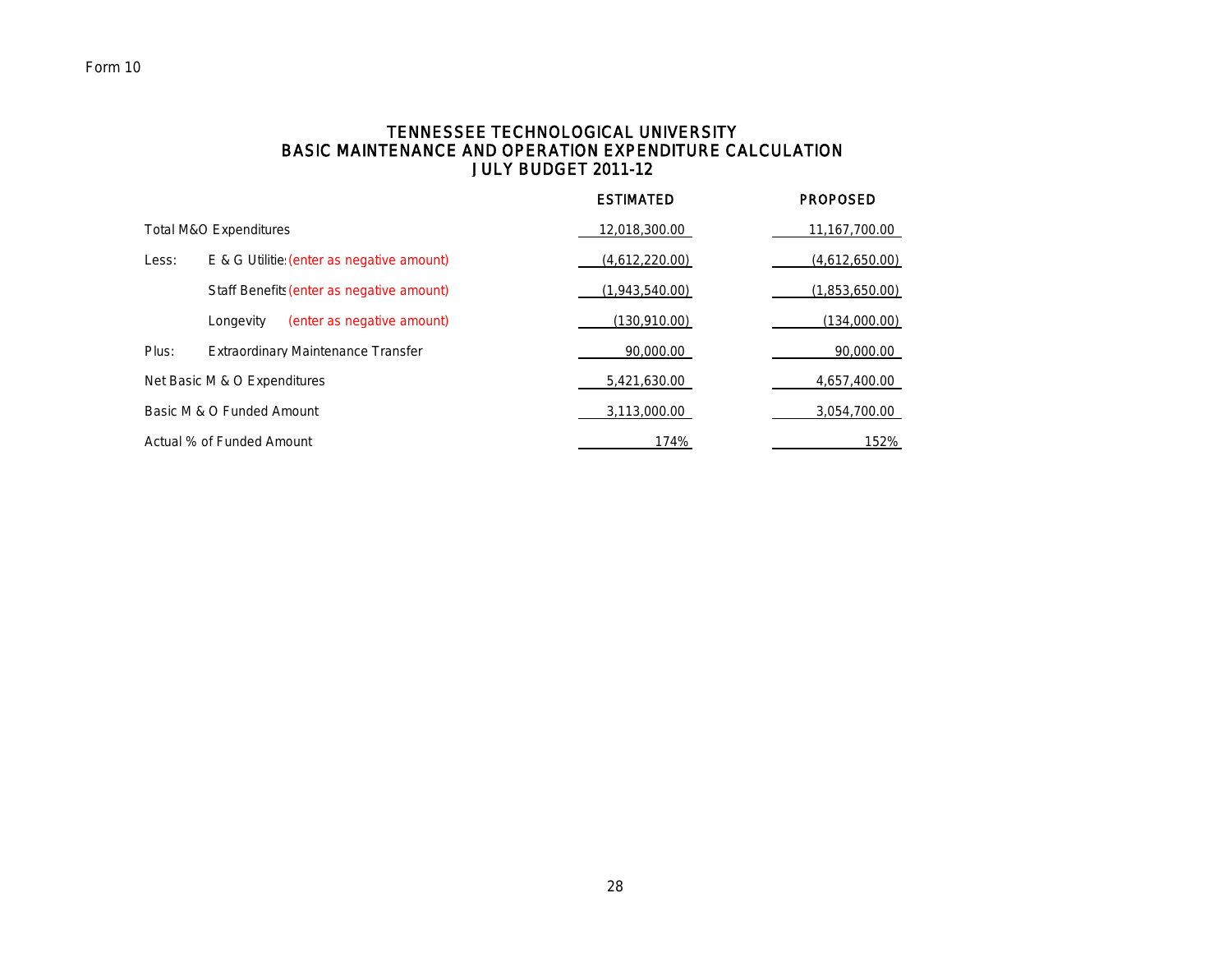## **BUSINESS SPECIALIZED ACADEMIC FEE REPORTING FORM** TENNESSEE TECHNOLOGICAL UNIVERSITY ESTIMATED BUDGET 2010-11

|                          | <b>Base Budget</b> | <b>Academic Fee</b><br><b>Enhancements</b> | <b>Total Budget</b> |
|--------------------------|--------------------|--------------------------------------------|---------------------|
|                          |                    |                                            |                     |
| Salaries                 | 3,721,116.00       | 440,493.00                                 | 4,161,609.00        |
| <b>Employee Benefits</b> | 1,315,960.00       | 81,960.00                                  | 1,397,920.00        |
| Travel                   | 14,800.00          | 57,025.00                                  | 71,825.00           |
| <b>Operating Expense</b> | 472,652.00         | 258,342.00                                 | 730,994.00          |
| Capital Outlay           |                    |                                            |                     |
| Total                    | 5,524,528.00       | 837,820.00                                 | 6,362,348.00        |

Narrative:

Academic enhancement fees are being used for faculty/staff compensation, travel, depar support and program support.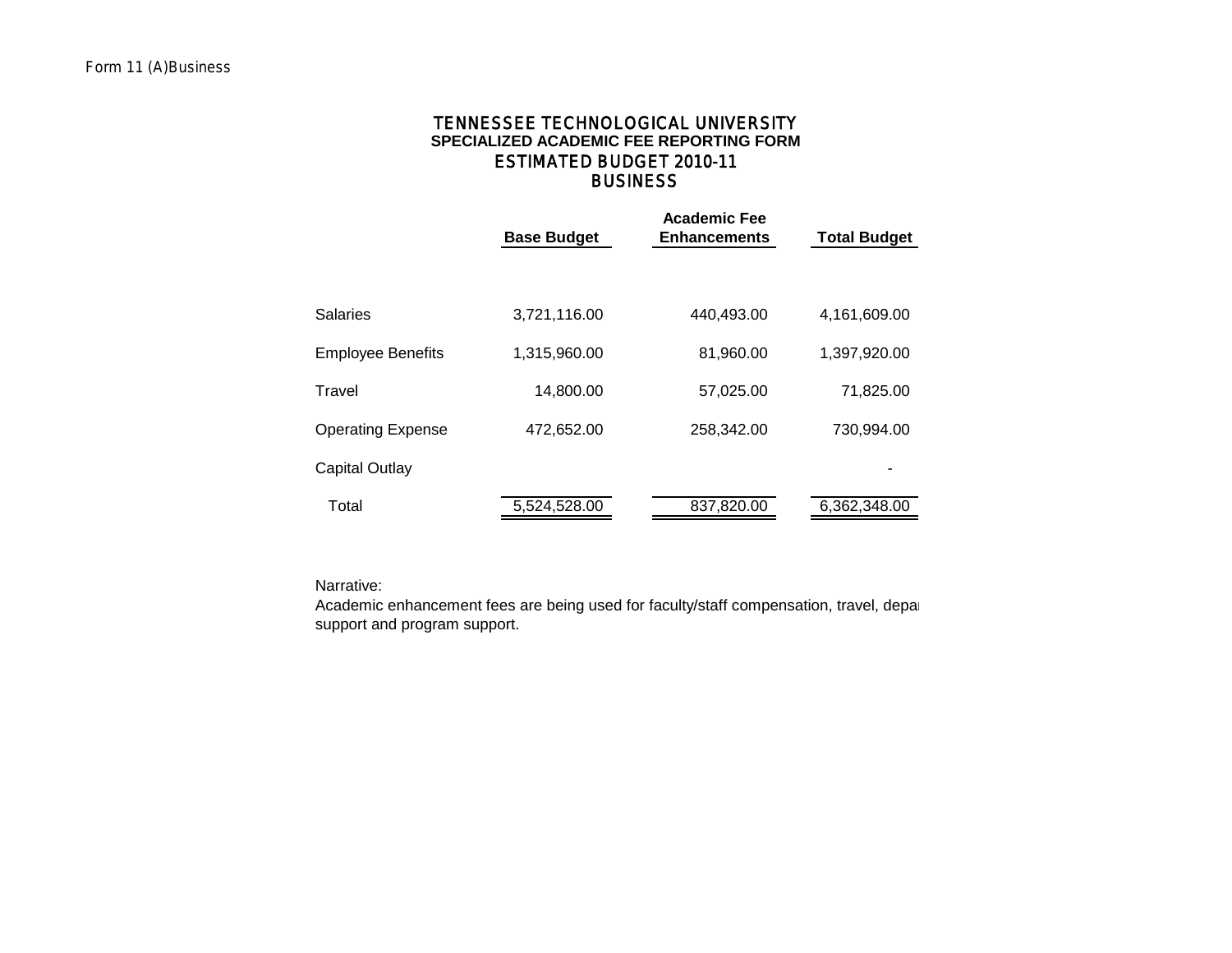# ENGINEERING TENNESSEE TECHNOLOGICAL UNIVERSITY **SPECIALIZED ACADEMIC FEE REPORTING FORM** ESTIMATED BUDGET 2010-11

|                          | <b>Base Budget</b> | <b>Academic Fee</b><br><b>Enhancements</b> | <b>Total Budget</b> |
|--------------------------|--------------------|--------------------------------------------|---------------------|
|                          |                    |                                            |                     |
|                          |                    |                                            |                     |
| <b>Salaries</b>          | 6,964,221.00       | 90,000.00                                  | 7,054,221.00        |
| <b>Employee Benefits</b> | 2,436,070.00       | 23,530.00                                  | 2,459,600.00        |
| Travel                   | 17,859.00          | 25,000.00                                  | 42,859.00           |
| <b>Operating Expense</b> | 776.644.00         | 845,830.00                                 | 1,622,474.00        |
| <b>Capital Outlay</b>    | 25,040.00          | 118,000.00                                 | 143,040.00          |
| Total                    | 10,219,834.00      | 1,102,360.00                               | 11,322,194.00       |

## Narrative:

Academic fee enhancements are being used to acquire laboratory equipment, to refurbish facilties and to develop and maintain a quality Engineering faculty.

## Certification:

 I certify that the specialized academic fees collected were used to enhance, not supplant, the budget of the designated academic program.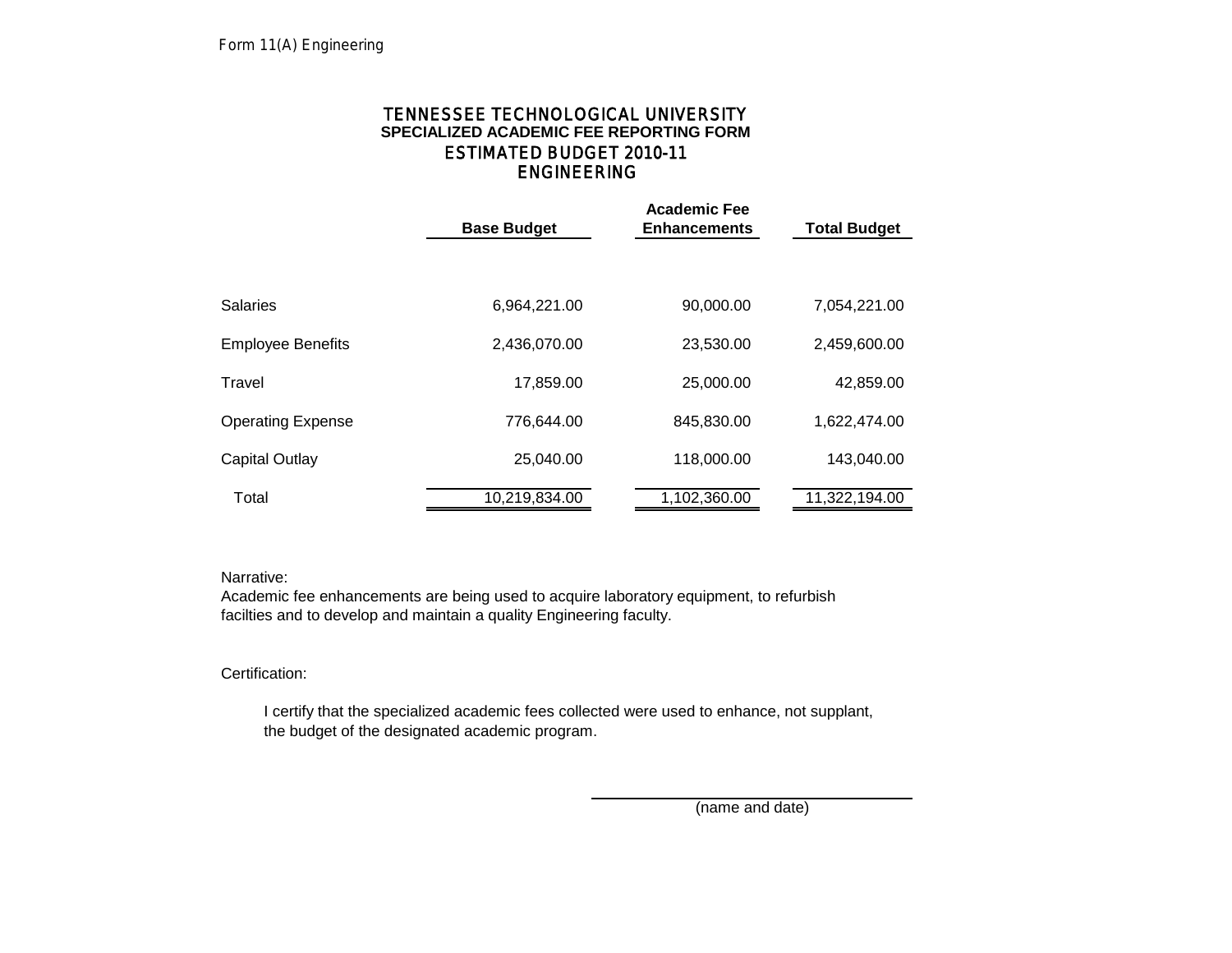# NURSING TENNESSEE TECHNOLOGICAL UNIVERSITY **SPECIALIZED ACADEMIC FEE REPORTING FORM** ESTIMATED BUDGET 2010-11

|                    | <b>Academic Fee</b> |                     |
|--------------------|---------------------|---------------------|
| <b>Base Budget</b> | <b>Enhancements</b> | <b>Total Budget</b> |
|                    |                     |                     |
|                    |                     |                     |
| 923,247.00         | 132,500.00          | 1,055,747.00        |
|                    |                     |                     |
| 405,140.00         | 29,500.00           | 434,640.00          |
|                    |                     | 23,145.00           |
|                    |                     |                     |
| 83,600.00          | 21,840.00           | 105,440.00          |
|                    |                     |                     |
|                    |                     |                     |
| 1,433,932.00       | 185,040.00          | 1,618,972.00        |
|                    | 21,945.00           | 1,200.00            |

## Narrative:

Academic fees are being used to provide stipends, salary increases, financial support for continuing education for faculty and for updating equipment or software needed by Nursing.

# Certification:

 I certify that the specialized academic fees collected were used to enhance, not supplant, the budget of the designated academic program.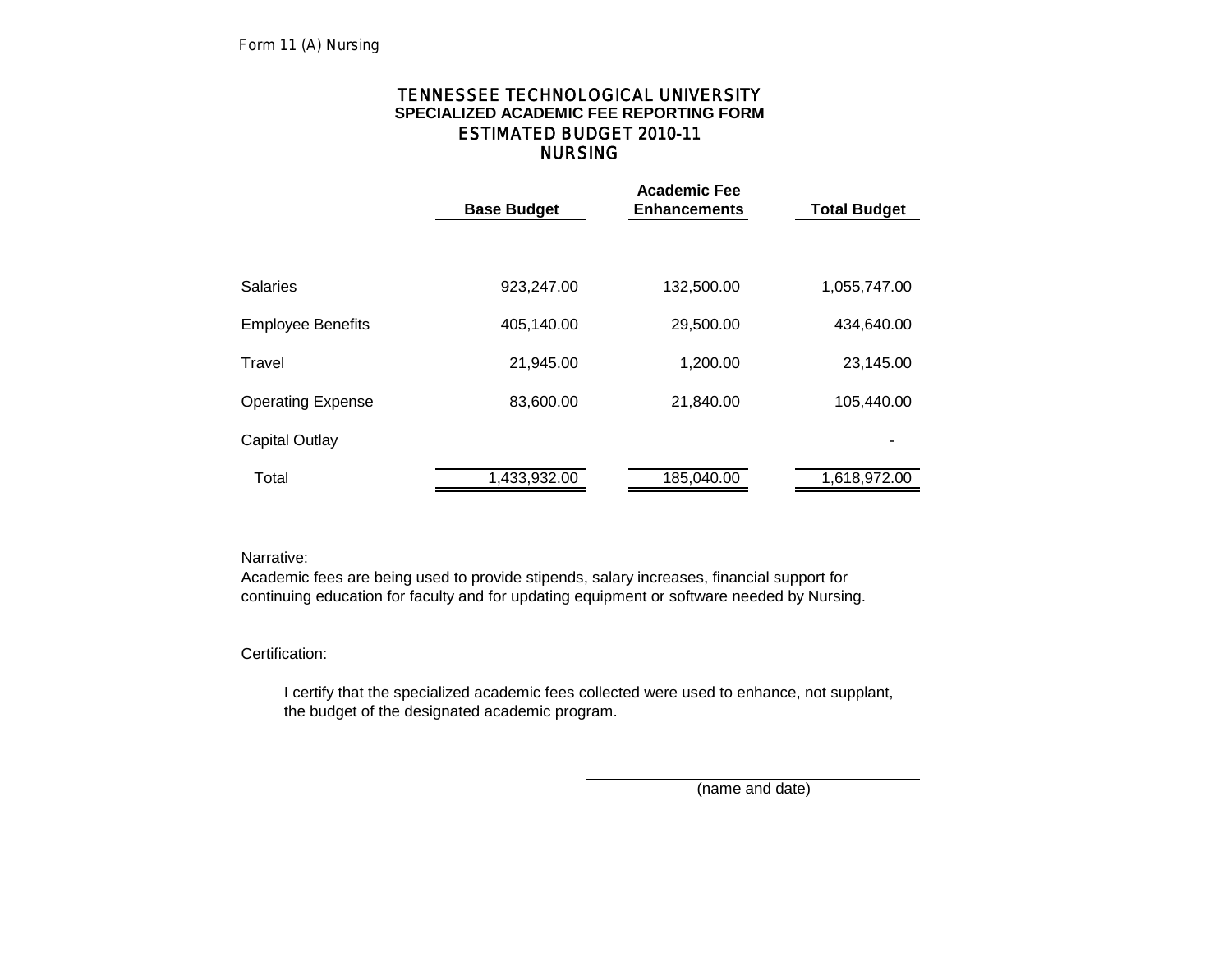## **SPECIALIZED ACADEMIC FEE REPORTING FORM TENNESSEE TECHNOLOGICAL UNIVERSITY PROPOSED BUDGET 2011-12 BUSINESS**

|                          | <b>Base Budget</b> | <b>Academic Fee</b><br><b>Enhancements</b> | <b>Total Budget</b> |  |  |
|--------------------------|--------------------|--------------------------------------------|---------------------|--|--|
|                          |                    |                                            |                     |  |  |
| <b>Salaries</b>          | 3,647,811.00       | 354,941.00                                 | 4,002,752.00        |  |  |
| <b>Employee Benefits</b> | 1,189,690.00       | 59,100.00                                  | 1,248,790.00        |  |  |
| Travel                   |                    | 25,000.00                                  | 25,000.00           |  |  |
| <b>Operating Expense</b> | 467,950.00         | 189,110.00                                 | 657,060.00          |  |  |
| Capital Outlay           |                    |                                            |                     |  |  |
| Total                    | 5,305,451.00       | 628,151.00                                 | 5,933,602.00        |  |  |

Narrative:

Academic enhancement fees are being used for faculty/staff compensation, travel, departmental support and program support.

Certification:

 I certify that the specialized academic fees collected were used to enhance, not supplant, the budget of the designated academic program.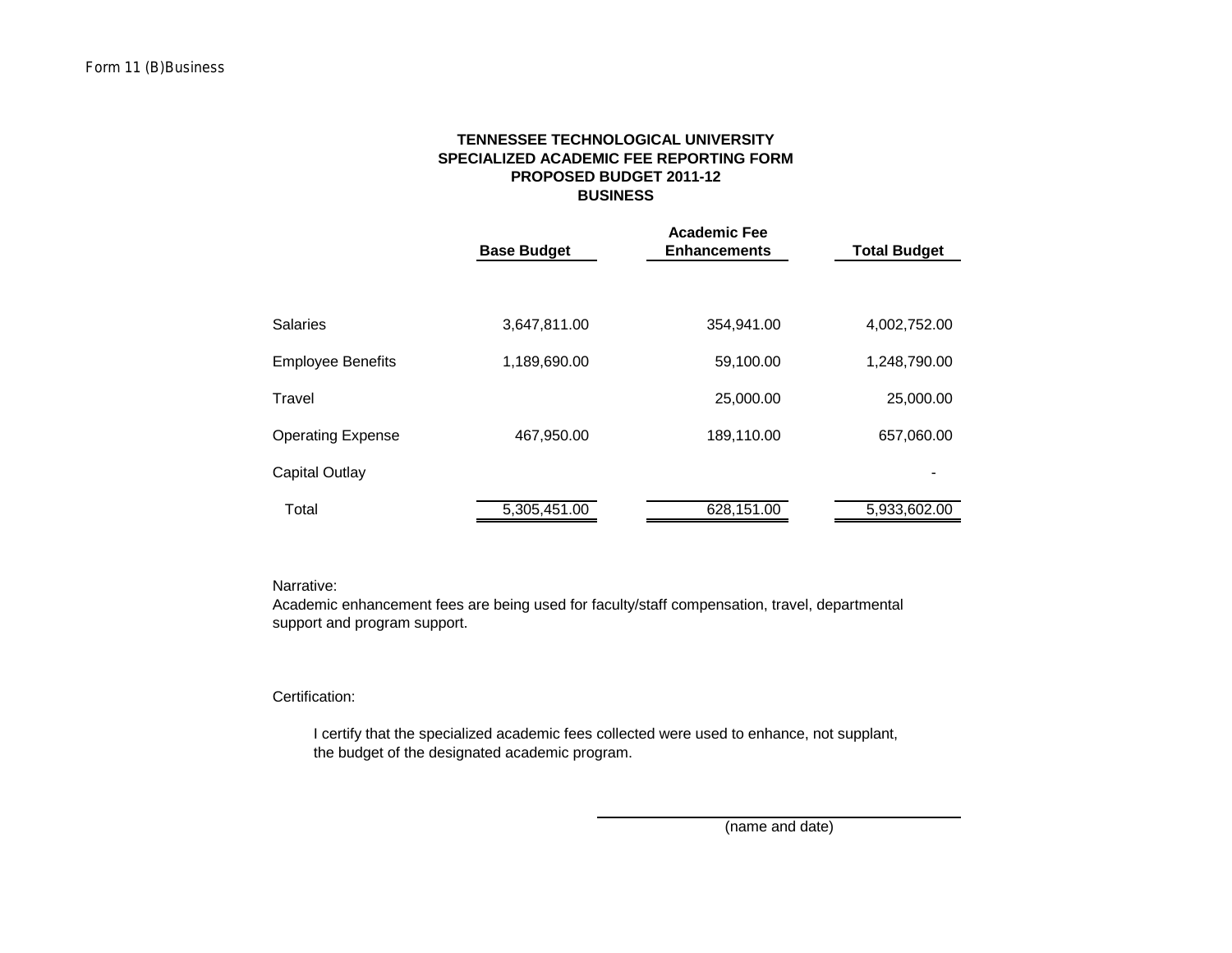# ENGINEERING TENNESSEE TECHNOLOGICAL UNIVERSITY SPECIALIZED ACADEMIC FEE REPORTING FORM PROPOSED BUDGET 2011-12

|                          | <b>Base Budget</b> | <b>Academic Fee</b><br><b>Enhancements</b> | <b>Total Budget</b> |
|--------------------------|--------------------|--------------------------------------------|---------------------|
|                          |                    |                                            |                     |
| <b>Salaries</b>          | 7,165,580.00       | 90,000.00                                  | 7,255,580.00        |
| <b>Employee Benefits</b> | 2,342,720.00       | 23,530.00                                  | 2,366,250.00        |
| Travel                   | 990.00             |                                            | 990.00              |
| <b>Operating Expense</b> | 263,495.00         | 471,470.00                                 | 734,965.00          |
| <b>Capital Outlay</b>    |                    |                                            |                     |
| Total                    | 9,772,785.00       | 585,000.00                                 | 10,357,785.00       |

Narrative:

Academic fee enhancements are being used to acquire laboratory equipment, to refurbish facilties and to develop and maintain a quality Engineering faculty.

Certification:

 I certify that the specialized academic fees collected were used to enhance, not supplant, the budget of the designated academic program.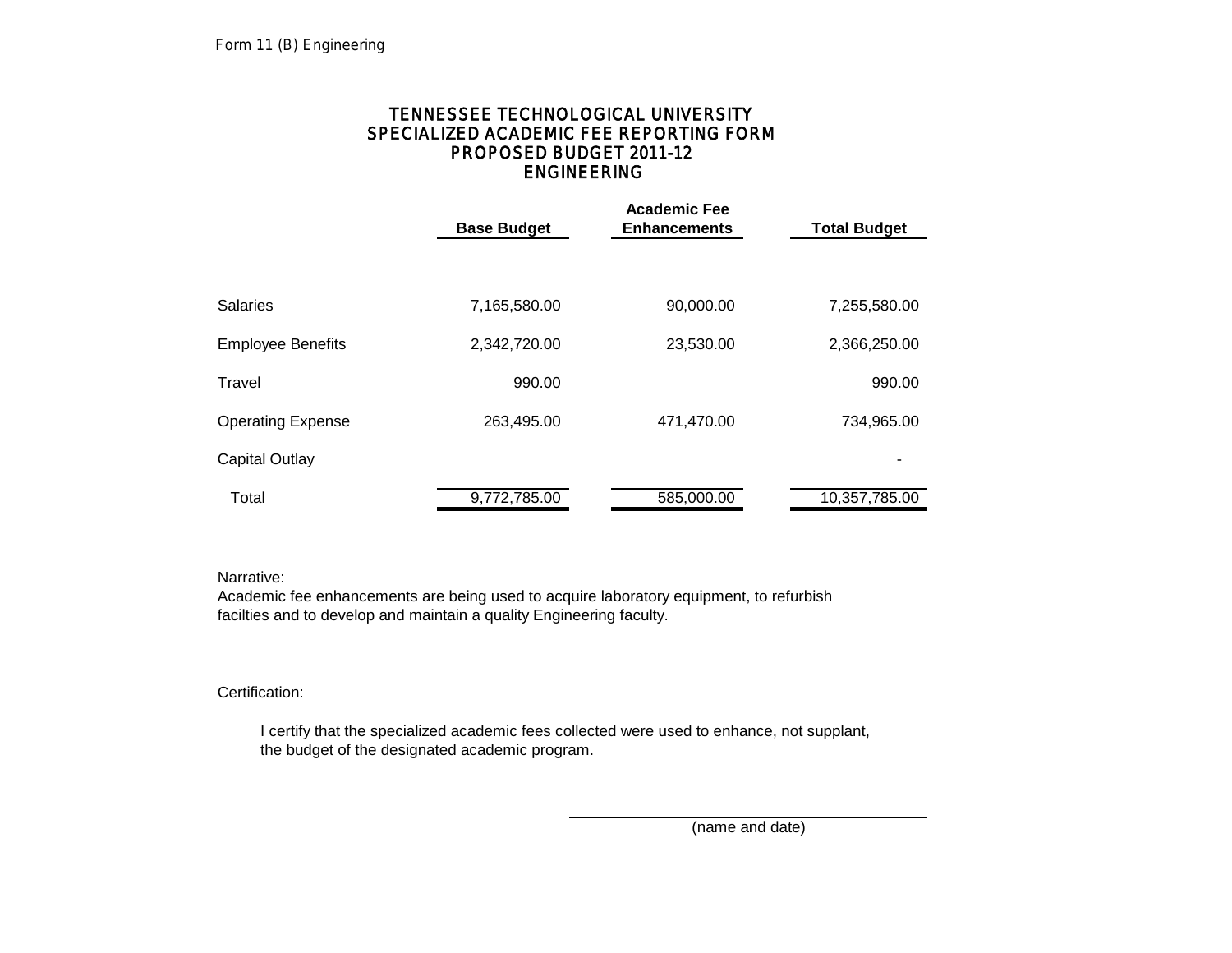# NURSING TENNESSEE TECHNOLOGICAL UNIVERSITY **SPECIALIZED ACADEMIC FEE REPORTING FORM** PROPOSED BUDGET 2011-12

|                          | <b>Base Budget</b> | <b>Academic Fee</b><br><b>Enhancements</b> | <b>Total Budget</b> |
|--------------------------|--------------------|--------------------------------------------|---------------------|
|                          |                    |                                            |                     |
| <b>Salaries</b>          | 950,530.00         | 132,500.00                                 | 1,083,030.00        |
| <b>Employee Benefits</b> | 253,140.00         | 27,000.00                                  | 280,140.00          |
| Travel                   | 4,690.00           |                                            | 4,690.00            |
| <b>Operating Expense</b> | 63,340.00          |                                            | 63,340.00           |
| Capital Outlay           |                    |                                            |                     |
| Total                    | 1,271,700.00       | 159,500.00                                 | 1,431,200.00        |

Narrative:

Academic fees are being used to provide stipends, salary increases, financial support for continuing education for faculty and for updating equipment or software needed by Nursing.

# Certification:

 I certify that the specialized academic fees collected were used to enhance, not supplant, the budget of the designated academic program.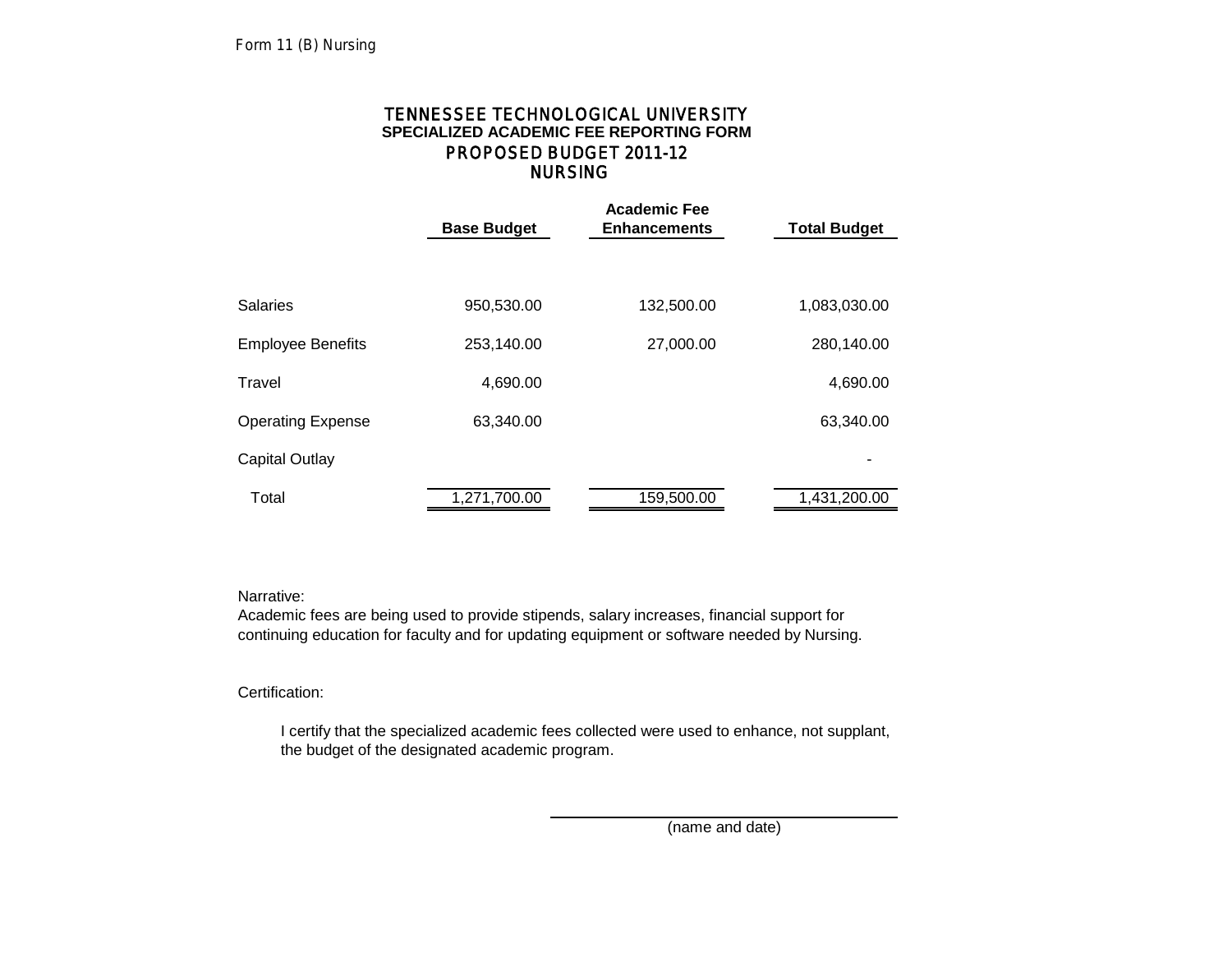## TENNESSEE TECHNOLOGICAL UNIVERSITY ANALYSIS OF UNEXPENDED PLANT FUND ESTIMATED BUDGET 2010-11

|                                                                                         |                                 | CHANGES TO UNEXPENDED FUND BALANCES<br>FUND BALANCE ADDITIONS<br>FUND BALANCE DEDUCTIONS |              |                                  |                          |                                    |                          |                          |                          | <b>ESTIMATED</b>                |
|-----------------------------------------------------------------------------------------|---------------------------------|------------------------------------------------------------------------------------------|--------------|----------------------------------|--------------------------|------------------------------------|--------------------------|--------------------------|--------------------------|---------------------------------|
|                                                                                         | UNEXPENDED                      |                                                                                          |              |                                  |                          |                                    |                          |                          |                          | PROJECT                         |
|                                                                                         | <b>BALANCE</b><br>$6 - 30 - 10$ | <b>STATE</b><br>APPROPRIATION                                                            | <b>TSSBA</b> | <b>CURRENT FUND</b><br>TRANSFERS | *OTHER<br>TRANSFERS      | <b>INVESTMENT</b><br><b>INCOME</b> | *OTHER                   | <b>EXPENDITURES</b>      | *OTHER                   | <b>BALANCE</b><br>$6 - 30 - 11$ |
| <b>ACCOUNT NAME</b>                                                                     |                                 |                                                                                          |              |                                  |                          |                                    |                          |                          |                          |                                 |
| STATE CAPITAL OUTLAY PROJECTS<br>Approved SBC Projects                                  |                                 |                                                                                          |              |                                  |                          |                                    |                          |                          |                          |                                 |
| 11-05-99 ADA Modification                                                               | $\overline{\phantom{a}}$        | 220,000                                                                                  |              |                                  |                          |                                    |                          | 220,000                  |                          | $\overline{\phantom{a}}$        |
| 11-02-04 Central Cooling Deficiency                                                     | $\overline{a}$                  | 3,006,970                                                                                |              |                                  |                          | $\overline{a}$                     | ÷,                       | 3,006,970                |                          | $\overline{\phantom{a}}$        |
| 11-01-07 Elevator Upgrades                                                              | 120,000                         | 99,680                                                                                   |              |                                  |                          |                                    | 350,000 (a)              | 369,680                  |                          | 200,000                         |
| 11-02-10 ADA Adaptations                                                                | $\overline{a}$                  | 5,000                                                                                    |              |                                  |                          |                                    | $\overline{\phantom{a}}$ | 5,000                    |                          | $\sim$                          |
| 11-01-10 Craft Center Guardrail Replace                                                 | $\overline{\phantom{a}}$        | 100,000                                                                                  |              |                                  |                          | $\overline{\phantom{a}}$           |                          | 100,000                  |                          | $\overline{a}$                  |
| 11-04-06 Waterproofing Roofs                                                            |                                 | 250,000                                                                                  |              |                                  |                          |                                    |                          | 250,000                  |                          |                                 |
| 11-01-09 Crawford Roof Repl                                                             |                                 | 50,000                                                                                   |              |                                  |                          |                                    |                          | 50,000                   |                          |                                 |
| To Be Approved By SBC                                                                   |                                 |                                                                                          |              |                                  |                          |                                    |                          |                          |                          |                                 |
| TENNESSEE STATE SCHOOL BOND<br><b>AUTHORITY PROJECTS</b><br>Approved SBC/TSSBA Projects |                                 |                                                                                          |              |                                  |                          |                                    |                          |                          |                          |                                 |
| 11-04-07 New Residence Hall Phase II                                                    | 9,130                           |                                                                                          | 2,387,250    |                                  | $\overline{\phantom{a}}$ |                                    |                          | 1,974,907                |                          | 421,473                         |
| 11-03-09 TV West Renovation                                                             |                                 |                                                                                          | 6,000,000    | $\sim$                           | $\sim$                   |                                    | $\overline{\phantom{a}}$ | 6,000,000                |                          |                                 |
| 11-02-09 Conditioning and Strength                                                      | 498,150                         |                                                                                          | 906,600      | $\overline{\phantom{a}}$         | (498, 150)               |                                    |                          | 906,600                  |                          | $\sim$                          |
| To Be Approved By SBC/TSSBA                                                             |                                 |                                                                                          |              |                                  |                          |                                    |                          |                          |                          |                                 |
| <b>LOCAL FUNDED PROJECTS</b><br>Approved SBC Projects                                   |                                 |                                                                                          |              |                                  |                          |                                    |                          |                          |                          |                                 |
| 11-03-02 Nursing & Health Services                                                      | 237,592                         |                                                                                          |              |                                  |                          |                                    |                          | $\overline{\phantom{a}}$ | 237,592 (b)              | $\overline{a}$                  |
| 11-02-04 MOE Central Cooling                                                            | 1,625,000                       |                                                                                          |              |                                  |                          |                                    |                          | 625,000                  | $\sim$                   | 1,000,000                       |
| 11-01-05 STEM Center                                                                    | 714,465                         |                                                                                          |              |                                  |                          |                                    |                          | 17,000                   | $\sim$                   | 697,465                         |
| 11-06-06 Housing Fire Safety                                                            | 65,774                          |                                                                                          |              |                                  |                          |                                    |                          | $\overline{\phantom{a}}$ | 65,774 (c)               | $\overline{a}$                  |
| 11-01-08 Johnson Hall Renovation                                                        | 13,249                          |                                                                                          |              |                                  | L.                       |                                    |                          | 2,000                    |                          | 11,249                          |
| 11-01-09 Crawford Roof Repl                                                             | 251,458                         |                                                                                          |              |                                  |                          |                                    |                          | 121,458                  | 130,000 (c)              |                                 |
| 11-02-09 Conditioning and Strength                                                      | $\overline{\phantom{a}}$        |                                                                                          |              | $\overline{\phantom{a}}$         | 498,150                  | $\overline{\phantom{a}}$           | 222,010 (d)              | 720,160                  |                          | $\overline{a}$                  |
| 11-03-09 TV West Renovation                                                             | $\overline{a}$                  |                                                                                          |              |                                  |                          | $\overline{\phantom{a}}$           | 1,336,000<br>(a)         | 10,000                   |                          | 1,326,000                       |
| <b>ARRA Central Cooling</b>                                                             | ÷,                              |                                                                                          |              | 68,810                           |                          |                                    |                          | 68,810                   |                          | $\overline{a}$                  |
| <b>ARRA IT Infrastruction</b>                                                           |                                 |                                                                                          |              | 351,970                          |                          |                                    | $\overline{\phantom{a}}$ | 351,970                  |                          | $\overline{a}$                  |
| 11-04-09 MOE IT Infrastruction                                                          | 579,418                         |                                                                                          |              | 6,089,914                        |                          |                                    |                          | 4,700,000                |                          | 1,969,332                       |
| 11-03-10 Several Building Upgrades                                                      | 140,000                         |                                                                                          |              | 2,142,000                        |                          |                                    |                          | 1,000,000                |                          | 1,282,000                       |
| <b>UC Elevators</b>                                                                     | 500,000                         |                                                                                          |              | $\overline{\phantom{a}}$         |                          |                                    |                          |                          |                          | 500,000                         |
| <b>Library Dining Svc Renovation</b>                                                    | 300,000                         |                                                                                          |              |                                  |                          |                                    |                          |                          |                          | 300,000                         |
| Prescott Property Purchase                                                              | 979,230                         |                                                                                          |              | 1,620,800                        |                          |                                    |                          |                          |                          | 2,600,030                       |
| To Be Approved by SBC                                                                   |                                 |                                                                                          |              |                                  |                          |                                    |                          |                          |                          |                                 |
| Regional Health Addition                                                                | $\overline{\phantom{a}}$        |                                                                                          |              | 1,295,310                        |                          |                                    |                          |                          |                          | 1,295,310                       |
| West Property Purchase                                                                  | $\overline{a}$                  |                                                                                          |              | 1,200,000                        |                          |                                    |                          |                          | $\overline{\phantom{a}}$ | 1,200,000                       |
|                                                                                         |                                 |                                                                                          |              |                                  |                          |                                    |                          |                          |                          |                                 |
| Non-SBC Projects                                                                        |                                 |                                                                                          |              |                                  |                          |                                    |                          |                          |                          |                                 |
| Parking and Paving                                                                      | 495,299                         |                                                                                          |              | 214,800                          |                          |                                    |                          | 190,000                  |                          | 520,099                         |
| Landscaping                                                                             | 49                              |                                                                                          |              | $\sim$                           |                          |                                    |                          | L,                       |                          | 49                              |
| Lighting                                                                                | 659,548                         |                                                                                          |              | $\overline{\phantom{a}}$         |                          |                                    |                          |                          |                          | 659,548                         |
| <b>Extraordinary Maint Campus Projects</b>                                              | 281,328                         |                                                                                          |              | 90,000                           |                          |                                    |                          | 80,000                   |                          | 291,328                         |
| Learning Villages                                                                       | 46,000                          |                                                                                          |              | $\overline{a}$                   |                          |                                    |                          | 6,000                    |                          | 40,000                          |
| Library Commons Furniture                                                               | $\overline{\phantom{a}}$        |                                                                                          |              | 508,790                          |                          |                                    |                          | 100,000                  |                          | 408,790                         |
| <b>Emergency Doors</b>                                                                  | 10,472                          |                                                                                          |              |                                  |                          |                                    |                          | 10,472                   |                          |                                 |
| Shipley Farm Phase 2-3                                                                  | $\sim$                          |                                                                                          |              | 78,500<br>35                     |                          |                                    |                          | 78,500                   |                          |                                 |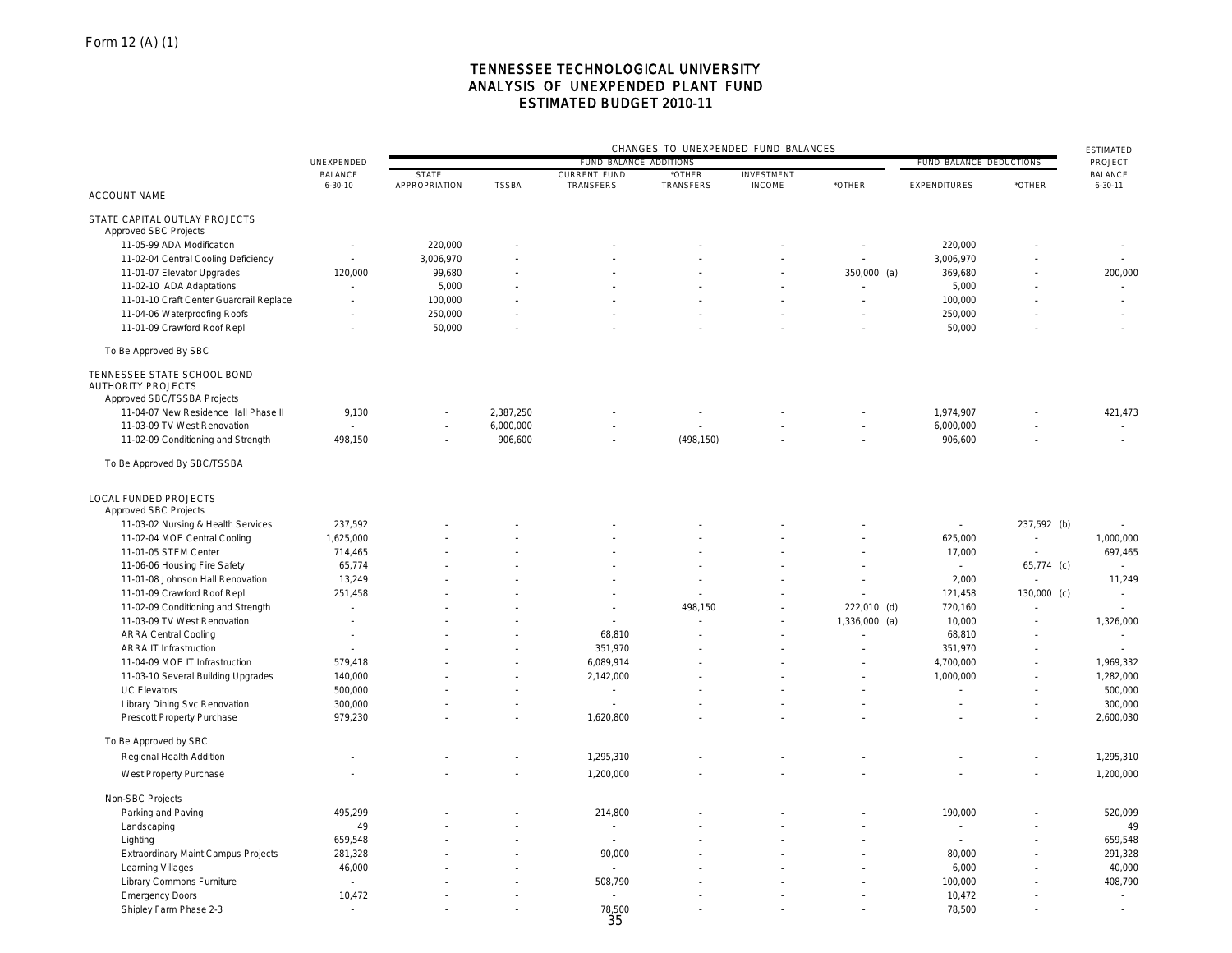## TENNESSEE TECHNOLOGICAL UNIVERSITY ANALYSIS OF UNEXPENDED PLANT FUND ESTIMATED BUDGET 2010-11

| Foster Hall Lab                  | $\overline{\phantom{a}}$ | $\sim$                   | $\sim$    | 90,000                   | $\overline{\phantom{a}}$ | $\sim$                   | $\sim$                   | 30,000                   | $\overline{\phantom{0}}$ | 60,000     |
|----------------------------------|--------------------------|--------------------------|-----------|--------------------------|--------------------------|--------------------------|--------------------------|--------------------------|--------------------------|------------|
| Pennebaker Hall Rm 310           |                          | $\sim$                   |           | 60,000                   | $\overline{\phantom{a}}$ | $\sim$                   | $\overline{\phantom{a}}$ | 60,000                   | $\overline{\phantom{a}}$ | $\sim$     |
| Kittrell Hall Fume Hood          |                          | $\sim$                   |           | 60,000                   | $\sim$                   |                          | $\sim$                   | 30,000                   | $\overline{\phantom{a}}$ | 30,000     |
| Oakley Farmhouse Renovation      | $\overline{\phantom{a}}$ | $\overline{\phantom{a}}$ | $\sim$    | $\overline{\phantom{a}}$ | 30,000                   |                          | $\sim$                   | 30,000                   | $\overline{\phantom{a}}$ | $\sim$     |
| Various Academic Bldg Renovation | 900,000                  | $\overline{\phantom{a}}$ | $\sim$    | $\sim$                   | (30,000)                 |                          | $\overline{\phantom{a}}$ | $\overline{\phantom{a}}$ | $\overline{\phantom{a}}$ | 870,000    |
| <b>Small Renovation Projects</b> | $\overline{\phantom{a}}$ | $\overline{\phantom{a}}$ | $\sim$    | 100,000                  | $\sim$                   | $\sim$                   | $\overline{\phantom{a}}$ | 100,000                  | $\overline{\phantom{a}}$ | $\sim$     |
| Other Accounts                   |                          |                          |           |                          |                          |                          |                          |                          |                          |            |
| <b>Extraordinary Maintenance</b> | 420,000                  | $\overline{\phantom{a}}$ | $\sim$    | $\overline{\phantom{a}}$ | $\overline{\phantom{a}}$ | $\overline{\phantom{a}}$ | $\sim$                   | $\overline{\phantom{a}}$ | $\overline{\phantom{a}}$ | 420,000    |
|                                  |                          |                          |           |                          |                          |                          |                          |                          |                          |            |
| <b>TOTAL</b>                     | 8,846,162                | 3,731,650                | 9,293,850 | 13,970,894               | $\overline{\phantom{a}}$ | $\overline{\phantom{a}}$ | 1,908,010                | 21,214,527               | 433,366                  | 16,102,673 |
| (a) From R&R Housing.            |                          |                          |           |                          |                          |                          |                          |                          |                          |            |

(a) From R&R Housing. (b) To R&R Nursing. (c) To R&R Housing. (d) From R&R Eblen Center.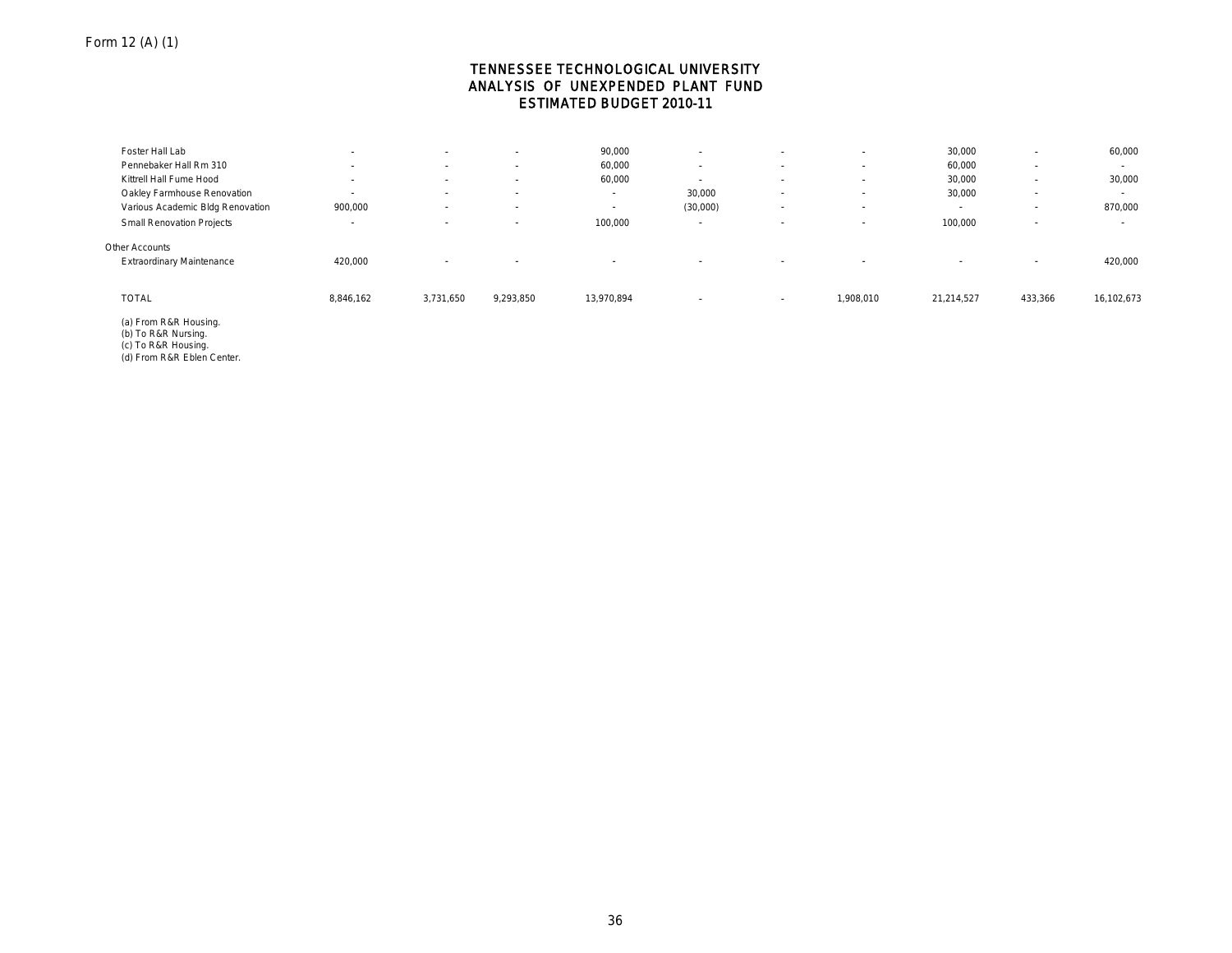## TENNESSEE TECHNOLOGICAL UNIVERSITY ANALYSIS OF UNEXPENDED PLANT FUND PROPOSED BUDGET 2011-12

|                                                                                         |                          | CHANGES TO UNEXPENDED FUND BALANCES |              |                        |                  |                   |                          |                         | <b>ESTIMATED</b>         |                |
|-----------------------------------------------------------------------------------------|--------------------------|-------------------------------------|--------------|------------------------|------------------|-------------------|--------------------------|-------------------------|--------------------------|----------------|
|                                                                                         | UNEXPENDED               |                                     |              | FUND BALANCE ADDITIONS |                  |                   |                          | FUND BALANCE DEDUCTIONS |                          | PROJECT        |
|                                                                                         | <b>BALANCE</b>           | <b>STATE</b>                        |              | <b>CURRENT FUND</b>    | *OTHER           | <b>INVESTMENT</b> |                          |                         |                          | <b>BALANCE</b> |
| <b>ACCOUNT NAME</b>                                                                     | $6 - 30 - 11$            | APPROPRIATION                       | <b>TSSBA</b> | TRANSFERS              | <b>TRANSFERS</b> | <b>INCOME</b>     | *OTHER                   | <b>EXPENDITURES</b>     | *OTHER                   | $6 - 30 - 12$  |
|                                                                                         |                          |                                     |              |                        |                  |                   |                          |                         |                          |                |
| STATE CAPITAL OUTLAY PROJECTS<br><b>Approved SBC Projects</b>                           |                          |                                     |              |                        |                  |                   |                          |                         |                          |                |
| 11-05-99 ADA Modification                                                               |                          | 125,000                             |              |                        |                  |                   |                          | 125,000                 |                          |                |
| 11-01-07 Elevator Upgrades                                                              | 200,000                  |                                     |              |                        |                  |                   |                          | 200,000                 |                          |                |
| 11-02-10 ADA Adaptations                                                                | $\sim$                   | 130,000                             |              |                        |                  |                   |                          | 130,000                 |                          |                |
| 11-01-10 Craft Center Guardrail Rep                                                     | $\overline{\phantom{a}}$ | 300,000                             |              |                        |                  |                   | $\sim$                   | 300,000                 |                          |                |
| 11-04-06 Waterproofing Roofs                                                            |                          | 438,600                             |              |                        |                  |                   |                          | 438,600                 |                          |                |
| To Be Approved By SBC                                                                   |                          |                                     |              |                        |                  |                   |                          |                         |                          |                |
| TENNESSEE STATE SCHOOL BOND<br><b>AUTHORITY PROJECTS</b><br>Approved SBC/TSSBA Projects |                          |                                     |              |                        |                  |                   |                          |                         |                          |                |
| 11-04-07 New Residence Hall Phase                                                       | 421,473                  |                                     |              |                        |                  |                   |                          | $\sim$                  | 421,473 (a)              |                |
| 11-03-09 TV West Renovation                                                             |                          |                                     | 790,000      |                        |                  |                   |                          | 790,000                 |                          |                |
| To Be Approved By SBC/TSSBA                                                             |                          |                                     |              |                        |                  |                   |                          |                         |                          |                |
| <b>LOCAL FUNDED PROJECTS</b><br>Approved SBC Projects                                   |                          |                                     |              |                        |                  |                   |                          |                         |                          |                |
| 11-02-04 MOE Central Cooling                                                            | 1,000,000                |                                     |              |                        |                  |                   |                          | 1,000,000               |                          |                |
| 11-01-05 STEM Center                                                                    | 697,465                  |                                     |              |                        |                  |                   |                          |                         | 697,465 (b)              |                |
| 11-01-08 Johnson Hall Renovation                                                        | 11,249                   |                                     |              |                        |                  |                   | $\overline{\phantom{a}}$ | $\sim$                  | $\overline{\phantom{a}}$ | 11,249         |
| 11-03-09 TV West Renovation                                                             | 1,326,000                |                                     |              |                        |                  |                   |                          | 1,326,000               |                          |                |
| 11-04-09 MOE IT Infrastruction                                                          | 1,969,332                |                                     |              |                        |                  |                   |                          | 1,969,332               |                          |                |
| 11-03-10 Several Building Upgrades                                                      | 1,282,000                |                                     |              |                        |                  |                   | $\overline{\phantom{a}}$ | 1,282,000               |                          |                |
| <b>UC Elevators</b>                                                                     | 500,000                  |                                     |              |                        |                  |                   |                          | 500,000                 |                          |                |
| Library Dining Svc Renovation                                                           | 300,000                  |                                     |              |                        |                  |                   | $\overline{\phantom{a}}$ | 300,000                 |                          |                |
| Prescott Property Purchase                                                              | 2,600,030                |                                     |              |                        |                  |                   |                          | 2,600,030               |                          |                |
| To Be Approved by SBC                                                                   |                          |                                     |              |                        |                  |                   |                          |                         |                          |                |
| Regional Health Addition                                                                | 1,295,310                |                                     |              |                        |                  |                   |                          | 1,295,310               |                          |                |
| West Property Purchase                                                                  | 1,200,000                |                                     |              |                        |                  |                   |                          | 1,200,000               |                          | ٠              |
| Non-SBC Projects                                                                        |                          |                                     |              |                        |                  |                   |                          |                         |                          |                |
| Parking and Paving                                                                      | 520,099                  |                                     |              | 214,800                |                  |                   |                          | 100,000                 |                          | 634,899        |
| Landscaping                                                                             | 49                       |                                     |              |                        |                  | (49)              |                          |                         |                          |                |
| Lighting                                                                                | 659,548                  |                                     |              |                        |                  |                   |                          | $\sim$                  |                          | 659,548        |
| Extraordinary Maint Campus Project                                                      | 291,328                  |                                     |              | 90,000                 |                  | 49                |                          | 60,000                  |                          | 321,377        |
| Learning Villages                                                                       | 40,000                   |                                     |              |                        |                  |                   |                          | 40,000                  |                          | $\sim$         |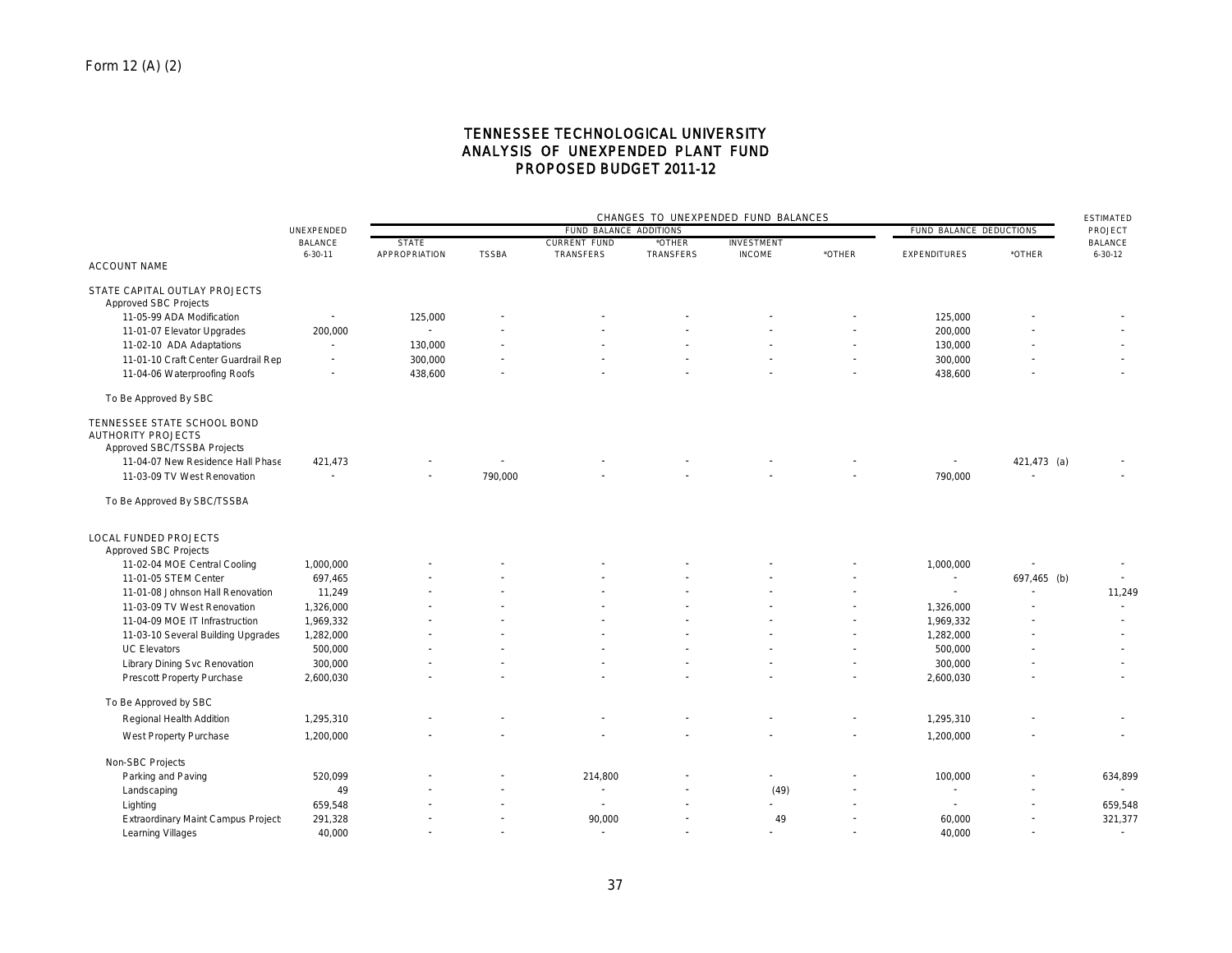## TENNESSEE TECHNOLOGICAL UNIVERSITY ANALYSIS OF UNEXPENDED PLANT FUND PROPOSED BUDGET 2011-12

| Library Commons Furniture                          | 408,790    |                          | . .                      | . .                      | $\overline{\phantom{a}}$ | ٠                        | $\overline{\phantom{a}}$ | 408,790    |           | . .       |
|----------------------------------------------------|------------|--------------------------|--------------------------|--------------------------|--------------------------|--------------------------|--------------------------|------------|-----------|-----------|
| Foster Hall Lab                                    | 60,000     | $\overline{\phantom{a}}$ | $\overline{\phantom{a}}$ | $\overline{\phantom{a}}$ | $\overline{\phantom{a}}$ | $\overline{\phantom{a}}$ | $\overline{\phantom{a}}$ | 60,000     |           | $\sim$    |
| Kittrell Hall Fume Hood                            | 30,000     | $\sim$                   | $\overline{\phantom{a}}$ |                          | $\overline{\phantom{a}}$ | ٠                        | $\overline{\phantom{a}}$ | 30,000     |           | . .       |
| Various Academic Bldg Renovation                   | 870,000    | $\overline{\phantom{a}}$ | $\sim$                   | $\overline{\phantom{a}}$ | $\overline{\phantom{a}}$ | $\overline{\phantom{a}}$ | $\overline{\phantom{a}}$ | . .        |           | 870,000   |
| Other Accounts<br><b>Extraordinary Maintenance</b> | 420,000    |                          | . .                      | . .                      | $\sim$                   | $\overline{\phantom{a}}$ | $\overline{\phantom{a}}$ |            |           | 420,000   |
| <b>TOTAL</b>                                       | 16,102,673 | 993,600                  | 790,000                  | 304,800                  | . .                      | $\sim$                   | . .                      | 14,155,062 | 1,118,938 | 2,917,073 |

(a) To ROI New Dorm. (b) To R&R STEM.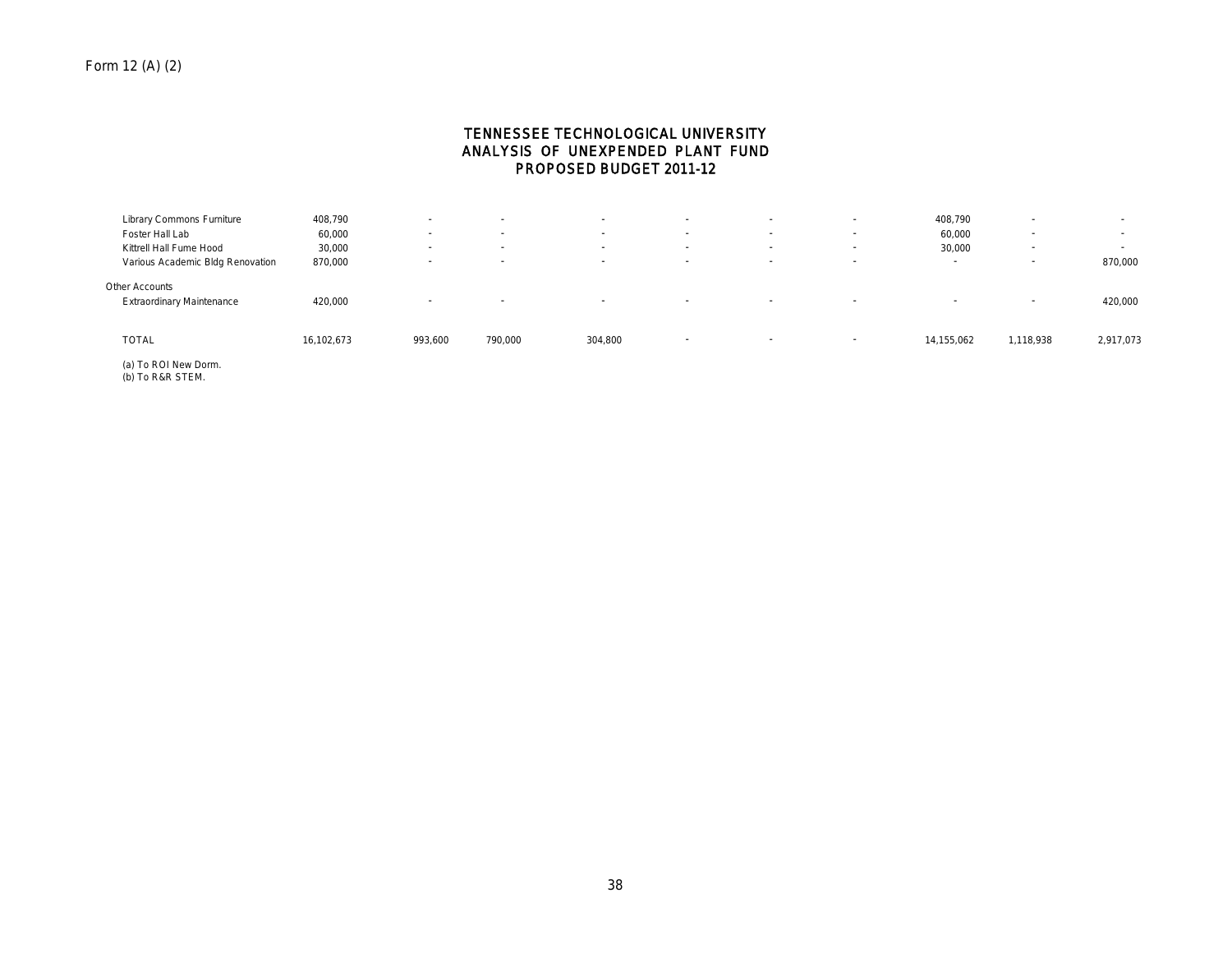|                            |                |                          | <b>ADDITIONS</b>  |              |              |     |                          | <b>DEDUCTIONS</b> |              |     |                |
|----------------------------|----------------|--------------------------|-------------------|--------------|--------------|-----|--------------------------|-------------------|--------------|-----|----------------|
|                            | <b>BALANCE</b> | <b>CURRENT FUND</b>      | <b>INVESTMENT</b> |              | <b>OTHER</b> |     |                          |                   | <b>OTHER</b> |     | <b>BALANCE</b> |
| <b>ACCOUNT NAME</b>        | JUNE 30, 2010  | TRANSFERS                | <b>INCOME</b>     | REALLOCATION | (FOOTNOTE)   |     | <b>EXPENDITURES</b>      | REALLOCATION      | (FOOTNOTE)   |     | JUNE 30, 2011  |
| Housing                    | 6,502,788      | 3,010,717                |                   | 318,000      | 195,774      | (a) | 1,700,000                |                   | 1,686,000    | (b) | 6,641,279      |
| <b>Food Services</b>       | 3,511,068      | 1,239,830                |                   |              |              |     | 10,000                   |                   |              |     | 4,740,898      |
| <b>University Stores</b>   | 1,576,619      | 313,100                  |                   |              |              |     | $\overline{\phantom{a}}$ |                   |              |     | 1,889,719      |
| Roaden Center              | 166,174        | $\overline{\phantom{a}}$ |                   |              | 96,860       | (c) | 80,000                   |                   |              |     | 183,034        |
| Eblen Center               | 342,936        | $\mathbf{r}$             |                   |              | 213,120      | (c) | 100,000                  |                   | 232,010      | (d) | 224,046        |
| Vending                    | 326,835        | 81,030                   |                   |              |              |     | ٠                        |                   |              |     | 407,865        |
| Post Office                | 232,125        | 65,790                   |                   |              |              |     | 15,000                   |                   |              |     | 282,915        |
| Recreation/Fitness Ctr     | 150,739        | 66,800                   |                   |              |              |     | 115,000                  |                   |              |     | 102,539        |
| Craft Center Aux           | 212,819        | 25,920                   |                   |              |              |     | 60,000                   |                   |              |     | 178,739        |
| Ag Pavilion                | 17,350         |                          |                   |              |              |     | 8,000                    |                   |              |     | 9,350          |
| Craft Center               | 245,364        | $\overline{\phantom{a}}$ |                   |              |              |     | 10,000                   |                   |              |     | 235,364        |
| Computer Center            | 1,970,715      | 434,110                  |                   |              | 206,000      | (e) | 300,000                  |                   |              |     | 2,310,825      |
| Computer TAF               |                |                          |                   | 641,423      |              |     | 100,000                  |                   |              |     | 541,423        |
| <b>Banner ERP</b>          | 641,423        | $\overline{\phantom{a}}$ |                   | (641, 423)   |              |     | $\overline{\phantom{a}}$ |                   |              |     |                |
| <b>Electronic Updating</b> | $\sim$         | 500,000                  |                   |              |              |     | 10,000                   |                   |              |     | 490,000        |
| <b>Printing Services</b>   | 74,648         | ٠                        |                   |              | 12,000       | (e) | 80,000                   |                   |              |     | 6,648          |
| Photo Services             | 20,314         |                          |                   |              | 1,500        | (e) | 2,000                    |                   |              |     | 19,814         |
| Motor Pool                 | 437,648        |                          |                   |              |              |     | 100,000                  |                   |              |     | 337,648        |
| Motor Pool - Athletics     | 59,212         | 15,000                   |                   |              |              |     | 62,000                   |                   |              |     | 12,212         |
| Motor Pool A&S             | 31,268         | 9,000                    |                   |              |              |     | 5,000                    |                   |              |     | 35,268         |
| Motor Pool Ext Ed.         | 40,925         | 4,220                    |                   |              |              |     | 2,000                    |                   |              |     | 43,145         |
| Motor Pool Water Ctr       | 79,774         | 12,000                   |                   |              |              |     | 5,000                    |                   |              |     | 86,774         |
| <b>Motor Pool Business</b> | 585            | $\overline{\phantom{a}}$ |                   |              |              |     | 300                      |                   |              |     | 285            |
| Telecommunications         | 986,309        | $\overline{\phantom{a}}$ |                   |              | 114,000      | (e) | 15,000                   |                   |              |     | 1,085,309      |
| <b>Athletics</b>           | 532,414        | 265,000                  |                   |              |              |     | 350,000                  |                   |              |     | 447,414        |
| Oakley Sust Ag Ctr         | 69,988         |                          |                   |              |              |     | 69,988                   |                   |              |     |                |
| Shipley Farm               | 24,569         | $\overline{\phantom{a}}$ |                   |              |              |     | 22,000                   |                   |              |     | 2,569          |
| University Police          | 13,820         | 10,000                   |                   |              |              |     | 2,000                    |                   |              |     | 21,820         |
| Academic Buildings         | ٠              | $\sim$                   |                   | 20,000       |              |     |                          |                   |              |     | 20,000         |
| Nursing                    | $\sim$         | ٠                        |                   | ×.           | 237,592 (f)  |     |                          |                   |              |     | 237,592        |
| <b>R&amp;R Reserves</b>    | 4,187,930      | 4,554,600                |                   | (338,000)    |              |     |                          |                   |              |     | 8,404,530      |
|                            | 22,456,359     | 10,607,117               |                   |              | 1,076,846    |     | 3,223,288                |                   | 1,918,010    |     | 28,999,024     |

#### TENNESSEE TECHNOLOGICAL UNIVERSITY ANALYSIS OF CHANGES IN RENEWAL AND REPLACEMENT FUNDS ESTIMATED BUDGET 2010-11

(a) From Unexpended Plant Housing Fire Safety Upgrade \$65,774 and Crawford Hall \$130,000

(b) To Unexpended Plant Tech Village Renovation \$1,336,000 and Elevator Upgrade \$350,000.

(c) Transfer from ROI Roaden Center & Eblen Center.

(d) Transfer to ROI Strength & Conditioning \$10,000 and to Unexpended Conditioning & Strength \$222,010.

(e) Trasnfer for Depreciation of Service Department Equipment.

(f) From Unexpended Plant Nursing.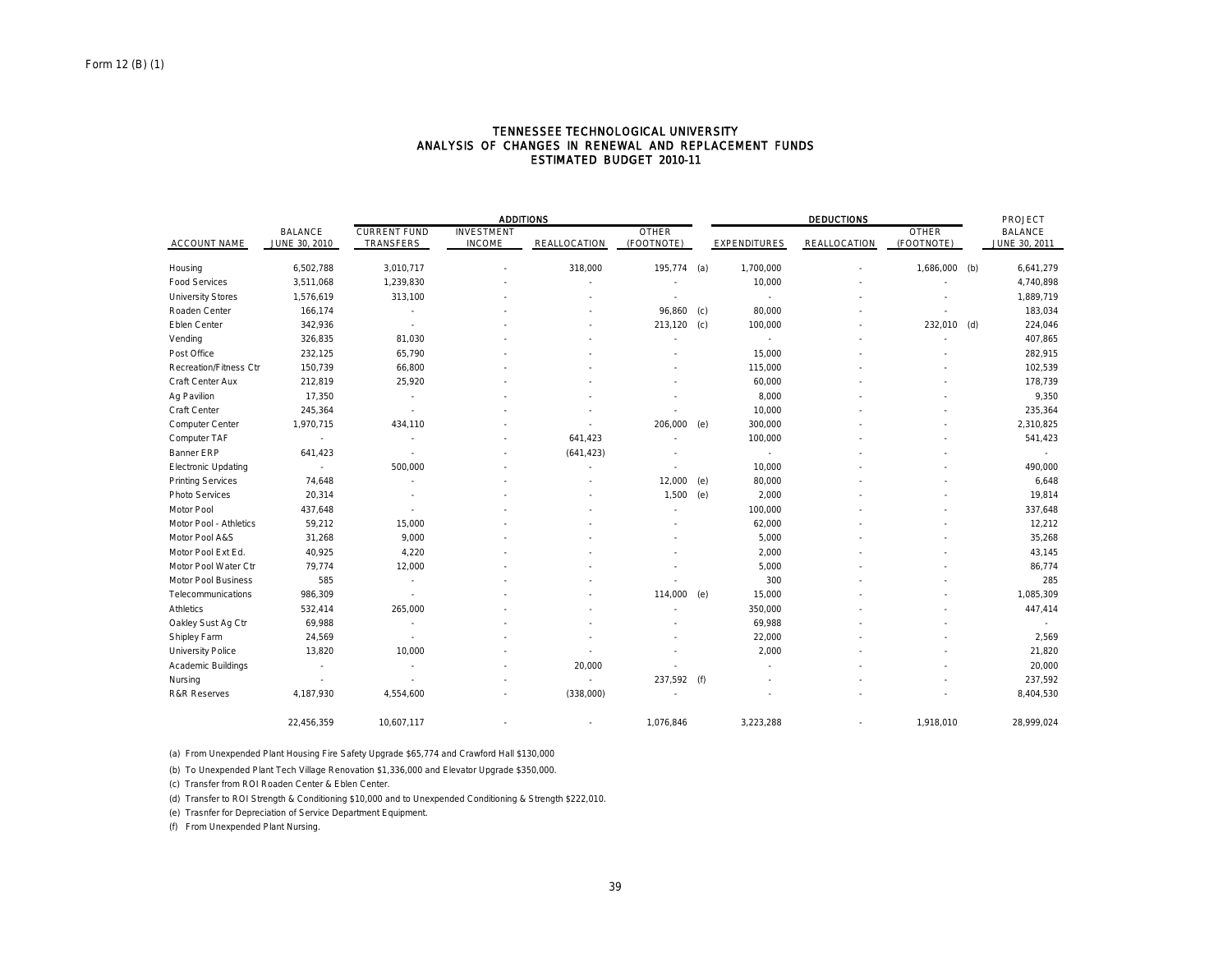### TENNESSEE TECHNOLOGICAL UNIVERSITY ANALYSIS OF CHANGES IN RENEWAL AND REPLACEMENT FUNDS PROPOSED BUDGET 2011-12

|                               |                | <b>ADDITIONS</b>         |                   |              |              |     |                          |                     | PROJECT      |     |                |
|-------------------------------|----------------|--------------------------|-------------------|--------------|--------------|-----|--------------------------|---------------------|--------------|-----|----------------|
|                               | <b>BALANCE</b> | <b>CURRENT FUND</b>      | <b>INVESTMENT</b> |              | <b>OTHER</b> |     |                          |                     | <b>OTHER</b> |     | <b>BALANCE</b> |
| <b>ACCOUNT NAME</b>           | JUNE 30, 2011  | TRANSFERS                | <b>INCOME</b>     | REALLOCATION | (FOOTNOTE)   |     | EXPENDITURES             | <b>REALLOCATION</b> | (FOOTNOTE)   |     | JUNE 30, 2012  |
| Housing                       | 6,641,279      | 2,990,770                |                   |              |              |     | 2,850,000                |                     |              |     | 6,782,049      |
| <b>Food Services</b>          | 4,740,898      | 1,258,170                |                   |              |              |     | 10,000                   |                     |              |     | 5,989,068      |
| <b>University Stores</b>      | 1,889,719      | 317,960                  |                   |              |              |     | 5,000                    |                     |              |     | 2,202,679      |
| Roaden Center                 | 183,034        |                          |                   |              | 96,860       | (a) | 100,000                  |                     |              |     | 179,894        |
| Eblen Center                  | 224,046        |                          |                   |              | 213,090      | (a) | 100,000                  |                     | 210,907      | (b) | 126,229        |
| Vending                       | 407,865        | 80,860                   |                   |              |              |     |                          |                     |              |     | 488,725        |
| Post Office                   | 282,915        | 81,860                   |                   |              |              |     | 15,000                   |                     |              |     | 349,775        |
| <b>Recreation/Fitness Ctr</b> | 102,539        | 90,740                   |                   |              | 778,759      | (a) | 500,000                  |                     |              |     | 472,038        |
| Craft Center Aux              | 178,739        | 44,206                   |                   |              |              |     | 60,000                   |                     |              |     | 162,945        |
| Ag Pavilion                   | 9,350          | $\sim$                   |                   |              |              |     | 8,000                    |                     |              |     | 1,350          |
| Craft Center                  | 235,364        | $\overline{\phantom{a}}$ |                   |              |              |     | 10,000                   |                     |              |     | 225,364        |
| Computer Center               | 2,310,825      | 377,110                  |                   |              | 206,000      | (c) | 300,000                  |                     |              |     | 2,593,935      |
| Computer TAF                  | 541,423        |                          |                   |              |              |     | 541,423                  |                     |              |     |                |
| <b>Electronic Updating</b>    | 490,000        |                          |                   |              |              |     | 50,000                   |                     |              |     | 440,000        |
| <b>Printing Services</b>      | 6,648          |                          |                   |              | 12,000       | (c) | 5,000                    |                     |              |     | 13,648         |
| Photo Services                | 19,814         |                          |                   |              | 1,500        | (c) | 2,000                    |                     |              |     | 19,314         |
| Motor Pool                    | 337,648        |                          |                   |              |              |     | 30,000                   |                     |              |     | 307,648        |
| Motor Pool - Athletics        | 12,212         | 36,000                   |                   |              |              |     | 15,000                   |                     |              |     | 33,212         |
| Motor Pool A&S                | 35,268         | 1,000                    |                   |              |              |     | 25,000                   |                     |              |     | 11,268         |
| Motor Pool Ext Ed.            | 43,145         | 1,000                    |                   |              |              |     | 25,000                   |                     |              |     | 19,145         |
| Motor Pool Water Ctr          | 86,774         | 12,000                   |                   |              |              |     | 25,000                   |                     |              |     | 73,774         |
| Motor Pool Business           | 285            | $\sim$                   |                   |              |              |     | $\overline{\phantom{a}}$ |                     |              |     | 285            |
| Telecommunications            | 1,085,309      | $\sim$                   |                   |              | 114,000      | (c) | 60,000                   |                     |              |     | 1,139,309      |
| <b>Athletics</b>              | 447,414        | 520,777                  |                   |              |              |     | 450,000                  |                     |              |     | 518,191        |
| Oakley Sust Ag Ctr            | $\sim$         |                          |                   |              |              |     | $\sim$                   |                     |              |     |                |
| Shipley Farm                  | 2,569          |                          |                   |              |              |     | 2,000                    |                     |              |     | 569            |
| <b>University Police</b>      | 21,820         |                          |                   |              |              |     | 15,000                   |                     |              |     | 6,820          |
| Academic Buildings            | 20,000         |                          |                   |              |              |     |                          |                     |              |     | 20,000         |
| Nursing                       | 237,592        |                          |                   |              |              |     |                          |                     |              |     | 237,592        |
| <b>STEM Center</b>            | $\sim$         |                          |                   |              | 697,465      | (d) |                          |                     |              |     | 697,465        |
| <b>R&amp;R Reserves</b>       | 8,404,530      | 1,000,000                |                   |              |              |     |                          |                     |              |     | 9,404,530      |
|                               | 28.999.024     | 6,812,453                |                   |              | 2,119,674    |     | 5,203,423                |                     | 210.907      |     | 32,516,821     |

(a) Transfer from ROI Roaden Center, Eblen Center, and Fitness Center.

(b) To ROI Conditioning & Strength Center.

(c) Trasnfer for Depreciation of Service Department Equipment.

(d) From Unexpended Plant STEM Project.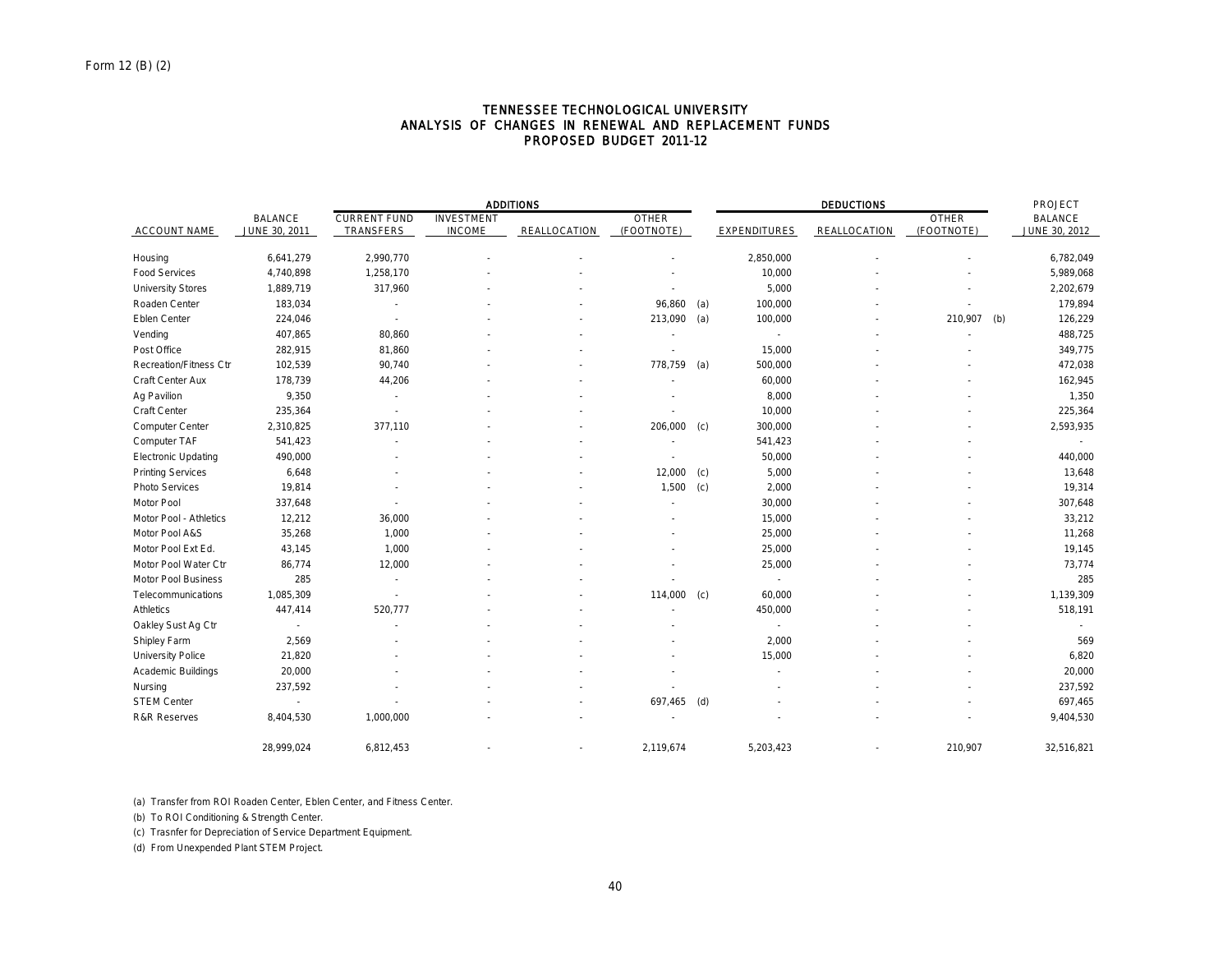### TENNESSEE TECHNOLOGICAL UNIVERSITY ANALYSIS OF CHANGES IN RETIREMENT OF INDEBTEDNESS ESTIMATED BUDGET 2010-11

|                              | <b>PROJECT</b> | <b>ADDITIONS</b>    |                          |                     |                          | <b>DEDUCTIONS</b> |           |              |               | PROJECT                  |
|------------------------------|----------------|---------------------|--------------------------|---------------------|--------------------------|-------------------|-----------|--------------|---------------|--------------------------|
|                              | <b>BALANCE</b> | <b>CURRENT FUND</b> | <b>INVESTMENT</b>        |                     | <b>OTHER</b>             |                   |           |              | <b>OTHER</b>  | <b>BALANCE</b>           |
| <b>ACCOUNT NAME</b>          | JUNE 30, 2010  | TRANSFERS           | <b>INCOME</b>            | <b>REALLOCATION</b> | (FOOTNOTE)               | Principal         | Interest  | REALLOCATION | (FOOTNOTE)    | JUNE 30, 2011            |
| Roaden Center                | ٠              | 96,860              |                          |                     |                          |                   |           |              | 96,860 (a)    |                          |
| Eblen Center                 | ٠              | 213,120             | ٠                        |                     | $\overline{\phantom{a}}$ |                   |           | ٠            | $213,120$ (a) | $\overline{\phantom{a}}$ |
| Tech Village West 1976B 907  | 56,803         | $\sim$              | $\overline{\phantom{a}}$ |                     | $12,680$ (b)             | 12,680            | 380       | 56,253       | 170 $(c)$     | $\overline{\phantom{a}}$ |
| Tech Village West 2005A 907  | 69,172         |                     |                          |                     | $\overline{\phantom{a}}$ |                   |           | 69,172       |               |                          |
| Res Hall Rep 2002A 914       | (2,031)        | 131,430             | $\overline{\phantom{a}}$ |                     | ٠                        | 118,750           | 12,200    | (2,031)      | 480 (c)       |                          |
| Res Hall Rep 2004B 914       | (29, 588)      | 401,190             | ٠                        |                     | $\sim$                   | 214,940           | 178,110   | (29, 588)    | $8,140$ (c)   |                          |
| Res Hall Rep 2005A 914       | (5,668)        | 37,200              |                          |                     | $\sim$                   | $\sim$            | 35,770    | (5,668)      | $1,430$ (c)   | ٠                        |
| Res Hall Rep 2007C 914       | (30, 771)      | 193,620             | ٠                        |                     | $\sim$                   |                   | 186,170   | (30, 771)    | 7,450 (c)     |                          |
| Recreation/Fitness Ctr 1998D | 484,409        | 251,820             |                          |                     |                          | 200,020           | 8,900     |              | 400 (c)       | 526,909                  |
| Res Hall Rep 2010A 917       | 58,677         | 060,089 1           | 18,180                   |                     | $105, 120$ (d)           | 548,930           | 659,020   | (57, 367)    | $4,540$ (c)   | 115,914                  |
| TV Apts Renovation           | 1,130          | 10,000              | $\sim$                   |                     | $\sim$                   | $\sim$            | 11,130    | $\sim$       |               |                          |
| Strength & Conditioning Ctr  | 2,093          | $\sim$              | ٠                        |                     | 10,000 (e)               | $\sim$            | 10,000    |              |               | 2,093                    |
| Banner ERP                   | 121,292        |                     |                          |                     | $\sim$                   |                   |           | 121,292      |               |                          |
| Performance Contracting      | 870,582        | 314,650             | 3,100                    |                     | $\sim$                   | 171,600           | 140,190   | (121, 292)   | $5,960$ (c)   | 991,874                  |
| Performance Contr - Order 2  | 430,958        | 203,350             | 1,860                    |                     |                          | 112,170           | 88,150    |              | 4,100 (c)     | 431,748                  |
|                              | 2,027,058      | 2,942,300           | 23,140                   |                     | 127,800                  | 1,379,090         | 1,330,020 |              | 342,650       | 2,068,538                |

(a) Transfer to R&R for Roaden Center and Eblen Center

(b) Use of Debt Service Reserve

(c) Trustee Fee

(d) Unspent Bond Proceeds & Unused Issue Costs.

(e) From R&R Eblen Center

NOTE - There should be no unallocated balances. All ending balances must relate to a specific project.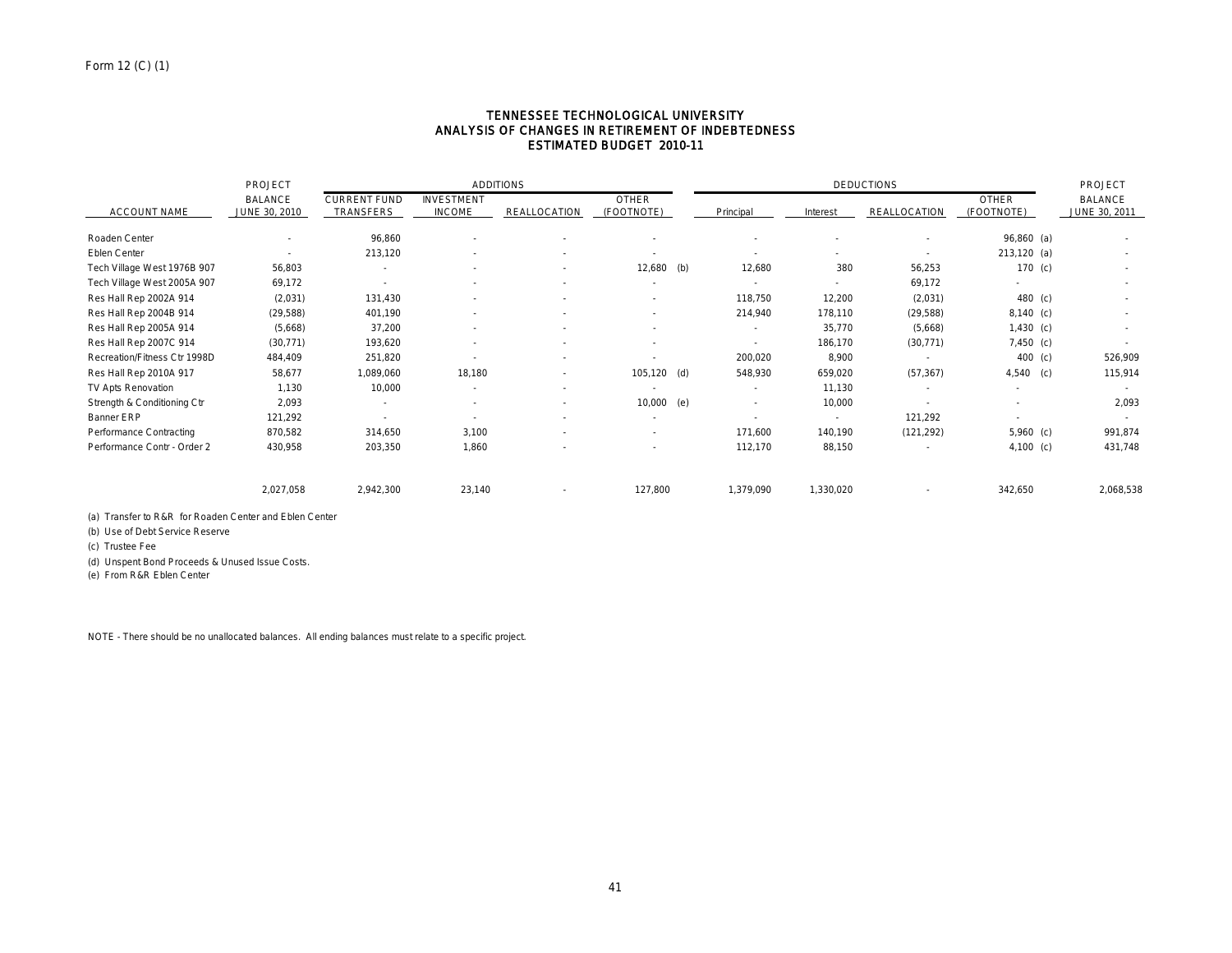### TENNESSEE TECHNOLOGICAL UNIVERSITY ANALYSIS OF CHANGES IN RETIREMENT OF INDEBTEDNESS PROPOSED BUDGET 2011-12

|                              | PROJECT                         |                                  | <b>ADDITIONS</b>                   |                          | <b>DEDUCTIONS</b>          |                          |           |              | PROJECT                    |                          |
|------------------------------|---------------------------------|----------------------------------|------------------------------------|--------------------------|----------------------------|--------------------------|-----------|--------------|----------------------------|--------------------------|
| <b>ACCOUNT NAME</b>          | <b>BALANCE</b><br>JUNE 30, 2011 | <b>CURRENT FUND</b><br>TRANSFERS | <b>INVESTMENT</b><br><b>INCOME</b> | <b>REALLOCATION</b>      | <b>OTHER</b><br>(FOOTNOTE) | Principal                | Interest  | REALLOCATION | <b>OTHER</b><br>(FOOTNOTE) | BALANCE<br>JUNE 30, 2012 |
| Roaden Center                |                                 | 96,860                           |                                    | $\overline{\phantom{a}}$ | $\sim$                     | ٠                        |           |              | $96,860$ (a)               |                          |
| Eblen Center                 | $\overline{\phantom{a}}$        | 213,090                          |                                    | $\sim$                   | ٠                          | $\overline{\phantom{a}}$ | ٠         | $\sim$       | 213,090 (a)                | $\sim$                   |
| Res Hall Rep 2002A 914       |                                 | 131,430                          |                                    | $\overline{\phantom{a}}$ | $\overline{\phantom{a}}$   | 124,930                  | 6,250     |              | $250$ (c)                  | $\sim$                   |
| Res Hall Rep 2004B 914       |                                 | 401,190                          |                                    | $\overline{\phantom{a}}$ | ٠                          | 223,970                  | 169,510   | $\sim$       | $7,710$ (c)                | ٠                        |
| Res Hall Rep 2005A 914       |                                 | 37,200                           |                                    | $\overline{\phantom{a}}$ | $\sim$                     | $\sim$                   | 35,770    | $\sim$       | $1,430$ (c)                | $\sim$                   |
| Res Hall Rep 2007C 914       |                                 | 193,620                          |                                    |                          | $\sim$                     | ٠                        | 186,170   | ٠            | $7,450$ (c)                | ٠                        |
| Recreation/Fitness Ctr 1998D | 526,909                         | 251,850                          |                                    | $\sim$                   | $\overline{\phantom{a}}$   | $\overline{\phantom{a}}$ |           | ۰            | 778,759 (a)                |                          |
| Res Hall Rep 2010A 917       | 115,914                         | 1,833,950                        | 15,000                             |                          | 421,473 (b)                | 885,380                  | 959,140   |              | 4,430<br>(c)               | 537,387                  |
| TV Apts Renovation           |                                 | 20,000                           |                                    | $\sim$                   | $\sim$                     | $\sim$                   | 20,000    |              | $\overline{\phantom{a}}$   | $\sim$                   |
| Strength & Conditioning Ctr  | 2,093                           | $\sim$                           |                                    | $\sim$                   | 210,907 (d)                | 108,000                  | 105,000   |              | $\sim$                     |                          |
| Performance Contracting      | 991,874                         | 314,650                          | 3,100                              | $\sim$                   | ٠                          | 180,520                  | 131,590   |              | $5,630$ (c)                | 991,884                  |
| Performance Contr - Order 2  | 431,748                         | 202,520                          | 1,860                              |                          | $\sim$                     | 114,570                  | 85,930    |              | $3,880$ (c)                | 431,748                  |
|                              | 2,068,538                       | 3,696,360                        | 19,960                             |                          | 632,380                    | 1,637,370                | 1,699,360 |              | 1,119,489                  | 1,961,019                |

(a) Transfer to R&R for Roaden Center, Eblen Center, and Fitness Center.

(b) Unspent Bond Proceeds from Unexpended.

(c) Trustee Fee.

(d) From R&R Eblen Center.

NOTE - There should be no unallocated balances. All ending balances must relate to a specific project.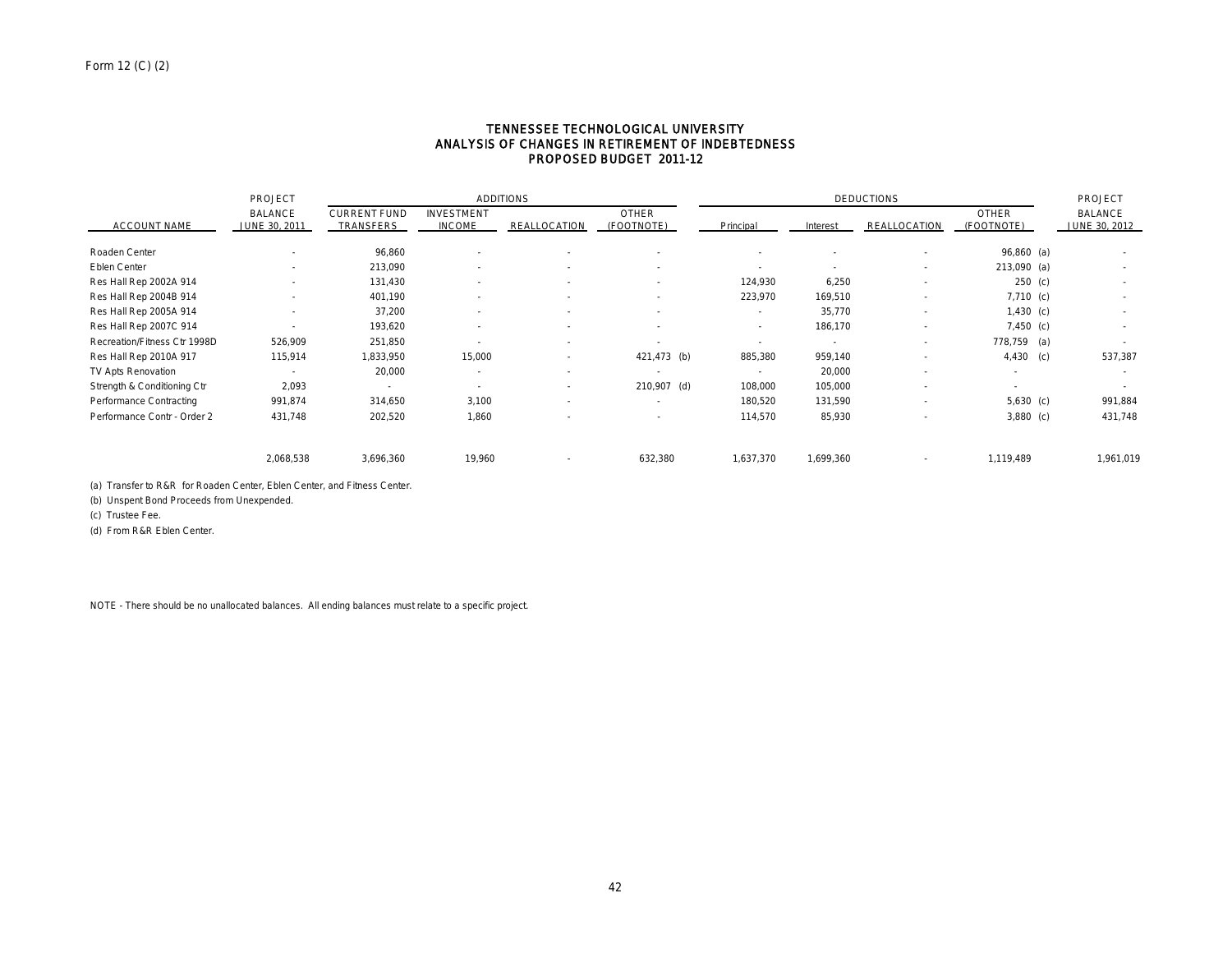## **TENNESSEE TECHNOLOGICAL UNIVERSITY THE STATE UNIVERSITY AND COMMUNITY COLLEGE SYSTEM OF TENNESSEE JULY BUDGET 2011-12 REMEDIAL, DEVELOPMENTAL, and PRESCRIBED COURSES EXPENDITURES**

|                                                  | <b>ACTUAL</b><br>2009-10 | <b>OCTOBER</b><br>2010-11 | <b>ESTIMATED</b><br>2010-11 | <b>JULY</b><br>2011-12 |
|--------------------------------------------------|--------------------------|---------------------------|-----------------------------|------------------------|
| <b>Admin Salaries</b><br>Academic Salaries       | 292,950.00               | 294,230.00                | 294,230.00                  | 294,630.00             |
| <b>Supporting Salaries</b>                       | 23,600.00                | 23,970.00                 | 23,990.00                   | 24,070.00              |
| <b>Student Wages</b><br><b>Employee Benefits</b> | 6,743.00<br>110,914.00   | 7,820.00<br>123,090.00    | 7.820.00<br>123,090.00      | 7,820.00<br>123,090.00 |
| Travel<br><b>Operating Expenses</b>              | 105.00<br>10,830.00      | 1,420.00<br>11,110.00     | 1,420.00<br>11,370.00       | 1,420.00<br>11,630.00  |
| Capital Outlay                                   |                          |                           |                             |                        |
| <b>TOTAL</b>                                     | 445,142.00               | 461,640.00                | 461,920.00                  | 462,660.00             |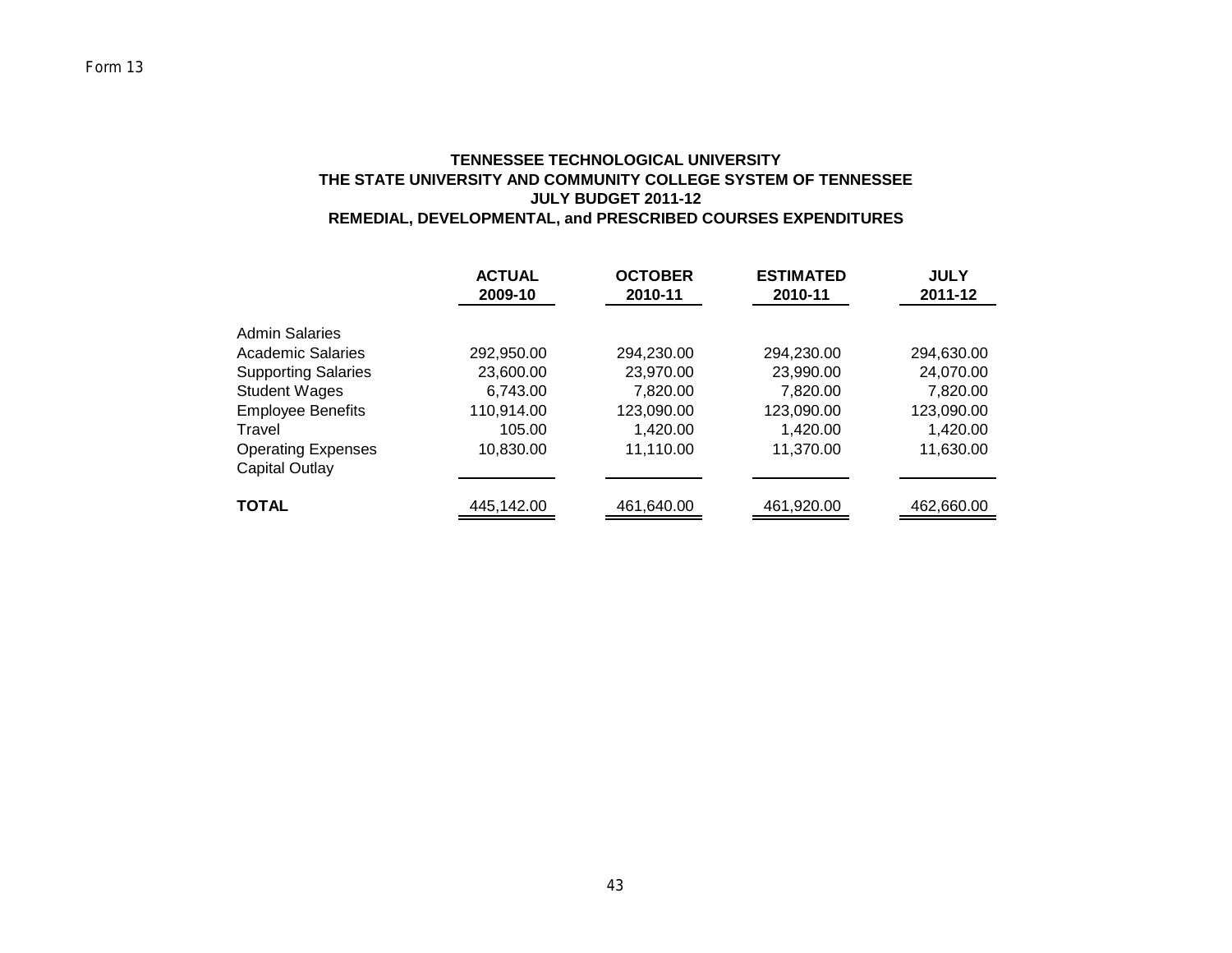# TENNESSEE TECHNOLOGICAL UNIVERSITY UNRESTRICTED E&G LONGEVITY REPORTING FORM JULY PROPOSED BUDGET 2011-12

|                                  | <b>ESTIMATED</b><br>2010-11 | <b>PROPOSED</b><br>2011-12 |  |  |  |
|----------------------------------|-----------------------------|----------------------------|--|--|--|
| Total Unrestricted E&G longevity | \$1,221,230.00              | \$1,226,440.00             |  |  |  |